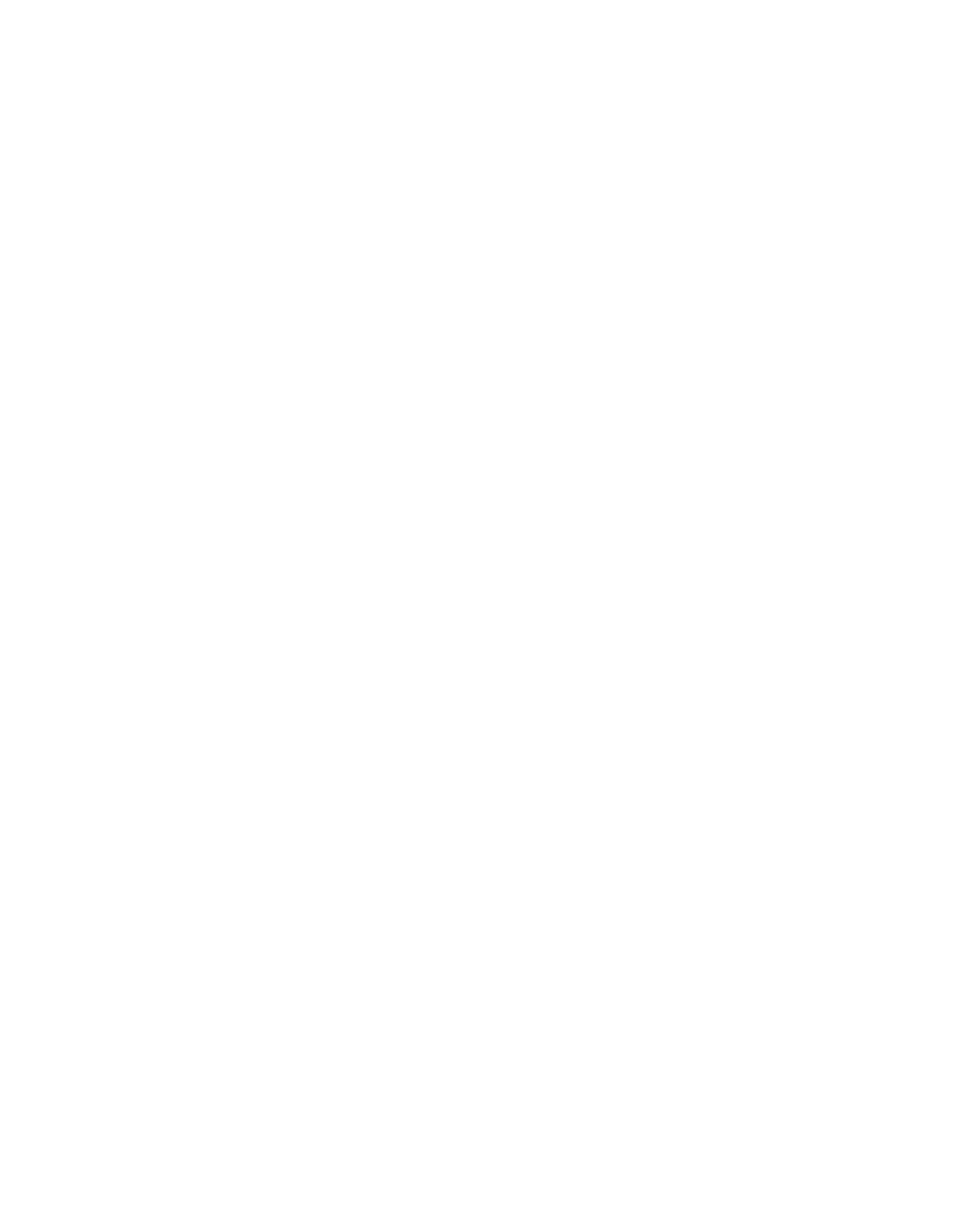# **Contents**

| $\mathbf{1}$                          |                                                      | Introduction<br>1                                 |                |  |  |  |
|---------------------------------------|------------------------------------------------------|---------------------------------------------------|----------------|--|--|--|
| <b>Feature Extraction</b><br>$\bf{2}$ |                                                      |                                                   |                |  |  |  |
| 3                                     | <b>Classifiers</b>                                   |                                                   |                |  |  |  |
|                                       | 3.1                                                  |                                                   | $\overline{5}$ |  |  |  |
|                                       | $3.2\,$                                              |                                                   | $\overline{7}$ |  |  |  |
|                                       |                                                      | 3.2.1                                             | $\overline{7}$ |  |  |  |
|                                       |                                                      | 3.2.2                                             | 8              |  |  |  |
|                                       | 3.3                                                  |                                                   | 10             |  |  |  |
|                                       |                                                      | 3.3.1                                             | 11             |  |  |  |
|                                       | 3.4                                                  |                                                   | 14             |  |  |  |
| $\overline{4}$                        | 15<br><b>Adaptation Techniques</b>                   |                                                   |                |  |  |  |
|                                       | 4.1                                                  |                                                   | 16             |  |  |  |
|                                       | 4.2                                                  | Maximum Likelihood Linear Regression (MLLR)       | 16             |  |  |  |
|                                       | 4.3                                                  | Feature MLLR (fMLLR) and Constrained MLLR (CMLLR) | 17             |  |  |  |
|                                       | 4.4                                                  |                                                   | 19             |  |  |  |
|                                       | 4.5                                                  |                                                   | 20             |  |  |  |
| $\overline{5}$                        | <b>Hybrid Generative/Discriminative Models</b><br>21 |                                                   |                |  |  |  |
|                                       | 5.1                                                  |                                                   | 21             |  |  |  |
|                                       |                                                      | Parametric Kernels<br>5.1.1                       | 22             |  |  |  |
|                                       |                                                      | 5.1.2                                             | 29             |  |  |  |
|                                       | 5.2                                                  |                                                   | 32             |  |  |  |
|                                       |                                                      | 5.2.1                                             | 33             |  |  |  |
|                                       |                                                      | 5.2.2                                             | 33             |  |  |  |
|                                       |                                                      | 5.2.3                                             | 36             |  |  |  |
|                                       | 5.3                                                  |                                                   | 37             |  |  |  |
| 6                                     |                                                      | <b>Conclusion and Future Work</b>                 | 38             |  |  |  |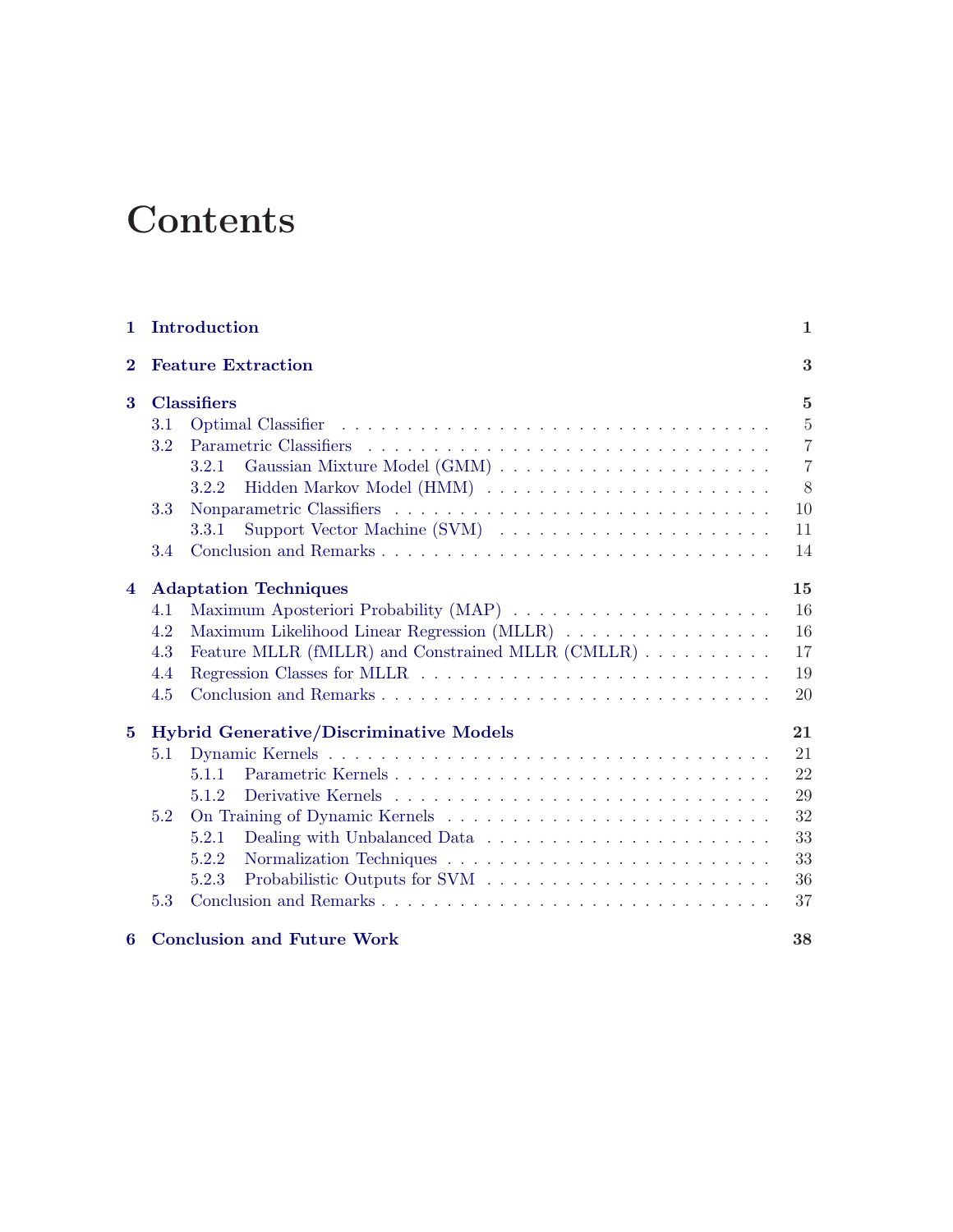# List of Figures

| 2.1 |                                                                                    |               |
|-----|------------------------------------------------------------------------------------|---------------|
|     |                                                                                    |               |
|     |                                                                                    | 10            |
|     |                                                                                    | <sup>12</sup> |
|     |                                                                                    |               |
|     |                                                                                    |               |
| 5.1 | Regression tree based on phonetic classes (and all our contract on the set of $28$ |               |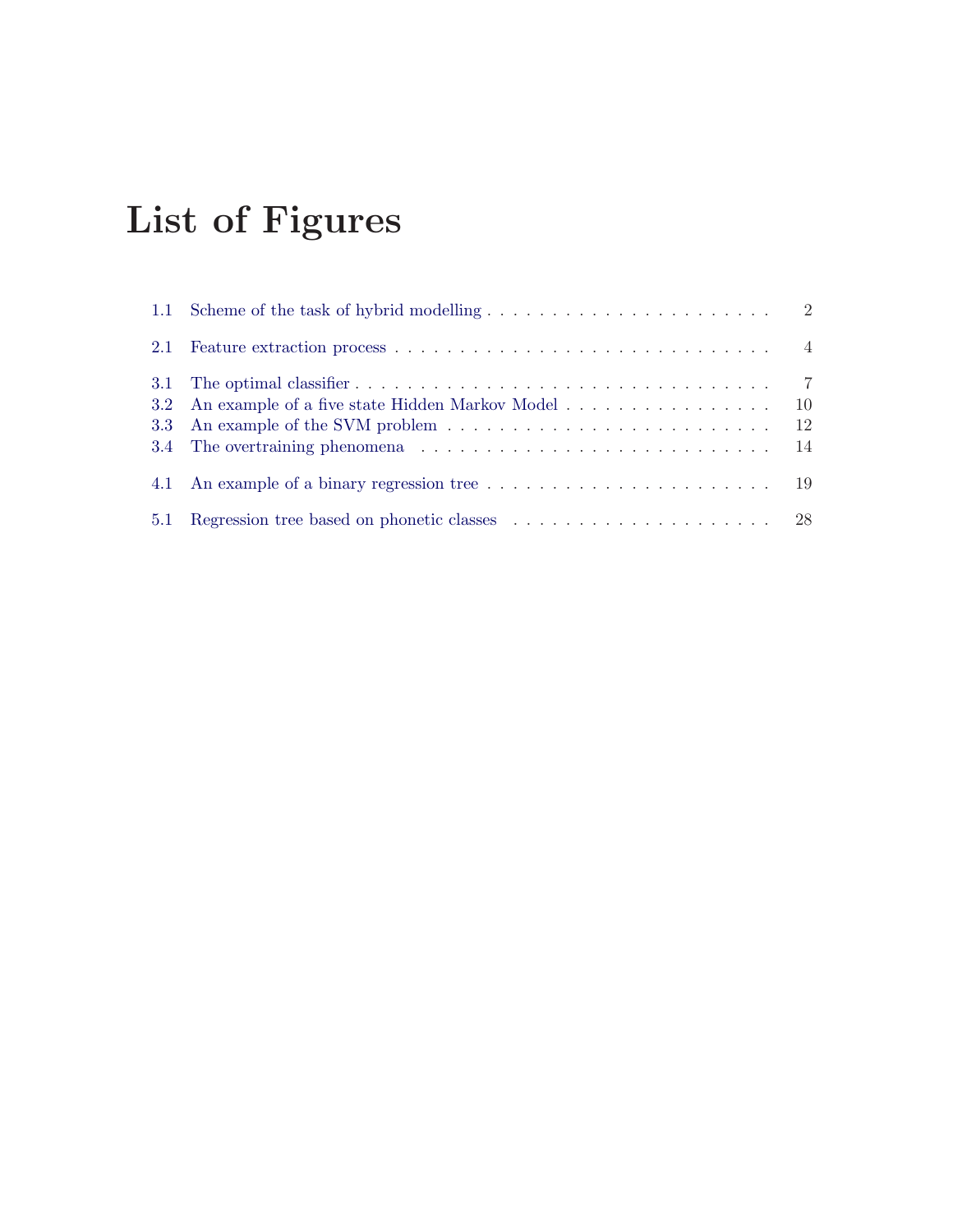# List of Abbreviations

| BDK          | Basic Derivative Kernel                          |
|--------------|--------------------------------------------------|
| ${\rm BN}$   | Bayesian Network                                 |
| <b>BOC</b>   | Bayes Optimal Classifier                         |
| <b>CDHMM</b> | Continuous Density Hidden Markov Model           |
| <b>CMLLR</b> | Constrained Maximum Likelihood Linear Regression |
| EM           | Expectation Maximization                         |
| FE           | Feature Extraction                               |
| FI           | Fisher Information                               |
| fMLLR        | Feature Maximum Likelihood Linear Regression     |
| <b>FSW</b>   | Feature Space Whitening                          |
| <b>GDK</b>   | Generalized Derivative Kernel                    |
| <b>GLDS</b>  | Generalized Linear Discriminant Sequence         |
| <b>GMM</b>   | Gaussian Mixture Model                           |
| <b>HLDA</b>  | Heteroscedastic Linear Discriminant Analysis     |
| <b>HMM</b>   | Hidden Markov Model                              |
| <b>KKT</b>   | Karush-Kuhn-Tucker                               |
| <b>KLD</b>   | Kulback-Leibler Divergence                       |
| $L^2IPK$     | $\mathbf{L}^2$ Inner Product Kernel              |
| <b>LDA</b>   | Linear Discriminant Analysis                     |
| <b>LLRS</b>  | Log-Likelihood Ratio Score                       |
| <b>LLS</b>   | Log-Likelihood Score                             |
| LPC          | Linear Predictive Coding                         |
| LR           | Logistic Regression                              |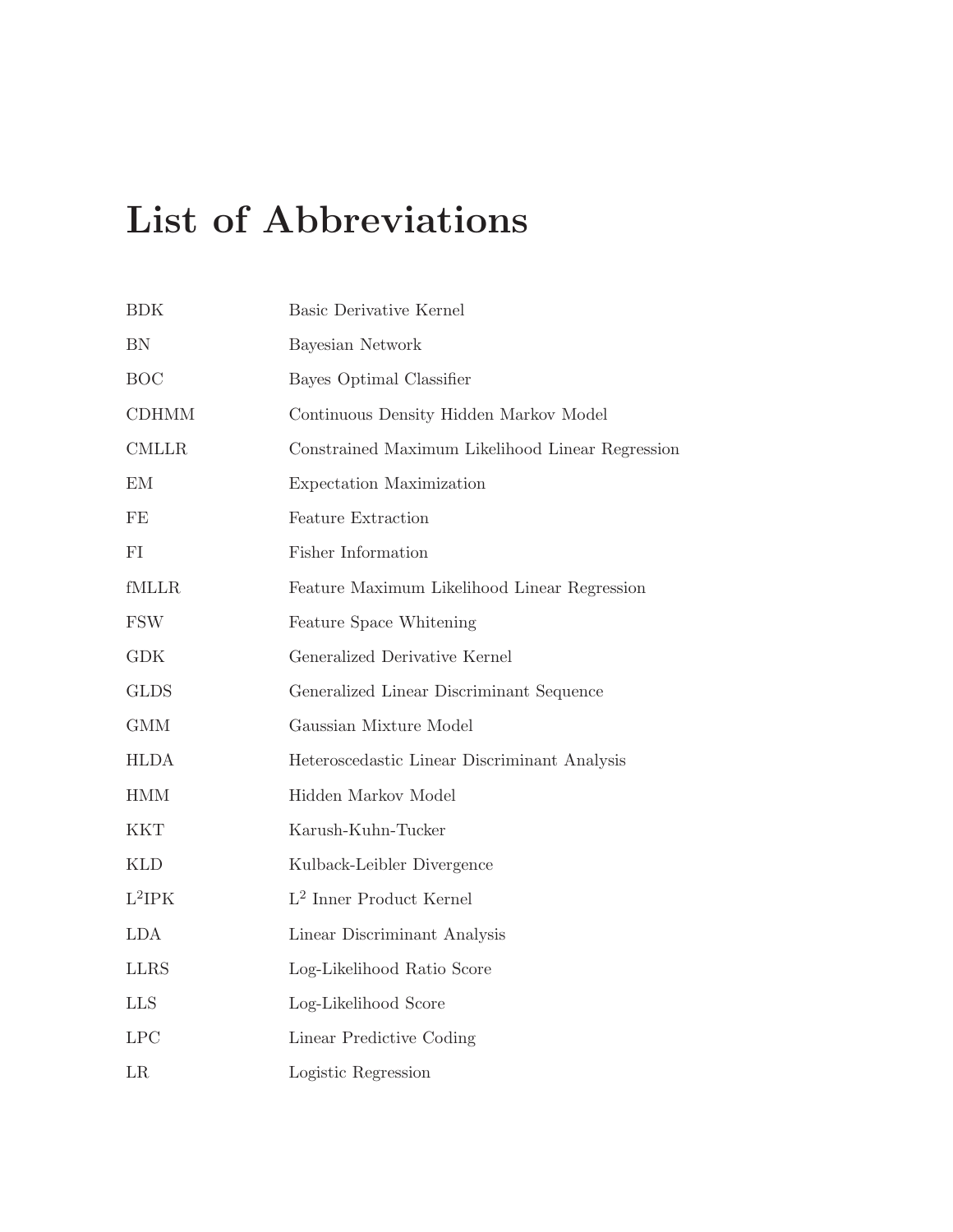| <b>LVCSR</b>                | Large-Vocabulary Continuous Speech Recognition system |
|-----------------------------|-------------------------------------------------------|
| <b>MAP</b>                  | Maximum A-posteriory Probability                      |
| <b>MFCC</b>                 | Mel Frequence Cepstral Coefficients                   |
| МL                          | Maximum Likelihood                                    |
| <b>MLLR</b>                 | Maximum Likelihood Linear Regression                  |
| <b>MRF</b>                  | Markov Random Field                                   |
| $\ensuremath{\mathsf{NAP}}$ | Nuissance Attribute Projection                        |
| <b>NN</b>                   | Neural Networks                                       |
| <b>PCA</b>                  | Principial Component Analysis                         |
| <b>PDK</b>                  | Probabilistic Distance Kernel                         |
| PLP                         | Perceptual Linear Prediction                          |
| <b>PS</b>                   | Probability Sequence                                  |
| <b>RBF</b>                  | Radial Basis Function                                 |
| RN                          | Rank Normalization                                    |
| RT                          | Regression Tree                                       |
| SD                          | Speaker Dependent                                     |
| SI                          | Speaker Independent                                   |
| <b>SKLR</b>                 | Sparse Kernel Logistic Regression                     |
| <b>SLK</b>                  | Supervector Linear Kernel                             |
| SN                          | Spherical Normalization                               |
| SR                          | Speaker Recognition                                   |
| <b>SVM</b>                  | Support Vector Machine                                |
| T-norm                      | <b>Test Normalization</b>                             |
| TRAP                        | Temporal Pattern Features                             |
| <b>UBM</b>                  | Universal Background Model                            |
| <b>VT</b>                   | Vocal Tract                                           |
| Z-norm                      | Zero Normalization                                    |
| ZT-norm                     | Zero-Test Normalization                               |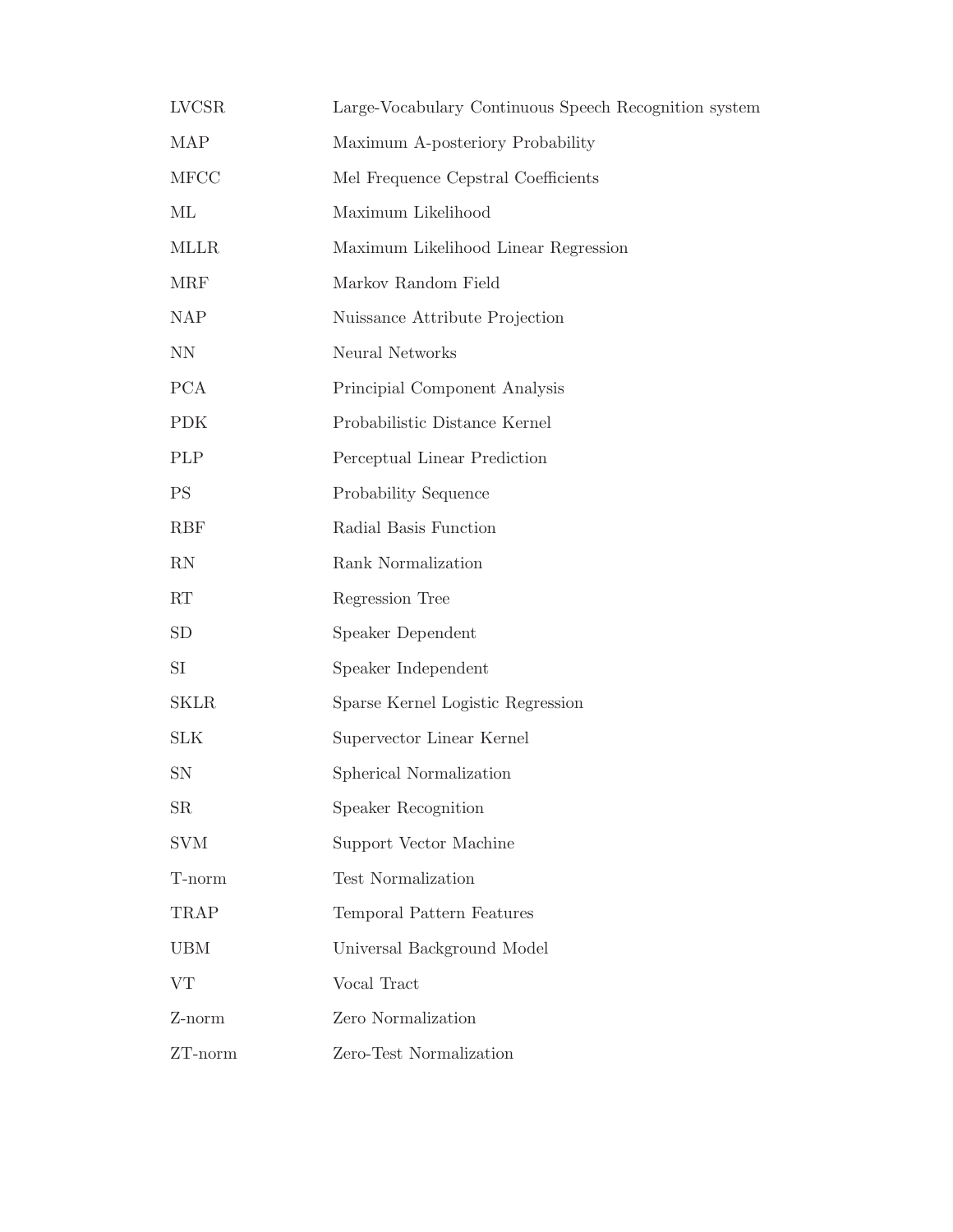### <span id="page-6-0"></span>Chapter 1

# Introduction

In the 20th century a massive boom of technological progress has begun. With the arrival of computers more and more tasks, involving complicated mathematical approaches, become solvable. The math (especially the branch concerning numerical methods) has been spread and successfully applied to many scientific fields, among others, to speaker recognition (SR). The domain of SR was until then fully in the hands of phoneticians and the main interest of SR laid in the area of forensics. However, it has been shown that SR may be applied to many other newly formed tasks. E.g. in speech recognition the speaker identity can be utilized to adjust a speaker independent model to better fit the voice of the talking person. Another usage of SR can be found in problems where huge databases of spoken speech are searched through and only utterances originating from one specific speaker are requested (e.g. in telecommunications or in security domains).

The speaker recognition task is usually divided into problems of *identification* and ver*ification*. In the verification case a decision has to be made, whether the speaker really is who he claims to be. Thus, it is a one-to-one comparison. In the case of identification a set of reference speakers with known identities is given. The task can be further divided into closed set identification and open set identification. If open set identification is considered, we assume that the unknown speaker stems from the set of reference speakers. In the open set identification such an assumption is broken. The problem of SR can be distinguished also upon the dependence on the text content inherent in the speech. The text-dependent SR focuses on special phonetic events (e.g. vowels or sibilants) present in the spoken speech, whereas the *text-independent* SR puts no limitation on what has been said.

The mathematic methods involved in SR are closely related to the human perception of sounds. Generally, the speech sound is a product of air expiration from lungs and vocal tract (VT) configuration. An important assumption concerning biometrics (e.g. the usage of SR in forensics) is that the VT changes between speakers. More precisely, each speaker's VT should be unique. Hence, speaker recognition task may be stated as the effort to capture the specific shapes of VT through investigation of the acoustic sound wave produced by the speaker.

During the last fifteen years an extensive progress has been done in the area of SR. The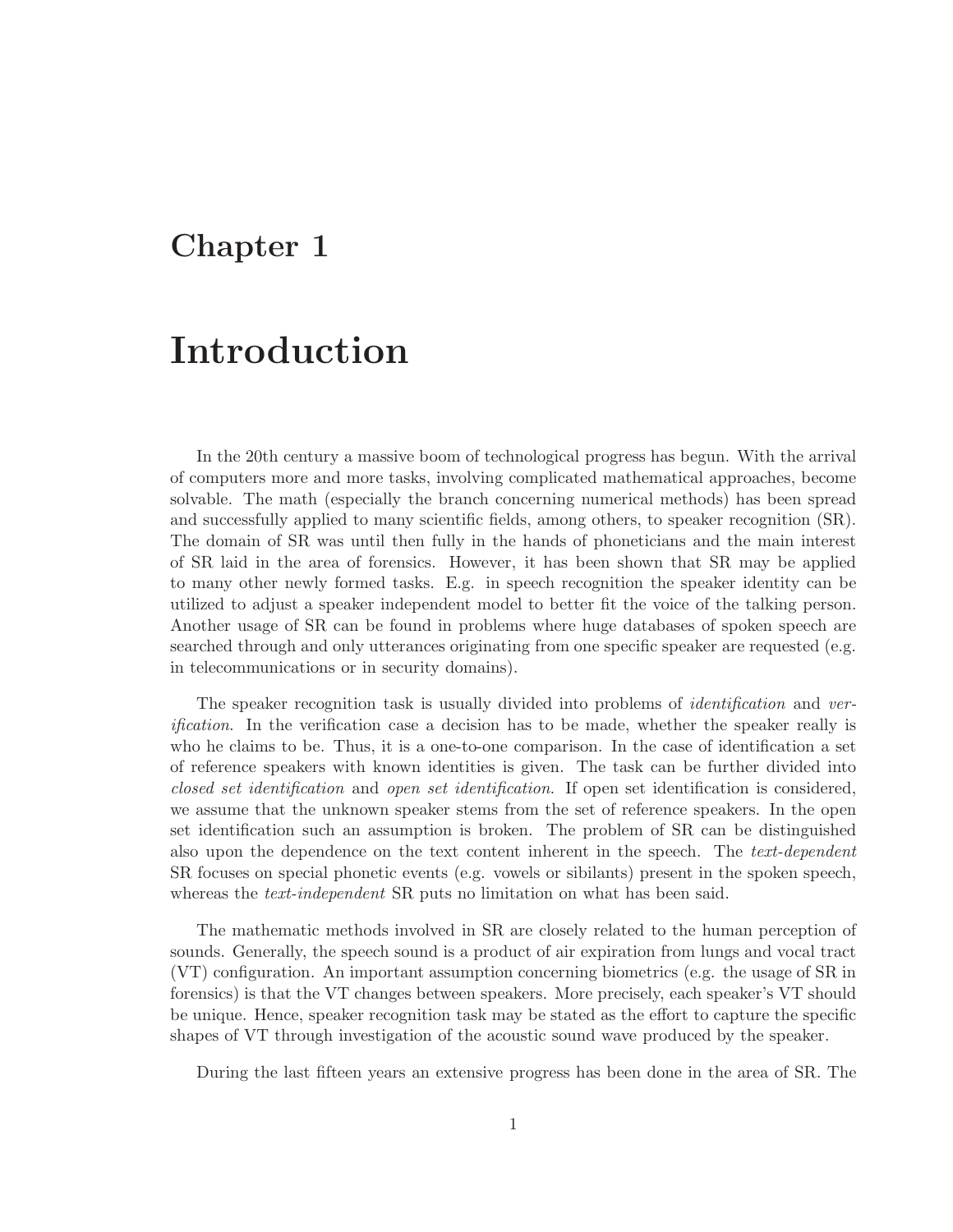<span id="page-7-0"></span>

Figure 1.1: A: speaker data (spoken speech) and background data (acoustic sound waves representing the acoustic environment) are parametrized (features are extracted). B: The Universal Background Model is estimated according to the background data. C: The speaker specific feature vectors are utilized in the adaptation phase and a speaker model is constructed. Also an additional information about the shifting of UBM mixtures when fitting the speaker data is acquired. The procedure of such an additional information retrieval can be thought of as a higher level feature extraction and will be the aim of this report. D: Higher level features are used in the SVM training and finally a hybrid model is constructed. The speaker model from the phase C is involved in the SVM training only when some of the derivative mappings are used (for further details see Section [5.1.2\)](#page-34-0).

problem of SR can be divided into several, separable tasks. Firstly, the varying time sequence of samples (amplitudes), forming the sound wave, has to be processed in a proper way to extract as many information regarding the speaker identity as possible. This is done in the feature extraction (FE) stage. The frequency response of particular parts of VT is given by the shape of VT. Hence, the feature extraction methods work primarily with the frequency spectrum of the sound signal. Some of these approaches will be mentioned in Chapter [2.](#page-8-0) The process of FE generates feature vectors, which are situated in the feature space – more precisely in speaker specific feature subspaces. In the second stage of SR, feature vectors are modeled and speaker models are obtained. Preferred methods exploit Gaussian Mixture Models (GMMs) and Hidden Markov Models (HMMs) described in Chapter [3.](#page-10-0) Nowadays popular approaches of speaker modelling involve the adaptation techniques described in Chapter [4.](#page-20-0) Hence, an Universal Background Model (UBM) describing the acoustic environment is estimated, and the speaker specific models are adapted from the UBM. This is quite handy as the adaptation techniques allow that parts of the UBM that represent only the acoustic environment, remain unchanged for all the speakers. Moreover, we are able to track changes of each UBM mixture (assuming that GMMs are employed), in the adaptation process. Loosely speaking, we are able to determine, in which direction and how far has been each of the mixtures moved to fit the speaker data. The information about the shifting of UBM mixtures can be seen as a new advice that can be utilized in order to better capture the relations in the feature space. This is the main motivation of this report. It has turned out that the Support Vector Machine (SVM – introduced in Chapter [3\)](#page-10-0), is a suitable tool to model such dependencies (see Chapter [6\)](#page-43-0). Hence, in the training phase, both the generative and the discriminative model – hybrid modelling – are involved (see Figure [1.1\)](#page-7-0). Appropriate methods will be introduced in Chapter [5.](#page-26-0) In the last phase of SR, an speaker model and parametrized utterance of an unknown speaker are given. The parametrized utterance is confronted with the reference speaker model so that a recognition score is obtained and further handled according to the stated task (verification/identification).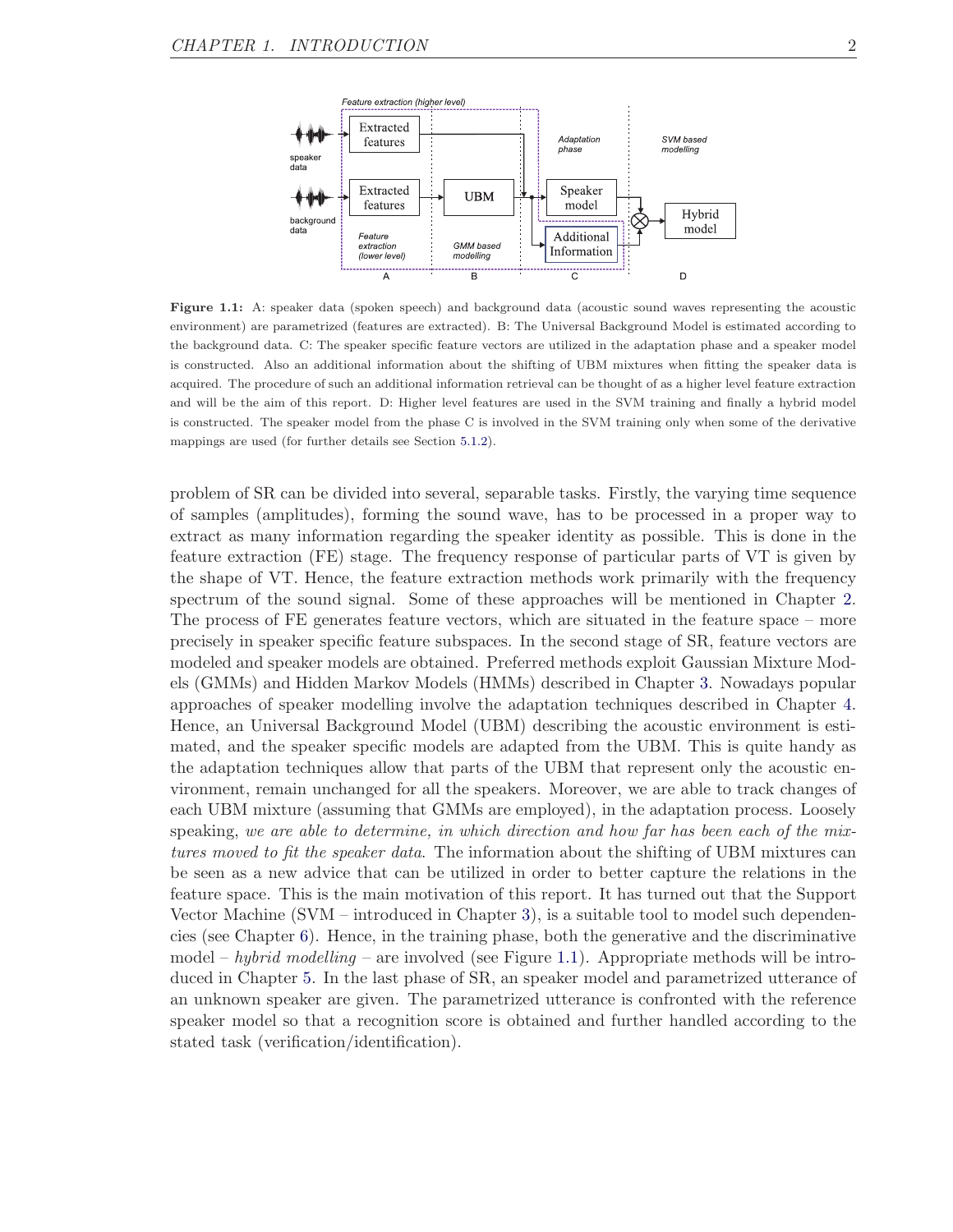### <span id="page-8-0"></span>Chapter 2

## Feature Extraction

Without a question, the feature extraction process can be regarded as the first and the most important step for the further manipulation with the data. The task can be divided into two subproblems, whether we want to classify the data or represent the data. In the first case a set of classes is given and each feature has to be assigned to one of them. Thus, it would be wise to choose features in such a way that the inter-class variation would be as high as possible and the intra-class variation would be as low as possible. In the latter case, we want to extract features that capture the true nature of the data. Both processes assume and should also reflect the understanding of behavior, structure, correctness of the data, etc. Complications like channel distortion, data corruption, noise presence and others also have to be considered. It is a very common practice to impose some presumptions (e.g. on independence, distribution of samples) to facilitate the problem solving procedure. Thus, the true nature of the data can be distorted and some inaccuracies may come forth. Obviously, the feature extraction process has to be carried out with caution and should be preceded by succession of experiments, which would reveal the mentioned characteristics of the data.

Let us focus now on the specific problem of the feature extraction in the task of speaker recognition, more precisely in hybrid modelling. A plenty of methods were already developed and successfully tested to fulfill the task's requirements. As will be shown soon, the specific task of hybrid modelling involves two feature extraction stages. In the first stage, features corresponding to acoustic events are extracted directly from the acoustic sound wave. Well known methods used for this purpose are Linear Predictive Coding (LPC), Mell Frequency Cepstral Coefficients (MFCC) [\[BBF](#page-45-0)+04], Perceptual Linear Prediction (PLP) [\[Her90\]](#page-46-0), Temporal Pattern (TRAP) features  $[Cer01]$  and many others. In the second stage, after some manipulation with the data and retrieval of a suitable description of the data, the feature extraction process is applied again – higher level feature extraction (see Figure [1.1\)](#page-7-0). Preferred methods are supervector (Section [5.1.1\)](#page-27-0) and Fisher feature extraction techniques (Section [5.1.2\)](#page-34-0). The supervector extraction technique consists of concatenation of important parameters related to the generative model, which subsequently form a high-dimensional vector supervector. The Fisher feature techniques (and its generalizations) are based on the Fisher information and Fisher score retrieval. They are able to measure the information about the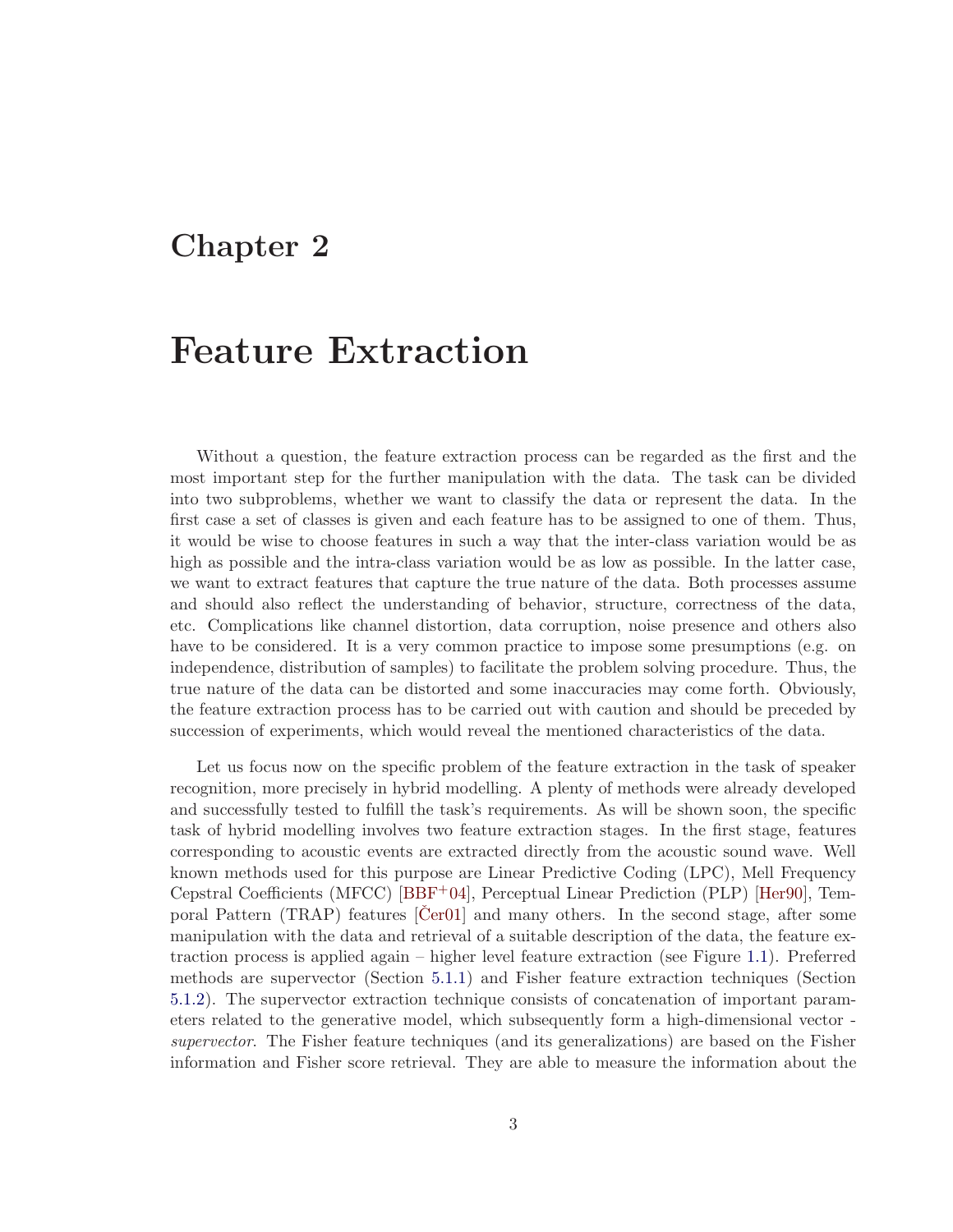suitability of the model imposed on the data structure, thus the deviation of the data from a model (see [\(5.43\)](#page-36-0) and [\(5.44\)](#page-36-1)).

The generative approach plays a role in the first part, whereas the discriminative training appears in the second part (in this work in the form of SVM training) of the extraction process. Hence, first of all a feature space is constructed. The particular speaker utterances are parametrized utilizing one of the before mentioned methods, thus a set of speaker dependent feature vectors is formed and spread over the feature space. Most often the Maximum A - Posteriori Probability adaptation (MAP - see Section [4.1\)](#page-21-0) is performed to acquire an speaker model. Such a model can be thought of as a new source of additional informations, e.g. of metric properties in the newly formed space. Hence, we revealed a new informational supply and are ready to make use of it. Detailed analysis and procedures will be given in Chapter [5.](#page-26-0) An example of the described feature extraction process is depicted in Figure [2.1.](#page-9-0)

<span id="page-9-0"></span>

Figure 2.1: Feature extraction process involved in the task of hybrid modelling. Step 1: a feature vector is extracted directly from the acoustic sound wave employing one of the appropriate methods mentioned in the text. Step 2: retrieval of a convenient (e.g. statistical) description of the data. Step 3: features are mapped into a high-dimensional space, hence a supervector will be obtained.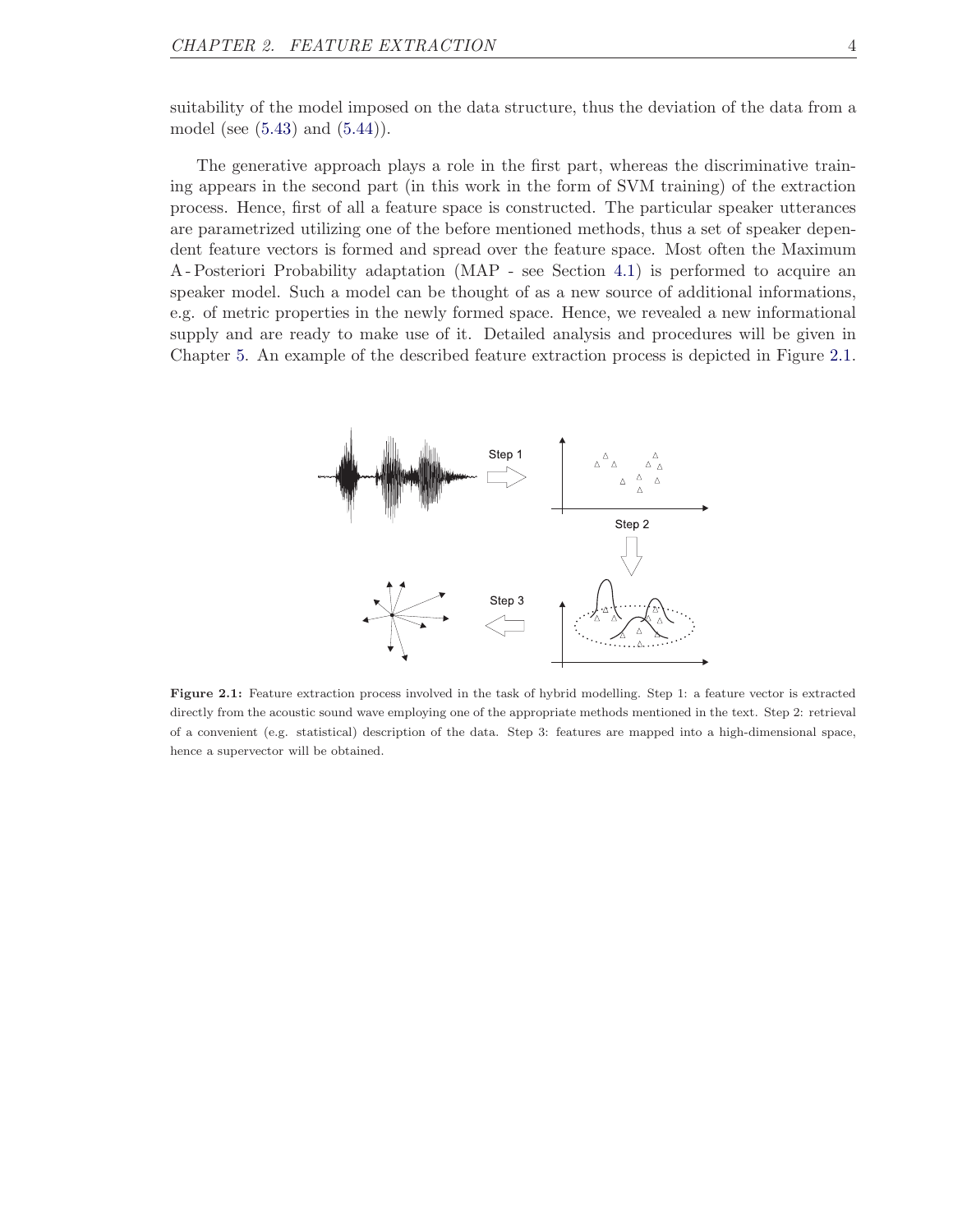### <span id="page-10-0"></span>Chapter 3

# **Classifiers**

The classification can be seen as a mapping of feature space vectors into a finite set of labels (classes/clusters). The basic assumption is that the vectors does form clusters. In the speaker recognition such an assumption is met indeed, because each speaker can be regarded as a separate class and the set of (parametrized) speaker data  $X_s$  as the set of respective feature vectors. The task of a classifier (decision function)  $D(x)$  is to decide on the pertinence of an input data to one of the classes (speakers), hence label the input data in agreement with a set of reference labels  $y_s$  (assigned to reference speakers). For the sake of clarity let's state, that reference speakers are those speakers whose data were seen during the training of a classifier. In this chapter we will assume (without the loss of generality) that each data corresponds to one of the given classes (e.g. each speakers' data were seen during the training). The classifier can be expressed as a mapping in the form

$$
D: \mathbf{X} \mapsto \mathbf{Y}, \quad y_q = D(\mathbf{x}), \tag{3.1}
$$

where  $Y = \{y_1, \ldots, y_Q\}$  is the finite set of Q reference labels and X represents an open set of feature vectors spread in the feature space according to the probability density function  $P(X)$ . In the following, the concept of an Bayes Optimal Classifier (BOC) will be discussed, which can be thought of as a theoretical base of the classification task. Subsequently the parametric and nonparametric algorithms will be described and the main emphasis will be laid on parametric statistical models (e.g. Gaussian Mixture Models) and nonparametric linear discriminants (e.g. Support Vector Machines).

### <span id="page-10-1"></span>3.1 Optimal Classifier

From the theoretical point of view an optimal classifier should minimize the *overall risk* R given as [\[DHS00\]](#page-46-2)

$$
R(D) = \int R(D(\boldsymbol{x})|\boldsymbol{x})P(\boldsymbol{x})\mathrm{d}\boldsymbol{x}
$$
\n(3.2)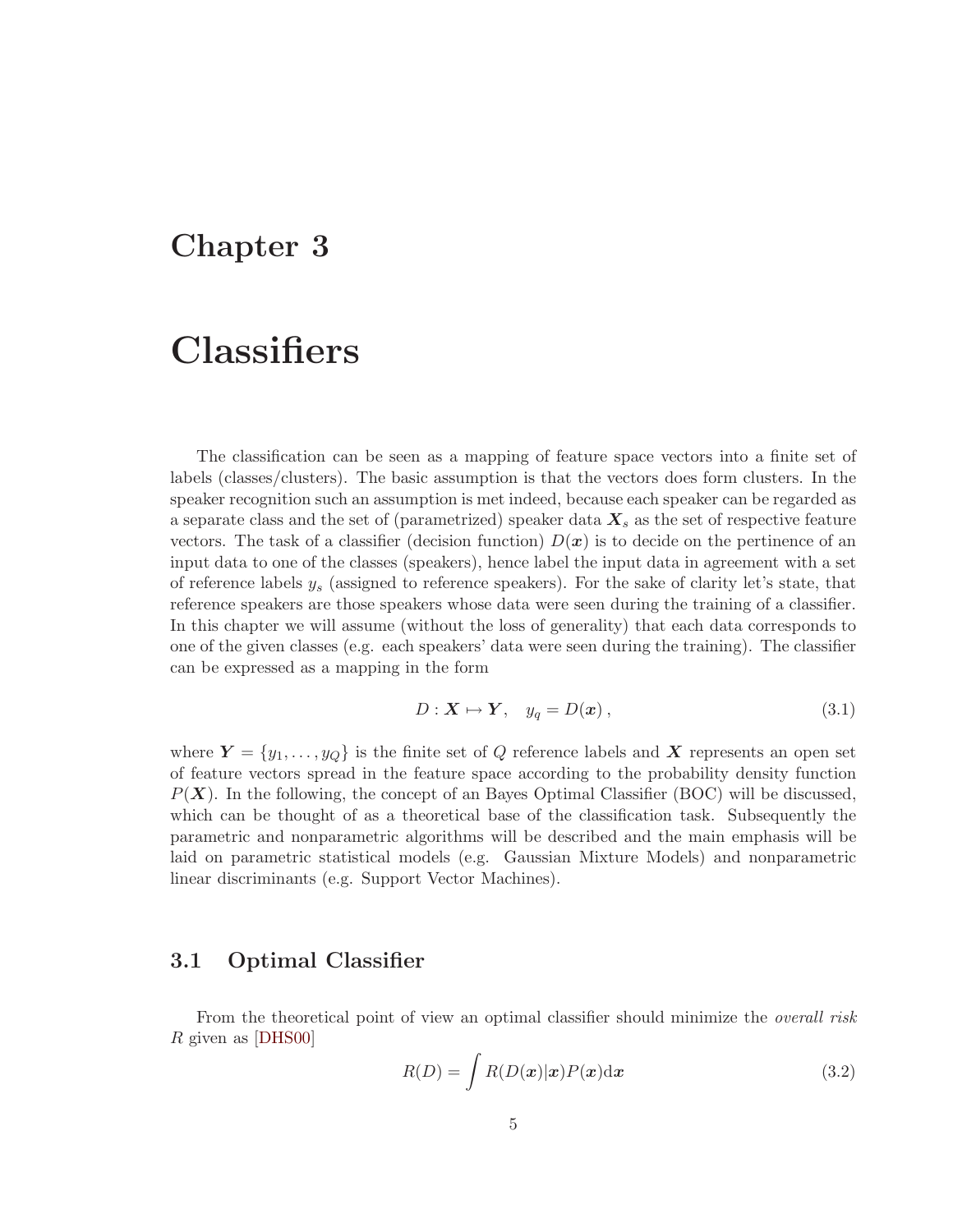where  $R(D(x)|x)$  represents the *conditional risk*,

<span id="page-11-2"></span>
$$
R(D(\boldsymbol{x})|\boldsymbol{x}) = \sum_{q=1}^{Q} l(D(\boldsymbol{x})|y_q)p(y_q|\boldsymbol{x}), \qquad (3.3)
$$

where  $l(y_i|y_s)$  is the loss that will be taken when the feature vector x belonging to the class  $y_s$  will be labeled as  $y_i$ , hence classified as  $i - th$  class. The loss can be regarded also as a cost function  $c(\mathbf{x},y_s,D(\mathbf{x}))$  for  $D(\mathbf{x})=y_i$ , penalizing misclassifications so that the following holds

<span id="page-11-0"></span>
$$
c(\cdot, \cdot, \cdot) \ge 0 \text{ and } c(\cdot, y_s, y_s) = 0. \tag{3.4}
$$

Now, the optimal classifier  $D^*$  should be chosen in order to minimize the following form

$$
R(D) = \sum_{q=1}^{Q} \int_{\mathbf{X}} c(\mathbf{x}, y_q, D(\mathbf{x})) P(\mathbf{x}, y_q) \mathrm{d}\mathbf{x} . \tag{3.5}
$$

Assuming  $\boldsymbol{Y}$  continuous, open set of labels, the preceding equation can be rewritten as

$$
R(D) = \int_{\mathbf{X} \times \mathbf{Y}} c(\mathbf{x}, y, D(\mathbf{x})) \mathrm{d}P(\mathbf{x}, y) . \tag{3.6}
$$

Thus, all possible pairs of feature vectors and labels are considered and rated while [\(3.4\)](#page-11-0) holds. One of the popular cost functions is the zero-one loss function defined as

$$
c(\boldsymbol{x}, y_s, D(\boldsymbol{x})) = l(D(\boldsymbol{x})|y_s) = \begin{cases} 0 & \text{if } D(\boldsymbol{x}) = y_s \\ 1 & \text{if } D(\boldsymbol{x}) \neq y_s \end{cases}, \tag{3.7}
$$

hence it penalizes only the incorrect classifications. The conditional risk becomes now

$$
R(D(\boldsymbol{x})|\boldsymbol{x}) = \sum_{q=1}^{Q} p(y_q|\boldsymbol{x}) - p(y_s|\boldsymbol{x}) = 1 - p(y_s|\boldsymbol{x}). \qquad (3.8)
$$

It can be seen, that the conditional risk (so the overall risk) is minimized when the involved classifier D assigns a vector  $x$  to the class with maximal posterior probability given  $x$ . Hence, the optimal classifier  $D^*$  is chosen according to the rule

<span id="page-11-1"></span>
$$
D^*(\boldsymbol{x}) = \underset{y_q \in \boldsymbol{Y}}{\arg \max} \{ p(y_q | \boldsymbol{x}) \}, \ \ \forall \boldsymbol{x} \in \boldsymbol{X} \ . \tag{3.9}
$$

Such a rule is also known as optimal Bayes or optimal Maximum A-Posteriori (MAP) decision rule. Note that the overall risk represents now the probability of an error. The optimal Bayes decision rule is strictly optimal in the sense of minimizing the probability of an error, and only optimal for minimizing the overall risk subject to the 0-1 loss function [\[Smi03\]](#page-48-0). An example of an optimal decision rule when three classes are present is shown in Figure [3.1.](#page-12-2)

Regrettably, prior and posterior distributions of  $X$  and  $Y$  are unknown. Therefore, none of the before mentioned equations can be evaluated. However, in real-life applications each problem goes along with some examples. If the examples would not exist, the problem would not exist as well (no information = no problem). Such examples are called training data and are the only submitted source of information. Thus, only approximations of the optimal classifier can be found, whereas the accuracy is strictly dependent on the quality of the training data (e.g. how well do they represent their parent class). The approaches will be presented in the sequel.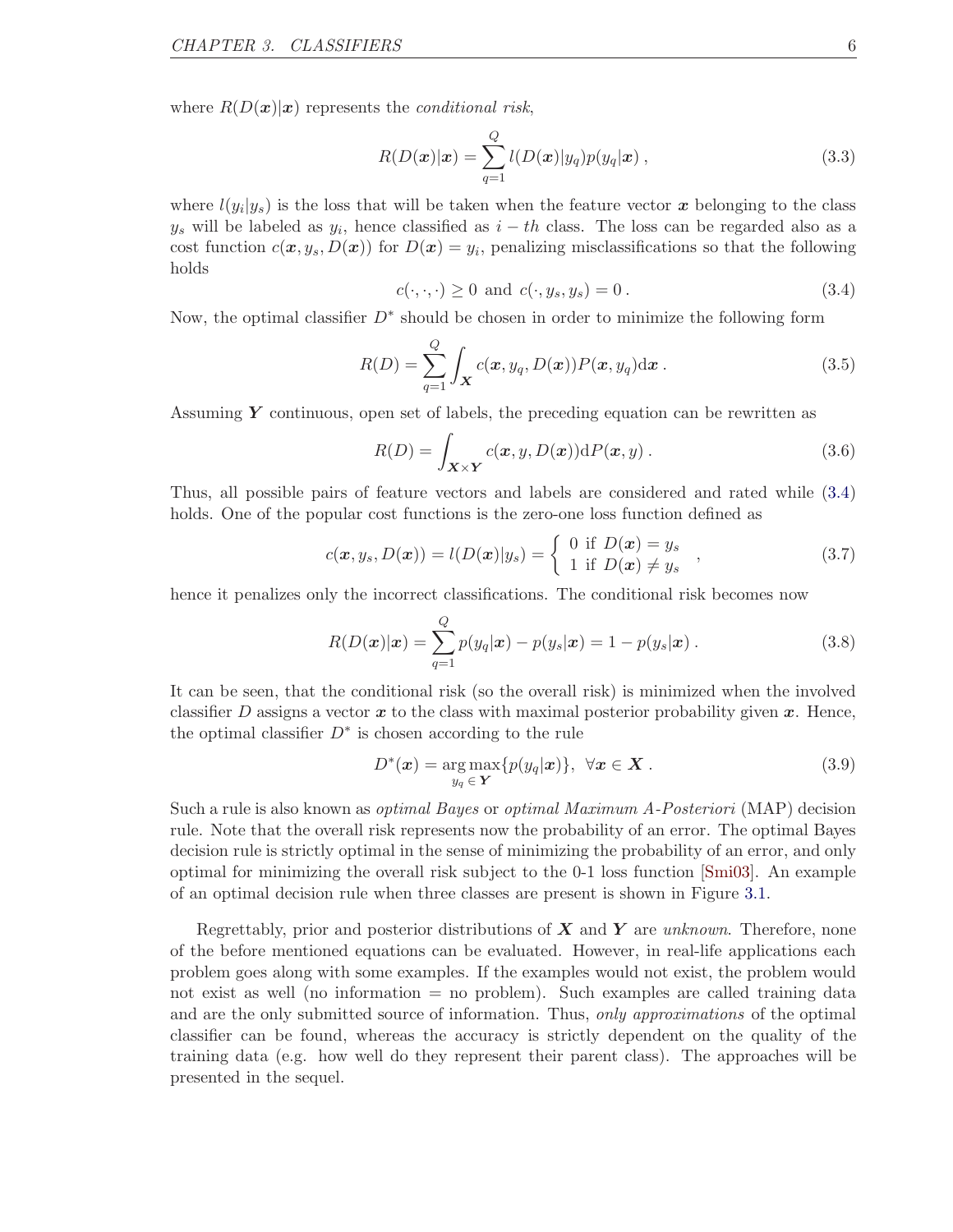<span id="page-12-2"></span>

Figure 3.1: The a-posteriori probability distributions for classes  $y_1$ ,  $y_2$  and  $y_3$  given the feature vector  $\boldsymbol{x}$ . The bold line represents the optimal decision rule that should the optimal classifier obey.

### <span id="page-12-0"></span>3.2 Parametric Classifiers

Parametric classifiers try to build a structure upon the data in the training set to learn the prior and posterior probabilities discussed in the previous section. The idea is to estimate a model (e.g. statistical) that represents each class, and compute the decision rule [\(3.9\)](#page-11-1) indirectly utilizing the Bayes theorem, where the posterior probability for class  $y_q$  can be expressed as

$$
p(y_q|\boldsymbol{x}) = \frac{p(\boldsymbol{x}|y_q)P(y_q)}{P(\boldsymbol{x})},
$$
\n(3.10)

and

<span id="page-12-3"></span>
$$
P(\mathbf{x}) = \sum_{q=1}^{Q} p(\mathbf{x}|y_q) P(y_q)
$$
\n(3.11)

is called the evidence. The decision rule [\(3.9\)](#page-11-1) can be now rewritten into the form

<span id="page-12-4"></span>
$$
D^*(\boldsymbol{x}) = \underset{y_q \in \mathbf{Y}}{\arg \max} \left\{ \ln p(\boldsymbol{x}|y_q) + \ln P(y_q) \right\} \tag{3.12}
$$

and for equiprobable classes

<span id="page-12-5"></span>
$$
D^*(\boldsymbol{x}) = \underset{y_q \in \mathbf{Y}}{\arg \max} \left\{ \ln p(\boldsymbol{x}|y_q) \right\} \,.
$$
 (3.13)

The entity  $p(x|y_q)$  is derived from the training data and is called the class conditional density or class model. The logarithmic function is involved because of the computational convenience. Classifiers based on class models are also denoted as generative. One of the benefits is that they can generate samples of the data through [\(3.11\)](#page-12-3). We will focus on Gaussian Mixture Models (GMMs) and also the concept of Hidden Markov Models (HMMs) will be discussed.

#### <span id="page-12-1"></span>3.2.1 Gaussian Mixture Model (GMM)

Gaussian Mixture Models were firstly introduced to the speaker recognition by Reynolds [\[Rey92\]](#page-48-1) and are widely used up to now. For an I dimensional feature vector  $x$  the GMM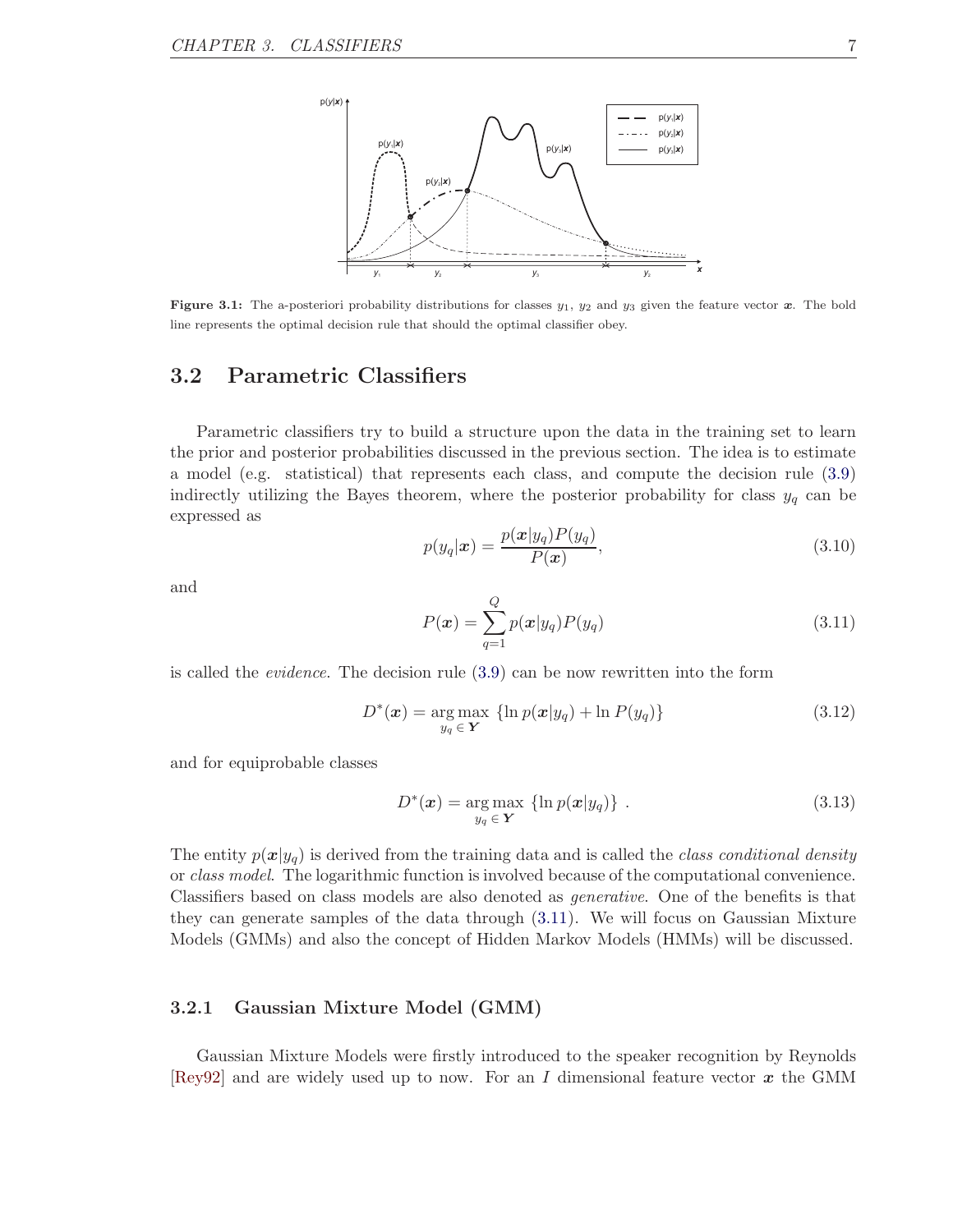takes the form

<span id="page-13-2"></span>
$$
g(\boldsymbol{x}) = p(\boldsymbol{x}|\boldsymbol{\lambda}) = \sum_{m=1}^{M} \omega_m p(\boldsymbol{x}|m, \boldsymbol{\lambda}), \qquad (3.14)
$$

$$
p(\boldsymbol{x}|m,\boldsymbol{\lambda}) = \mathcal{N}(\boldsymbol{x};\boldsymbol{\mu}_m,\boldsymbol{C}_m) = \frac{1}{(2\pi)^{I/2}|\boldsymbol{C}_m|^{1/2}} \exp\left\{-0.5(\boldsymbol{x}-\boldsymbol{\mu}_m)^{\mathrm{T}}\boldsymbol{C}_m^{-1}(\boldsymbol{x}-\boldsymbol{\mu}_m)\right\},\tag{3.15}
$$

where  $\omega_m$ ,  $\mu_m$ ,  $C_m$  denote  $m-th$  mixture weight, mean and covariance, respectively, and

<span id="page-13-1"></span>
$$
\lambda = {\omega_m, \mu_m, C_m}_{m=1}^M.
$$
\n(3.16)

There are some restrictions laid on the mixture weights. These can be expressed as

$$
\forall m: 0 \le \omega_m \le 1 \text{ and } \sum_{m=1}^{M} \omega_m = 1. \tag{3.17}
$$

Generally, the covariance matrix  $C_m$  is considered full, nevertheless in praxis mostly diagonal matrices are assumed (especially because of numerical stability and computational costs). It is obvious that after the class models have been trained, the label  $y_q$  in [\(3.12\)](#page-12-4) or [\(3.13\)](#page-12-5) is replaced by speaker specific model parameters  $\lambda_q$  and the classifier is brought to bear. Methods that consider also the prior probabilities  $P(\lambda_q)$  – prior information about the distribution of model parameters – are denoted as adaptation techniques and are discussed in Section [4.](#page-20-0) GMMs are well suited for description of static (context-independent) data sources, where the time progress of samples is of no interest. In speaker recognition they are used mainly in textindependent tasks. They delimitate subspaces in the feature space that are characteristic for individual speakers. To train the GMM an iterative method called Expectation-Maximization (EM) algorithm may be exploited [\[DLR77\]](#page-46-3). It is based on the Maximum Likelihood (ML) approach and tries to maximize the output probability of the model for submitted training data.

### <span id="page-13-0"></span>3.2.2 Hidden Markov Model (HMM)

Hidden Markov Models were developed in the 1960's by Baum and his colleagues [\[Rab89\]](#page-48-2) and have successfully spread to all the scientific branches. Now, the class to which a feature vector is assigned depends not only on the presented feature vector, but also on values of the other feature vectors and on relations among various classes [\[TK03\]](#page-49-0). There are several assumptions concerning the HMMs. Consider a sequence of classes  $\Upsilon : y_1, \ldots, y_q$ , then the Markov model assumes that

- the class dependence is limited within two succesive classes;  $p(y_q|y_{q-1},..., y_1) = p(y_q|y_{q-1}),$
- the feature vectors are statisticaly independent given  $\Upsilon$ ,
- the probability distributions in one class are independent of the other classes.

The principle of speech modelling according to the HMM comes from the idea that the arrangement of the vocal tract arises from a finite set of states, where each state corresponds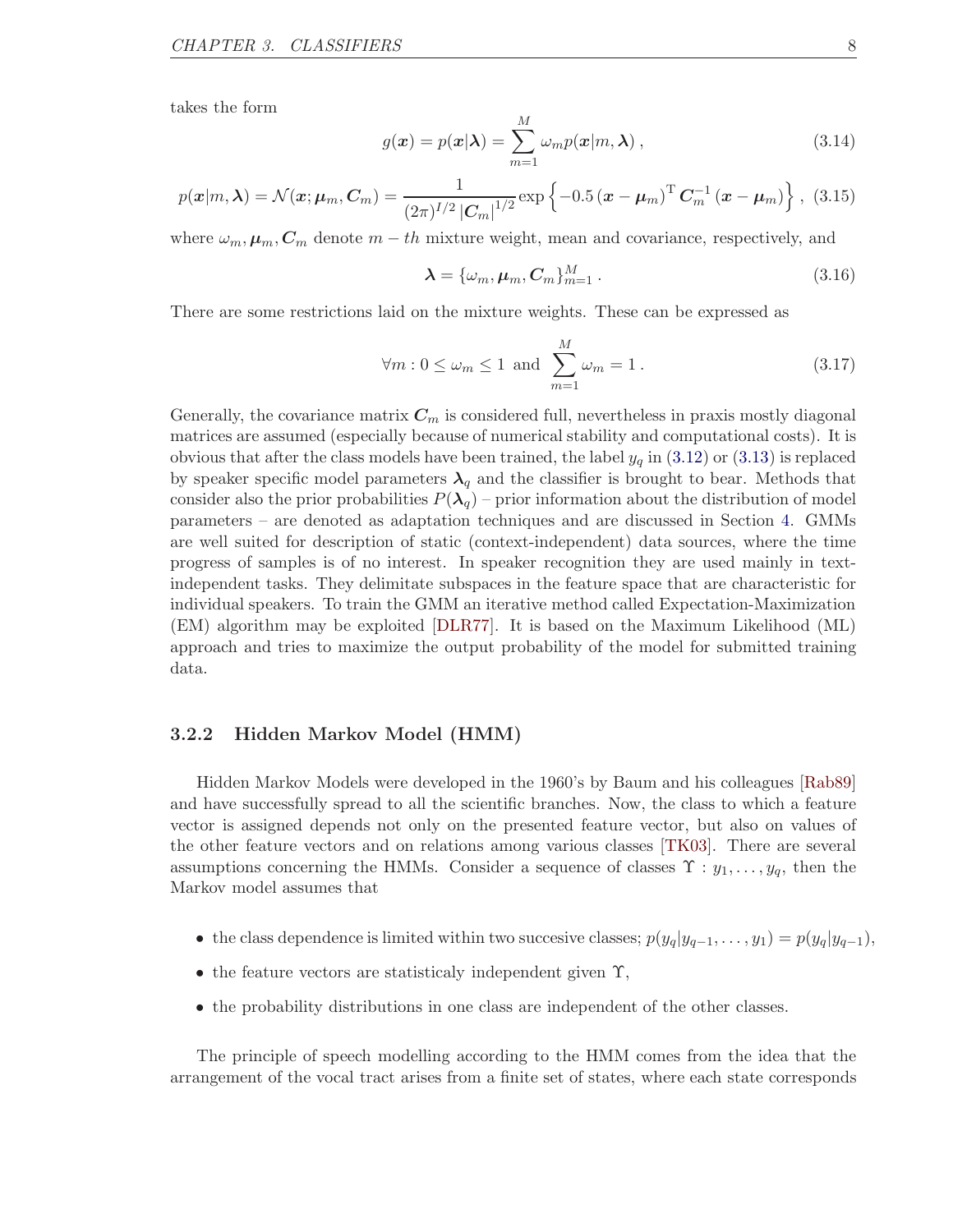to a distinct vocal tract configuration responsible for a specific sound signal. We will focus on HMMs with output probabilities of states represented by GMMs. Such models are also denoted as Continuous Density Hidden Markov Models (CDHMMs).

The Hidden Markov Model is characterized by a set of parameters  $\Lambda = \{S, A, G, \pi\},\$ where  $S = \{s_1, \ldots, s_J\}$  represents the set of J states (classes) and  $A = [a_{ij}]$  stands for the matrix of state transitions. Elements in  $A$  determine the probability of being in the state  $i$ and subsequently moving to the state  $i$ , hence

$$
a_{ij} = p(s(t+1) = s_j | s(t) = s_i), \ i, j \in \{1, ..., J\}.
$$
 (3.18)

The column vector  $\boldsymbol{\pi} = [\pi_i]$  represents the initial state probabilities

$$
\pi_i = P(s(1) = s_i). \tag{3.19}
$$

Sometimes even final state probabilities are defined. And at last, the set  $G = \{\lambda_{s_1}, \dots, \lambda_{s_J}\}$ defines the GMM parameters (see [\(3.16\)](#page-13-1)) for the states, though not each of the parameters has to be defined. States with defined probability distributions are called emitting states. The non-emitting states are used when several, separately trained HMMs have to be concatenated (e.g. for each monophone an individual HMM is trained and subsequently, the HMMs are concatenated utilizing the non-emitting states to model a word, sentence, etc.).

After the model parameters  $\Lambda$  have been estimated, the HMM output probability can be computed in the following way. Let  $\mathbf{X} = \{x_1, \ldots, x_N\}$  be the set of N feature vectors,  $\psi$ denote a state-level path through the HMM and  $\Psi$  the entire set of such paths [\[Smi03\]](#page-48-0), then

<span id="page-14-0"></span>
$$
p(\mathbf{X}|\mathbf{\Lambda}) = \sum_{\psi \in \mathbf{\Psi}} p(\mathbf{X}, \psi | \mathbf{\Lambda}) = \sum_{\psi \in \mathbf{\Psi}} p(\mathbf{X} | \psi, \mathbf{\Lambda}) p(\psi | \mathbf{\Lambda}) =
$$
  
\n
$$
= \sum_{\psi \in \mathbf{\Psi}} \left( \prod_{k=1}^{N} g_{s(k)}^{\psi}(\mathbf{x}_k) \right) \left( \prod_{k=1}^{N} a_{s(k), s(k+1)}^{\psi} \right)
$$
  
\n
$$
= \sum_{\psi \in \mathbf{\Psi}} \left( \prod_{k=1}^{N} g_{s(k)}^{\psi}(\mathbf{x}_k) a_{s(k), s(k+1)}^{\psi} \right),
$$
\n(3.20)

where  $g_{sl}^{\psi}$  $\frac{\psi}{s(k)}(\bm{x}_k)$  is the state output probability defined in  $(3.14)$  and the upper index  $\psi$  indicates the presence in the state-level path  $\psi$ . Using directly [\(3.20\)](#page-14-0) is computationally unbearable, therefore several efficient methods were developed, e.g. *forward-backward* or *Viterbi* algorithm (for details see [\[TK03\]](#page-49-0)). Similarly to the GMM case, the classification is done according to

$$
\Lambda^* = \underset{\Lambda \in L(\Lambda)}{\arg \max} \left\{ p(\boldsymbol{X}|\Lambda) \right\},\tag{3.21}
$$

where  $L(\Lambda)$  represents the set of parameters describing each participating HMM (classifier). To train the HMM an iterative Baum-Welch algorithm may be utilized. It is a ML parameter estimation procedure, basically similar to the EM algorithm. Regrettably a method that would lead to the global maximum was not found yet, hence it is wise to run the training algorithm several times with different initial conditions.

HMM classifiers are well suited and mostly exploited in the text-dependent recognition. However, they can be utilized also in the text-independent recognition in the form of so-called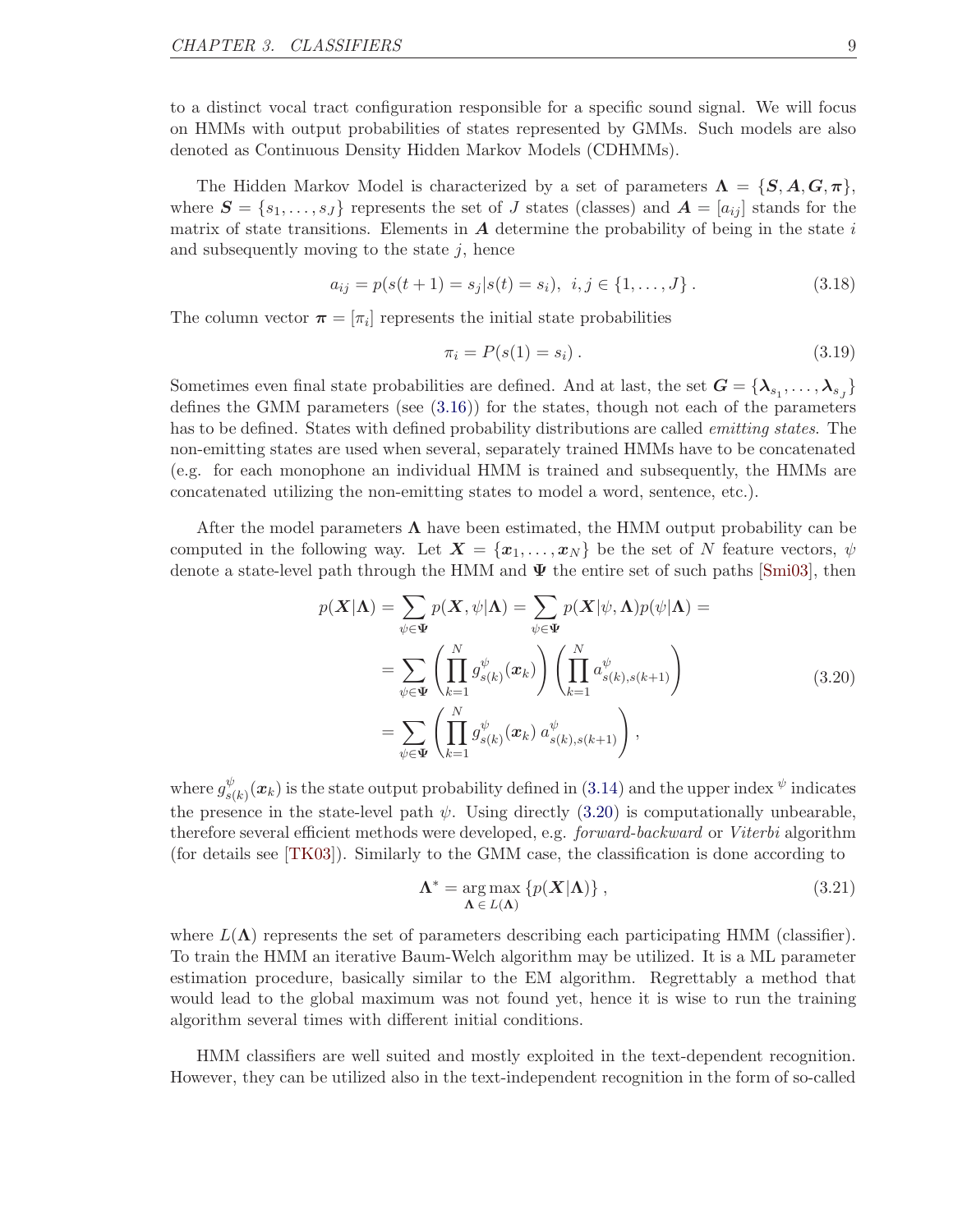<span id="page-15-1"></span>

Figure 3.2: An example of a left-to-right, five state Hidden Markov Model with two non-emitting states  $s_1$  and  $s_5$ . The transition probabilities are described by  $a_{ij}$  and the output probabilities of states  $s_2$ ,  $s_3$  and  $s_4$  are represented by the GMMs (illustrated below each state).

*ergodic models* [ $ZGR+94$ ]. In the task of speech recognition, the topology of an HMM depends mostly on the choice of the linguistic unit (e.g. triphone, monophone, sylable, word etc.) that statistical dependencies should be captured. An example of a left-to-right, five state HMM with two non-emitting states is depicted in Figure [3.2.](#page-15-1)

### <span id="page-15-0"></span>3.3 Nonparametric Classifiers

Such classifiers learn decision rules directly from the data. They do not involve class models and may be more accurate in cases when only a few training data are present. As the evidence [\(3.11\)](#page-12-3) is not available, nonparametric classifiers cannot generate samples of the data. We will focus on linear discriminant functions in the form of

<span id="page-15-2"></span>
$$
\mathcal{H}: f(\boldsymbol{x}) = \boldsymbol{w}^{\mathrm{T}} \boldsymbol{x} + b,\tag{3.22}
$$

where  $w$  is the normal vector of the hyperplane  $H$  and the scalar b denotes the offset. Such a function divides the space into two half-spaces appropriate for two classes  $y_1$  and  $y_2$ . The output value of the function  $(3.22)$  does not define the geometrical distance of the point x from the hyperplane  $H$ , this can be acquired according to

<span id="page-15-4"></span>
$$
d(\boldsymbol{x}, \mathcal{H}) = \frac{f(\boldsymbol{x})}{\|\boldsymbol{w}\|}.
$$
\n(3.23)

The classification obeys the rule

<span id="page-15-3"></span>
$$
D(\mathbf{x}) = \begin{cases} y_1 \text{ if } f(\mathbf{x}) \ge 0 \\ y_2 \text{ if } f(\mathbf{x}) < 0 \end{cases} .
$$
 (3.24)

Of course, such linear discriminants behave well when the classes are linearly separable, but such an assumption is relatively rare and often nonlinear classifiers are demanded. It is quite difficult to ensure good generalization ability of nonlinear classifiers. However, utilizing training algorithms that involve so-called kernels, one can extend linear classifiers also to nonlinear cases. The kernel trick may be exploited in all the algorithms that approach the data only through dot products. Another question concerns the requirement laid on the choice of the separating hyperplane. All the before stated demands are solved in the concept of the Support Vector Machine (SVM), which will be now our main domain of interest.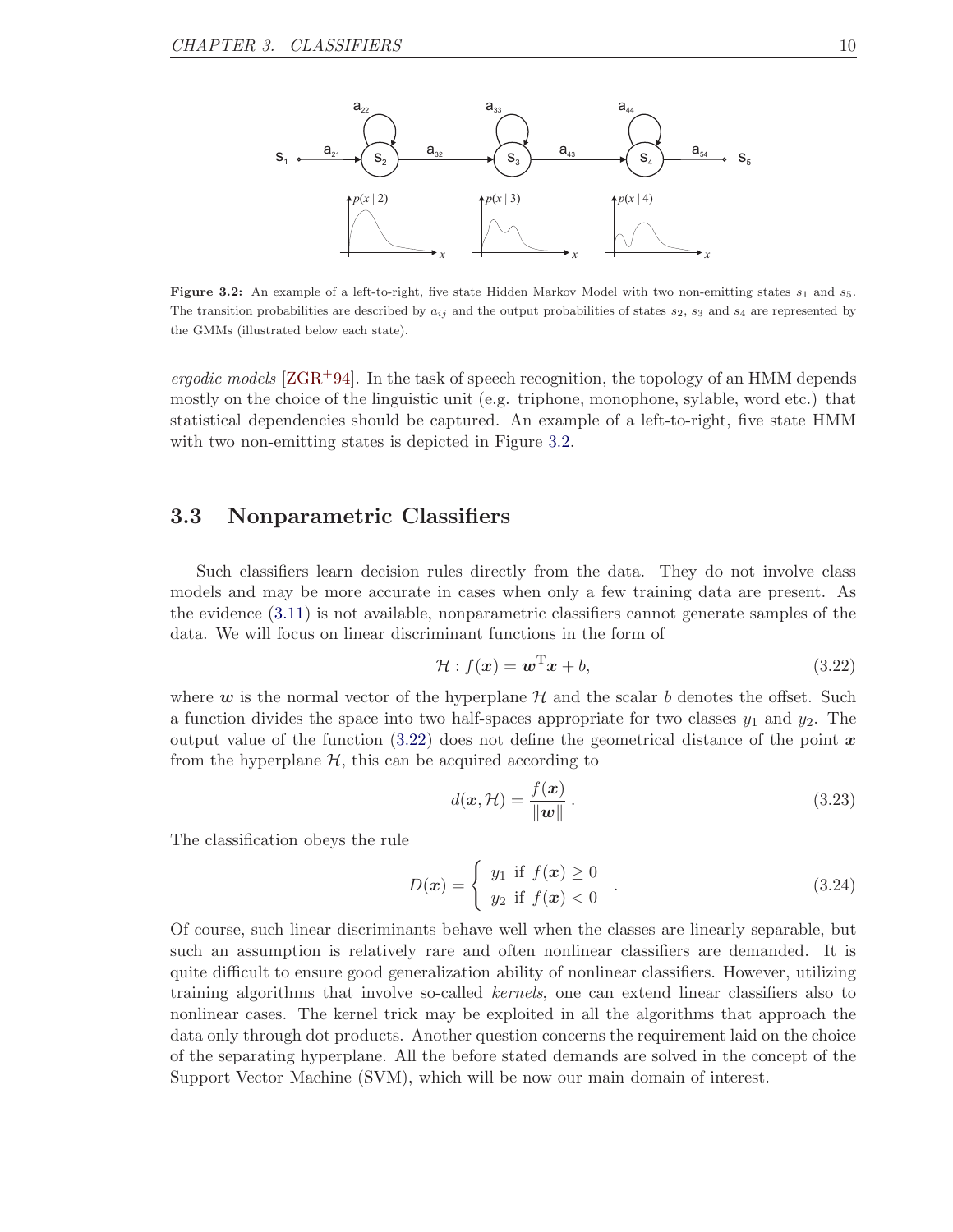#### <span id="page-16-0"></span>3.3.1 Support Vector Machine (SVM)

Support Vector Machine was firstly introduced by Vapnik [\[V.V95\]](#page-49-2). The requirement set on the decision hyperplane  $H$  concerns the width of the margin between the two classes that should be separated. Let us adjust [\(3.24\)](#page-15-3) in the manner of [\(3.25\)](#page-16-1).

<span id="page-16-1"></span>
$$
\mathcal{H}_1: \mathbf{w}^{\mathrm{T}} \mathbf{x}_i + b \geq +1 \text{ for } y_i = +1 \mathcal{H}_2: \mathbf{w}^{\mathrm{T}} \mathbf{x}_i + b \leq -1 \text{ for } y_i = -1 \implies \forall i: y_i(\mathbf{w}^{\mathrm{T}} \mathbf{x}_i + b) - 1 \geq 0.
$$
\n(3.25)

Hence, we have requested a margin between the two classes  $y_1$  and  $y_2$ . The width of the margin can be easily computed using [\(3.23\)](#page-15-4). Thus,  $|d(\mathbf{0}, \mathcal{H}_1) - d(\mathbf{0}, \mathcal{H}_2)| = 2/||\mathbf{w}||$ , where 0 represents a zero vector (origin). The formulation of SVM demands the widest margin, therefore we are seeking for  $w$  with the minimal norm. To allow errors (points that violate the decision boundaries  $\mathcal{H}_1$  and  $\mathcal{H}_2$  and to relax the constraint of strict class pertinence in  $(3.25)$ , Vapnik introduced positive variables  $\xi_i$  denoted also *slack variables*. The constraints become now

<span id="page-16-2"></span>
$$
\mathcal{H}_1: \boldsymbol{w}^{\mathrm{T}} \boldsymbol{x}_i + b \ge +1 - \xi_i \text{ for } y_i = +1 ,
$$
  
\n
$$
\mathcal{H}_2: \boldsymbol{w}^{\mathrm{T}} \boldsymbol{x}_i + b \le -1 + \xi_i \text{ for } y_i = -1 ,
$$
  
\n
$$
\xi_i \ge 0 .
$$
\n(3.26)

Thus, when an error occures, the slack variable exceeds unity and  $\sum_i \xi_i$  will measure the upper bound of errors, otherwise  $\xi_i$  remains zero. The term  $\sum_i \xi_i$  is nothing else as the cost (loss) defined in [\(3.3\)](#page-11-2). Now, the problem can be formulated as

<span id="page-16-5"></span>
$$
\text{minimize } \left[ \frac{1}{2} \left\| \boldsymbol{w} \right\|^2 + C \sum_{i} \xi_i \right],\tag{3.27}
$$

subject to  $(3.26)$ , where C is an additional term defined by the user to set a cost for errors. There are a lot of other possibilities how to choose the loss function, e.g. squared-error cost  $\sum_i \xi_i^2$  (for other choices see [\[SS02\]](#page-49-3)). An example of the SVM composition is depicted in Figure [3.3.](#page-17-0) Note that the square of  $w$  was involved in order to ensure convexity of the proposed problem and to guarantee only one, globally optimal solution. To solve the problem of constrained convex optimization, Lagrange multipliers are involved, whereas the solution is obtained in its dual form (for details see [\[Bur98\]](#page-45-1)). Another handy tool providing useful informations about the solution are the Karush-Kuhn-Tucker (KKT) conditions, well-known in the nonlinear programming. The Lagrange formula of the primal problem with Lagrange multipliers  $\alpha_i$  and  $\beta_i$  can be expressed as

<span id="page-16-3"></span>
$$
L_{\rm P} = \frac{1}{2} ||\mathbf{w}||^2 + C \sum_{i} \xi_i - \sum_{i} \alpha_i \{ y_i (\mathbf{w}^{\rm T} \mathbf{x}_i + b) - 1 + \xi_i \} - \sum_{i} \beta_i \xi_i.
$$
 (3.28)

Solving the problem [\(3.28\)](#page-16-3) (seeking for mimimum) results in

<span id="page-16-4"></span>
$$
\frac{\partial L_{\rm P}}{\partial \boldsymbol{w}} = \boldsymbol{w} - \sum_{i} \alpha_{i} y_{i} \boldsymbol{x}_{i} = 0, \n\frac{\partial L_{\rm P}}{\partial b} = - \sum_{i} \alpha_{i} y_{i} = 0, \n\frac{\partial L_{\rm P}}{\partial \xi_{i}} = C - \alpha_{i} - \beta_{i} = 0,
$$
\n(3.29)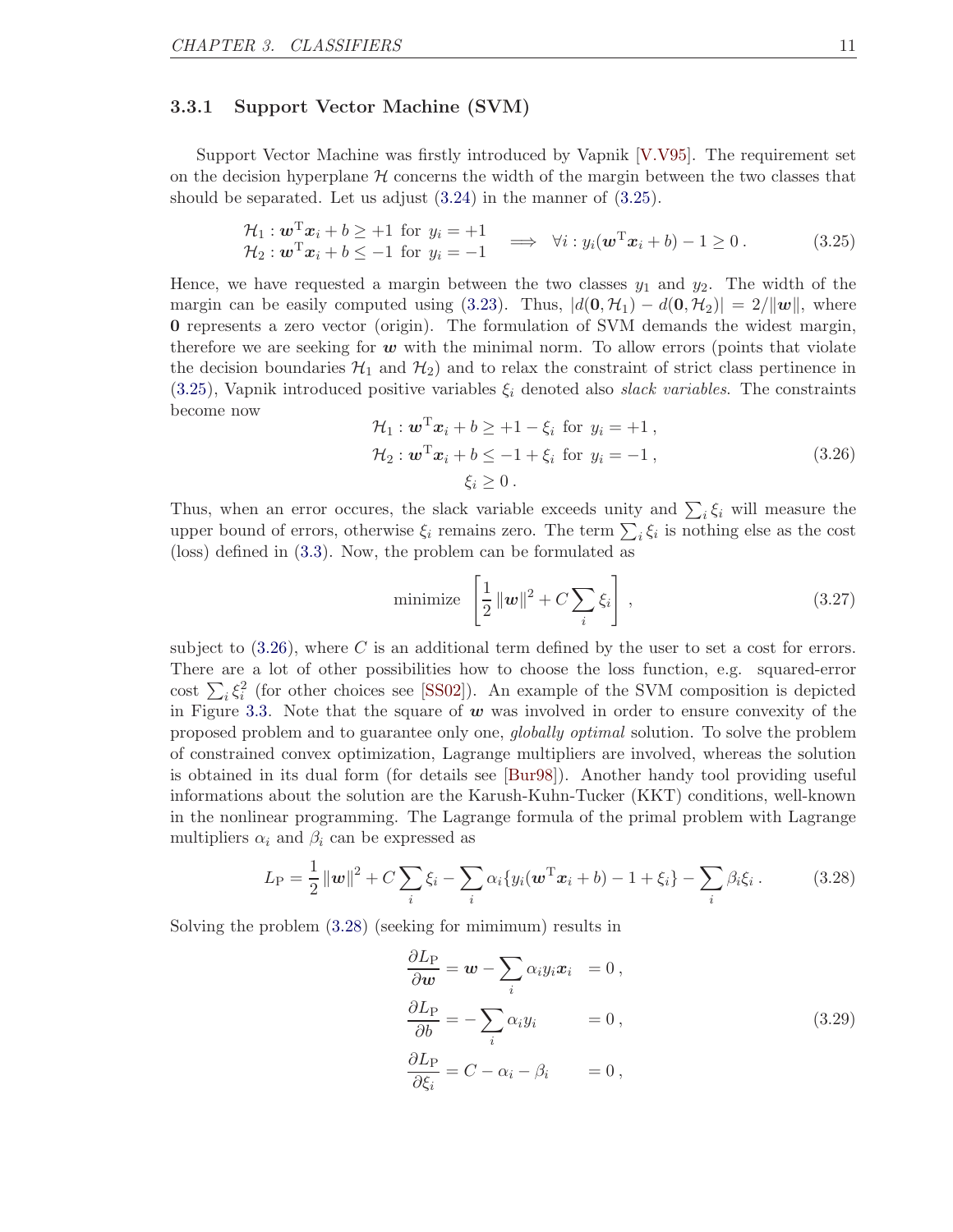<span id="page-17-0"></span>

Figure 3.3: An example of the non-separable case of the SVM problem. Vectors encapsulated in circles denote support vectors.

with additional KKT conditions

<span id="page-17-1"></span>
$$
y_i(\boldsymbol{w}^{\mathrm{T}}\boldsymbol{x}_i + b) - 1 + \xi_i \ge 0,
$$
  
\n
$$
\alpha_i \{ y_i(\boldsymbol{w}^{\mathrm{T}}\boldsymbol{x}_i + b) - 1 + \xi_i \} = 0,
$$
  
\n
$$
\beta_i \xi_i = 0,
$$
  
\n
$$
\xi_i, \alpha_i, \beta_i \ge 0.
$$
\n(3.30)

Substituting  $(3.29)$  to  $(3.28)$  gives us the dual formulation, which has to be *maximized*, in the form of

<span id="page-17-3"></span>
$$
L_{\rm D} = \sum_{i} \alpha_i - \frac{1}{2} \sum_{i} \sum_{j} \alpha_i \alpha_j y_i y_j \boldsymbol{x}_i^{\rm T} \boldsymbol{x}_j \tag{3.31}
$$

subject to  $(3.30)$ . According to  $(3.29)$  the normal vector w can be computed as

<span id="page-17-2"></span>
$$
\mathbf{w} = \sum_{i} \alpha_i y_i \mathbf{x}_i \,. \tag{3.32}
$$

Thus, the decision hyperplane [\(3.22\)](#page-15-2) results in

<span id="page-17-4"></span>
$$
\mathcal{H}: f(\boldsymbol{x}) = \sum_{i} \alpha_i y_i \boldsymbol{x}_i^{\mathrm{T}} \boldsymbol{x} + b \,. \tag{3.33}
$$

After inspection of the KKT conditions it is quite clear that  $\alpha_i \in (0, C)$  (consider the third condition in [\(3.29\)](#page-16-4) and fourth condition in [\(3.30\)](#page-17-1)). Furthermore, the second condition in  $(3.30)$  implies that  $\alpha_i$  is zero for all the vectors that lie on the correct side of the margin, and nonzero only for vectors that violate the margin  $(\xi_i > 0)$  or vectors lying on the margin generated by hyperplanes  $\mathcal{H}_1$  and  $\mathcal{H}_2$  (defined in [\(3.26\)](#page-16-2)). Vectors with nonzero  $\alpha_i$  are called the *support vectors* as just they participate in  $(3.32)$ . The offset b cannot be computed directly – it does not occur in [\(3.29\)](#page-16-4). However, it can be computed utilizing the second KKT condition in [\(3.30\)](#page-17-1) choosing any i for which  $\alpha_i \neq 0$  – it is numerically safer to take the mean value of b resulting from all such equations [\[Bur98\]](#page-45-1).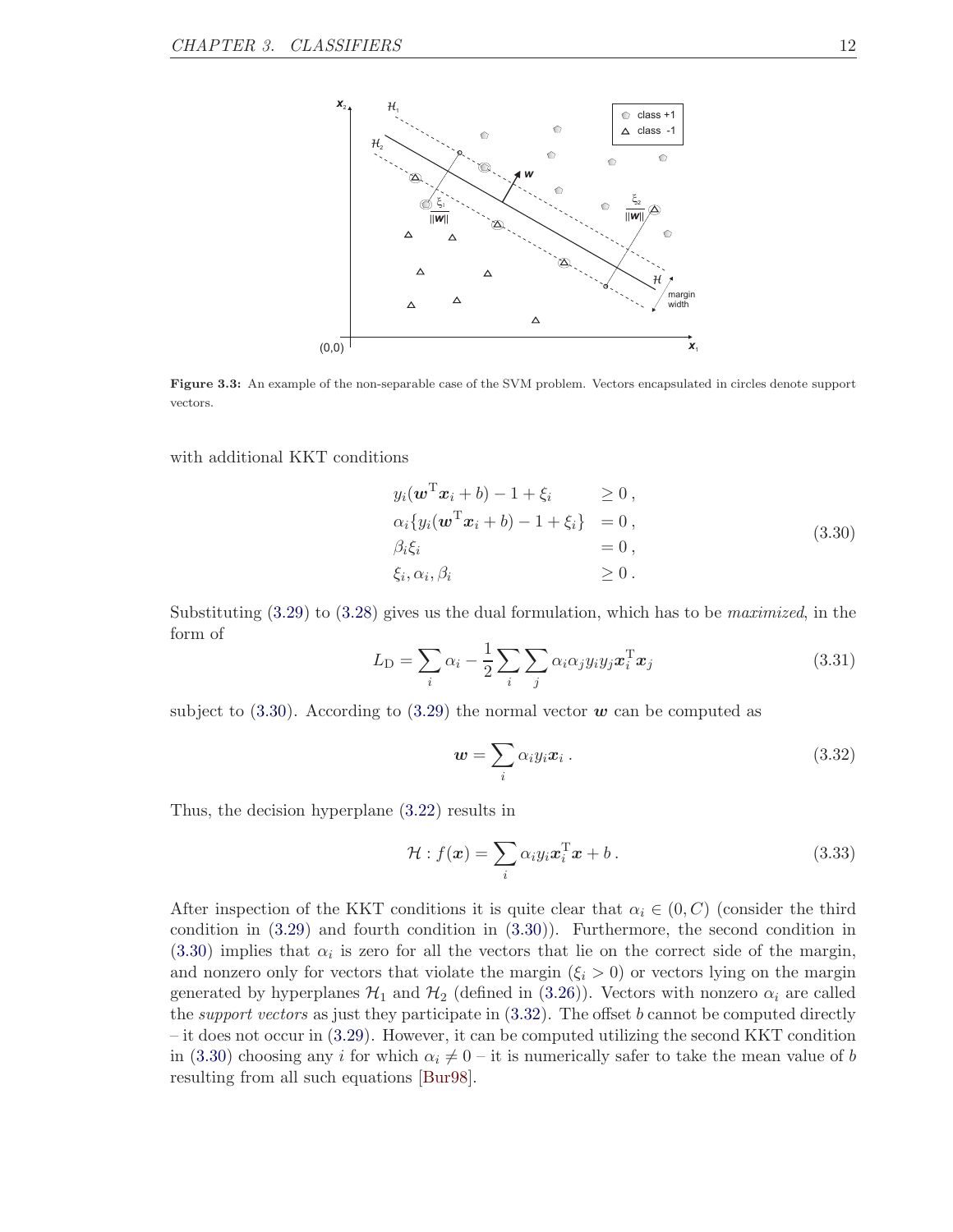Note that equations [\(3.31\)](#page-17-3) and [\(3.33\)](#page-17-4) depend on data only through their dot products. Consider a mapping  $\Phi : X \mapsto \mathcal{X}$ , where  $\mathcal X$  represents some Euclidean feature space (even infinite dimensional). Then, the dot products in [\(3.31\)](#page-17-3) and [\(3.33\)](#page-17-4) may be replaced by dot products defined in the space  $\mathcal X$  and furthermore, utilizing a function  $K(\pmb x_i, \pmb x_j) = \Phi(\pmb x_i) \Phi(\pmb x_j)$ all that matters is the output of such a kernel function  $K(\cdot, \cdot)$ . Hence, the explicit information about the form of  $\Phi$  is *unnecessary*. Now, the two equations [\(3.31\)](#page-17-3), [\(3.33\)](#page-17-4) can be rewritten as

<span id="page-18-0"></span>
$$
L_{\rm D} = \sum_{i} \alpha_i - \frac{1}{2} \sum_{i} \sum_{j} \alpha_i \alpha_j y_i y_j K(\boldsymbol{x}_i, \boldsymbol{x}_j) , \qquad (3.34)
$$

<span id="page-18-2"></span>
$$
\mathcal{H}: f(\boldsymbol{x}) = \sum_{i} \alpha_i y_i K(\boldsymbol{x}_i, \boldsymbol{x}) + b \,. \tag{3.35}
$$

It should be also stated that the matrix

<span id="page-18-3"></span>
$$
\boldsymbol{H} = [H_{ij}], \ H_{ij} = \frac{\partial^2 L_{\rm D}}{\partial \alpha_i \partial \alpha_j} = -y_i y_j K(\boldsymbol{x}_i, \boldsymbol{x}_j) \tag{3.36}
$$

represents the Hessian matrix, which is used to determine the global maximum of the optimization problem [\(3.34\)](#page-18-0).

Some of the most familiar kernel functions are

- simple linear kernel  $K(\boldsymbol{x}_i, \boldsymbol{x}_j) = \boldsymbol{x}_i^{\mathrm{T}} \boldsymbol{x}_j$ ,
- general polynomial kernel  $K(\boldsymbol{x}_i, \boldsymbol{x}_j) = (a\boldsymbol{x}_i^{\mathrm{T}}\boldsymbol{x}_j + c)^p$ ,
- Radial Basis Function (RBF) kernel  $K(\boldsymbol{x}_i, \boldsymbol{x}_j) = \exp(-\gamma |\boldsymbol{x}_i \boldsymbol{x}_j|^2)$ .

Of course, many other kernels were developed and tested through the time (kernels utilized in speaker recognition will be in more depth discussed in Chapter [5\)](#page-26-0). Generally, any function representing a dot product in some space may be considered as kernel function. The condition that a function has to satisfy to be a valid kernel is known as Mercer's condition [\[V.V95\]](#page-49-2). Suppose any square integrable function  $f(x)$ ,

$$
\int f(x)^2 \mathrm{d}x < \infty \,. \tag{3.37}
$$

Then  $K(\boldsymbol{x}, \boldsymbol{y}) = \sum_i \Phi_i(\boldsymbol{x}) \Phi_i(\boldsymbol{y})$  is a valid kernel if and only if

<span id="page-18-1"></span>
$$
\int K(x, y) f(x) f(y) dx dy \ge 0.
$$
\n(3.38)

Hence, the main aspects of the Mercer's condition are that the kernel function has to be symmetric  $(K(\mathbf{x}, \mathbf{y}) = K(\mathbf{y}, \mathbf{x}))$  and non-negative definite.

To train the SVM nonlinear programming techniques are utilized. Many trainers have been already developed and coded, e.g. Thorsten's SVM<sup>light</sup> [\[Joa02\]](#page-47-0) suitable for sparse data problems (e.g. derivative kernels – see Section [5.1.2\)](#page-34-0) or also very popular SVMtorch [\[CBW01\]](#page-45-2) and LibSVM [\[CL01\]](#page-45-3).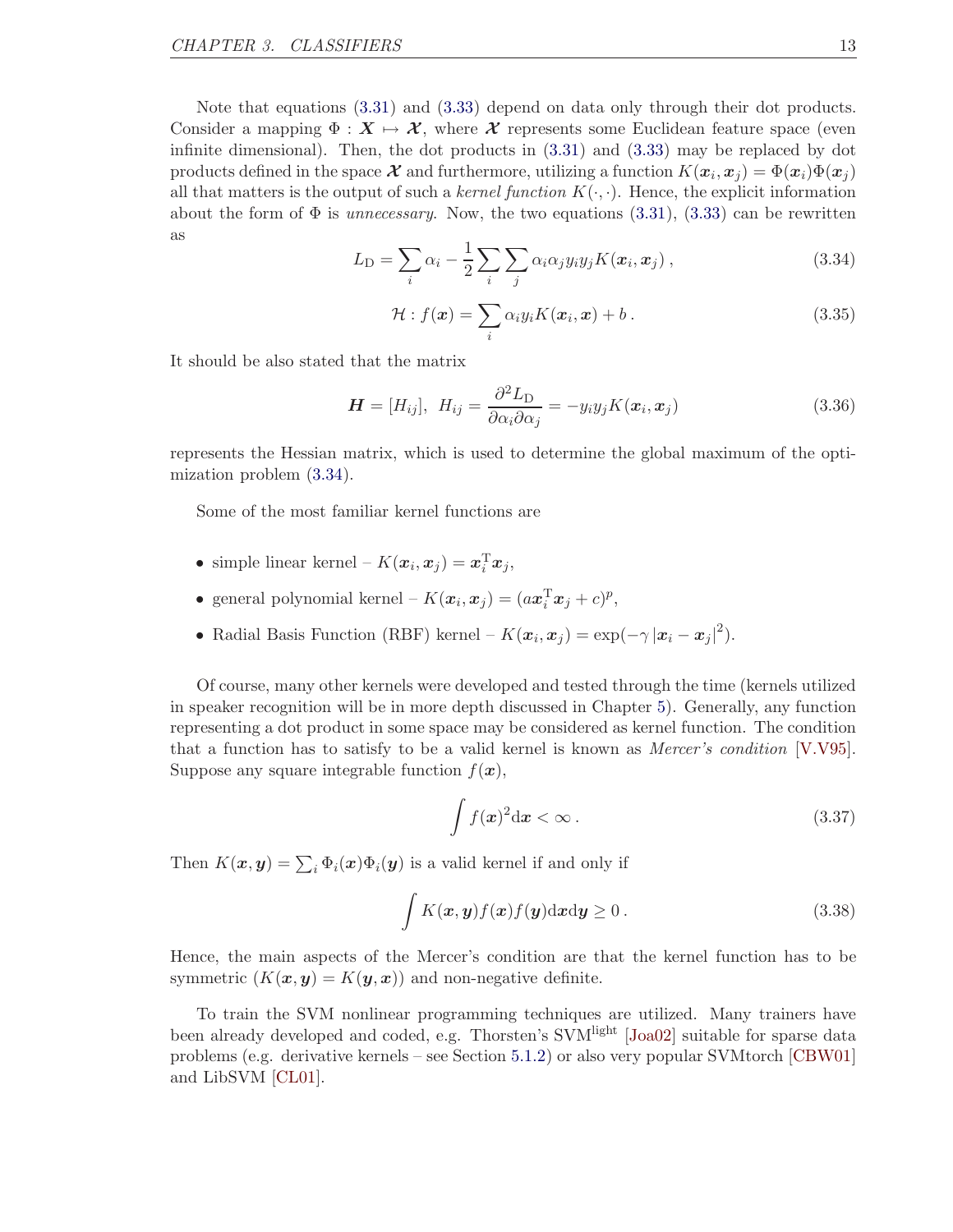### <span id="page-19-0"></span>3.4 Conclusion and Remarks

When a classifier is proposed and trained, it is very important to have appropriate testing data, which were not seen during the training. Consider a GMM with gradually increasing number of mixtures. The situation is illustrated in Figure [3.4.](#page-19-1) At the beginning, the error rates acquired on test and training data will decrease, e.g. Gaussian mixtures with diagonal covariances will try to approximate the full-covariance case. But when too many mixtures are employed, the mixtures will unnecessarily oppress each other. Such a problem is known as overtraining and decreases the ability of the classifier to generalize to unseen data. The proper choice of the number of GMM mixtures is task dependent, relevant factors are dimensionality and amount of training data.

<span id="page-19-1"></span>

Figure 3.4: Overtraining phenomena.

Regarding the time consumption of parametric and nonparametric classifiers, it can be anticipated that nonparametric classifiers need longer time to be trained as they use all the training data at once to learn the decision rules. However, when comparing a complex generative model like HMM and discriminative classifier like SVM, the time consumption to train the SVM should be lesser. The data has to be seen only once, only the information about their dot products is stored and through the time many vectors will be neglected (only support vectors will left), whereas the training of HMM is an iterative one, hence it has to be run several times. Thus, the complexity plays a major role in the question of time consumption.

In this chapter only three classifiers, important for the successive explanation of the report objectives, were presented. Some other successfully exploited parametric classifiers are Markov Random Fields (MRFs) or Bayesian Networks (BNs), and in the case of nonparametric classifiers popular Neural Networks (NN) and Logistic Regression (LR) should be mentioned (for details see e.g. [\[TK03\]](#page-49-0)).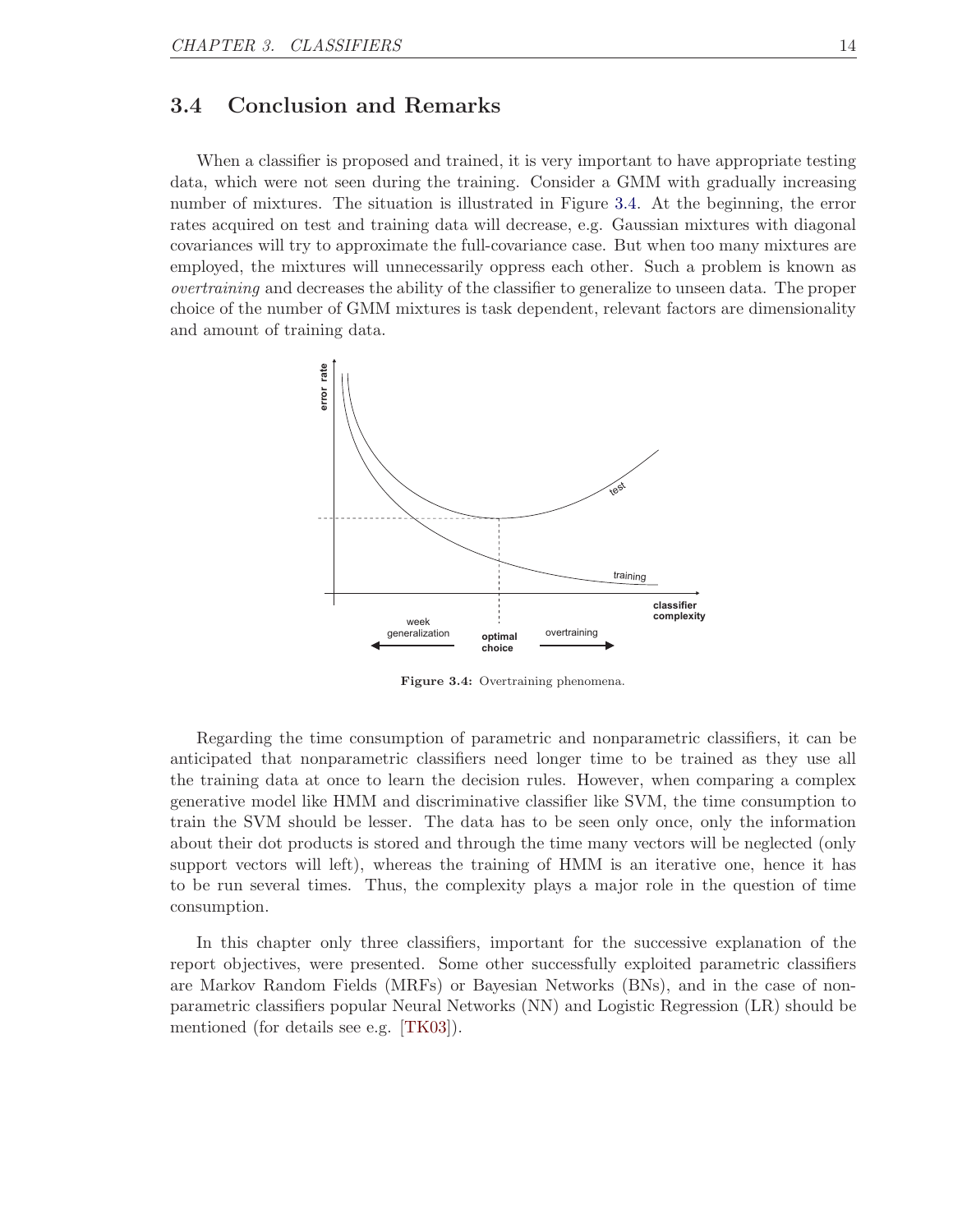### <span id="page-20-0"></span>Chapter 4

# Adaptation Techniques

The main difference between the adaptation and ordinary training methods consists in the additional, prior knowledge about the distribution of model parameters, usually derived from the speaker independent (SI) model [\[PMMR07\]](#page-48-3). The adaptation adjusts the model so that the probability of the adaptation data would be maximized. This is equivalent to

$$
\lambda^* = \arg\max_{\lambda} p(\boldsymbol{O}^1, \dots, \boldsymbol{O}^E|\lambda)p(\lambda), \tag{4.1}
$$

where  $p(\lambda)$  stands for the prior information about the distribution of model parameters  $\lambda$ (in the case of GMM these are the weights, means and covariance matrices of particular mixtures),  $\mathbf{O}^i = {\mathbf{o}_1^i, o_2^i, \dots, o_T^i}$ ,  $i = 1, \dots, E$ , is the sequence of feature vectors related to the  $i - th$  speaker,  $\lambda^*$  is the best estimation of speaker dependent (SD) model parameters.

The function that will be optimized in the consequent text can be derived from the maximum likelihood approach and can be expressed as [\[PMMR07\]](#page-48-3)

<span id="page-20-1"></span>
$$
Q(\lambda, \bar{\lambda}) = \sum_{m=1}^{M} \sum_{t=1}^{T} p(m|\mathbf{o}_t, \lambda) \log p(\mathbf{o}_t, m|\lambda), \qquad (4.2)
$$

where M denotes the number of mixtures.

Following equations are common for all the adaptation techniques and we will refer to them in the consequent text. Let  $\omega_m$ ,  $\mu_m$ ,  $\sigma_m^2$  and

<span id="page-20-2"></span>
$$
\gamma_m(t) = p(m|\mathbf{o}_t, \boldsymbol{\lambda}) = \frac{\omega_m p(\mathbf{o}_t|m, \boldsymbol{\lambda})}{\sum_{m=1}^M \omega_m p(\mathbf{o}_t|m, \boldsymbol{\lambda})}
$$
(4.3)

be the  $m-th$  mixture weight, mean, variance and posterior probability, respectively. Let  $c_m =$  $\sum_{t=1}^T \gamma_m(t)$  be the soft count of mixture m and let the vector  $\varepsilon_m(o) = \left[\sum_{t=1}^T \gamma_m(t) o_t\right] \cdot c_m^{-1}$ be the average of features in frames which align to mixture m. Note:  $\sigma_m^2 = \text{diag}(C_m)$  is the diagonal of the covariance matrix  $C_m$ .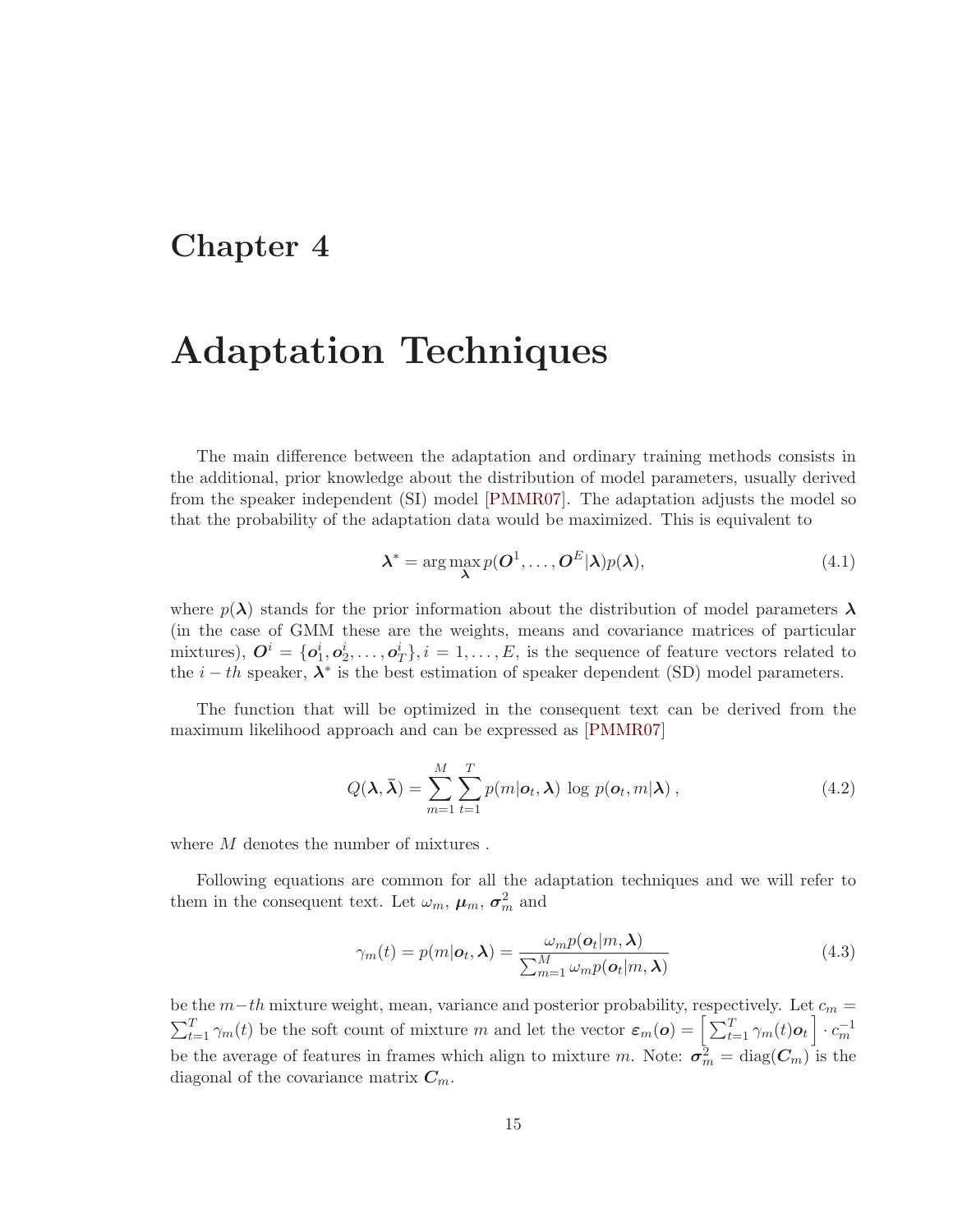### <span id="page-21-0"></span>4.1 Maximum Aposteriori Probability (MAP)

MAP adapts each of the GMM parameters from the set  $\boldsymbol{\lambda} = \{\omega_m, \boldsymbol{\mu}_m, \boldsymbol{C}_m\}_{m=1}^M$  separately. Thus, it is necessary to have enough adaptation data for all the parameters, otherwise would be the result of adaptation negligible. The new parameters  $\bar{\lambda} = \{\bar{\omega}_m, \bar{\mu}_m, \bar{C}_m\}_{m=1}^M$  are acquired according to adaptation formulas

<span id="page-21-3"></span>
$$
\bar{\omega}_m = \left[ \alpha_m c_m / T + (1 - \alpha_m) \omega_m \right] \chi \,, \tag{4.4}
$$

$$
\bar{\boldsymbol{\mu}}_m = \alpha_m \boldsymbol{\varepsilon}_m(\boldsymbol{o}) + (1 - \alpha_m) \boldsymbol{\mu}_m , \qquad (4.5)
$$

$$
\bar{C}_m = \alpha_m \varepsilon_m (oo^{\mathrm{T}}) + (1 - \alpha_m)(\sigma_m^2 + \mu_m \mu_m^{\mathrm{T}}) - \bar{\mu}_m \bar{\mu}_m^{\mathrm{T}} , \qquad (4.6)
$$

where

<span id="page-21-4"></span>
$$
\alpha_m = \frac{c_m}{c_m + \tau} \,. \tag{4.7}
$$

Hence,  $\alpha_m$  represents the adaptation coefficient that controls the balance between old and new parameters using the parameter  $\tau$ . The parameter  $\tau$  is set by the user and determines the amount of new data that have to match a specific mixture till the mixture parameters change (they shift in the direction of new parameters) [\[Ale05\]](#page-45-4).  $\chi$  is a normalization factor, which guarantees that all the new weights of one mixture sum to unity.

### <span id="page-21-1"></span>4.2 Maximum Likelihood Linear Regression (MLLR)

In contrast to the method of MAP adaptation, where large amount of data is needed, MLLR reduces the number of available model parameters using clustering (commonly used is the regression tree) of similar components. Parameters from the same cluster  $K_n$ ,  $n =$  $1,\ldots,N$ , share one transformation matrix. Thus, less data are needed for MLLR to be effective. If GMMs are assumed, the auxiliary function [\(4.2\)](#page-20-1) that has to be maximized can be, after some mathematical treatments, written as

<span id="page-21-2"></span>
$$
Q(\lambda, \bar{\lambda}) = const - \frac{1}{2} \sum_{m} \sum_{t} \gamma_m(t) \left[ const_m + \log |\bar{C}_m| + (\mathbf{o}_t - \bar{\boldsymbol{\mu}}_m)^{\mathrm{T}} \bar{C}_m^{-1} (\mathbf{o}_t - \bar{\boldsymbol{\mu}}_m) \right], \quad (4.8)
$$

where  $\bar{\boldsymbol{\lambda}} = \{ \omega_m, \bar{\boldsymbol{\mu}}_m, \bar{\boldsymbol{C}}_m \}_{m=1}^M$ , thus mixture weights are not adapted, and const, const<sub>m</sub> denote constants. The given task is to find linear transformations for GMM means and GMM variances that would maximize the auxiliary function specified in  $(4.8)$ .

Mean is transformed according to the formula

<span id="page-21-6"></span>
$$
\bar{\boldsymbol{\mu}}_m = \boldsymbol{A}_{(n)} \boldsymbol{\mu}_m + \boldsymbol{b}_{(n)} = \boldsymbol{W}_{(n)} \boldsymbol{\xi}_m \,, \tag{4.9}
$$

<span id="page-21-5"></span>
$$
\mathbf{W}_{(n)} = [\mathbf{A}_{(n)}, \mathbf{b}_{(n)}] \tag{4.10}
$$

where  $\mu_m$  is the original mean of the m-th mixture,  $\bar{\mu}_m$  is the new, adapted mean,  $A_{(n)}$  is the regression matrix,  $\boldsymbol{b}_{(n)}$  is the additive vector that corresponds to the  $n - th$  cluster  $K_n$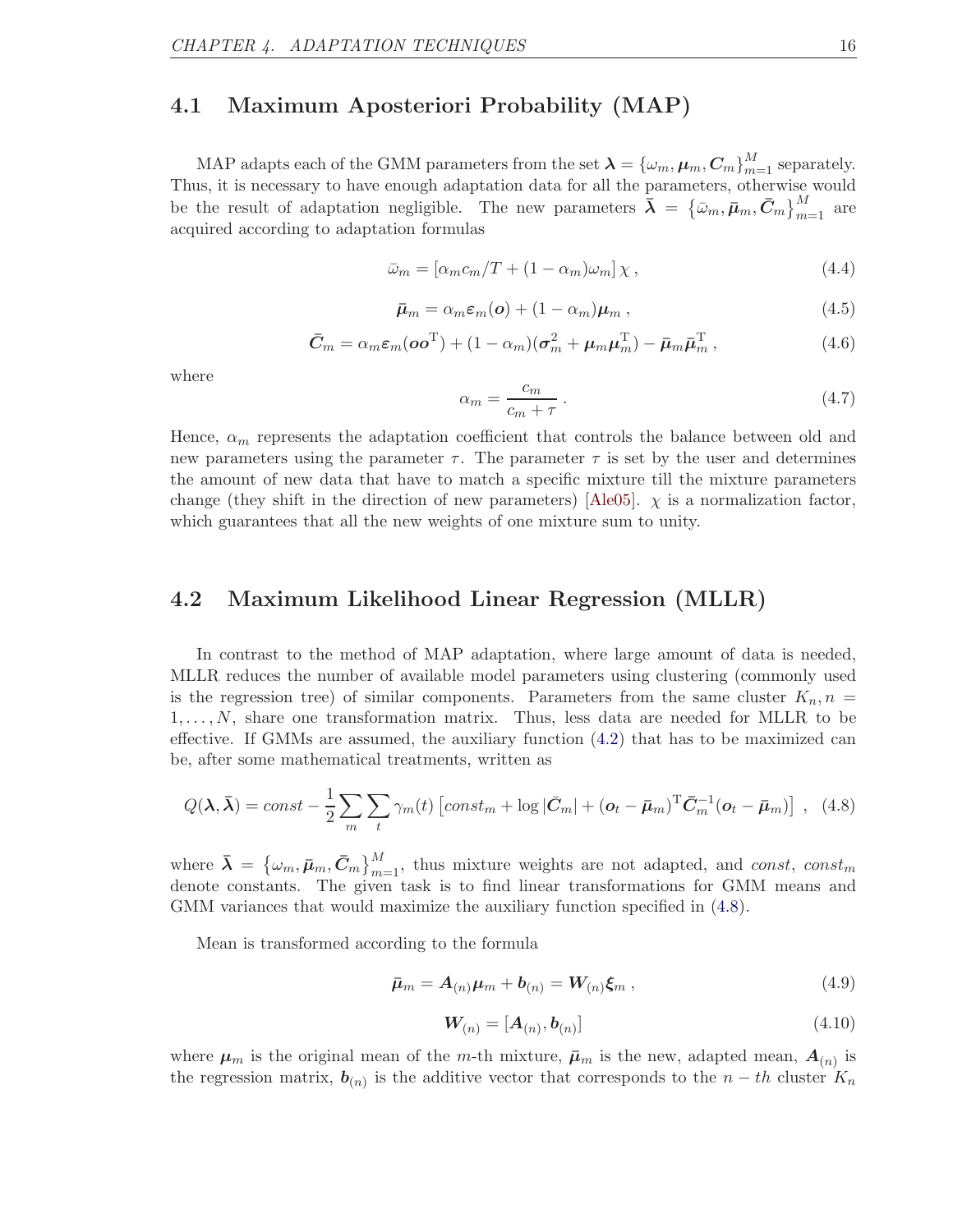and  $\xi_m = [\mu_m^T, 1]^T$  is the original mean extended by 1. The part of the auxiliary function [\(4.8\)](#page-21-2) that changes with the current transform  $W_{(n)}$  can be written as [\[PS06\]](#page-48-4)

<span id="page-22-1"></span>
$$
Q_{\boldsymbol{W}_{(n)}} = const - \sum_{m \in K_n} c_m \sum_{i=1}^I \frac{(\boldsymbol{w}_{(n)i}^{\mathrm{T}} \boldsymbol{\xi}_m)^2 - 2(\boldsymbol{w}_{(n)i}^{\mathrm{T}} \boldsymbol{\xi}_m) \varepsilon_{mi}(\boldsymbol{o})}{\sigma_{mi}^2}, \qquad (4.11)
$$

where the column vector  $w_{(n)i}$  equals the transpose of the *i*-th row of  $W_{(n)}$  and *I* is the dimension of feature vectors. Equation [\(4.11\)](#page-22-1) can be further rearranged to the form

<span id="page-22-2"></span>
$$
Q_{\mathbf{W}_{(n)}} = \mathbf{w}_{(n)i}^{\mathrm{T}} \mathbf{k}_{(n)i} - 0.5 \mathbf{w}_{(n)i}^{\mathrm{T}} \mathbf{G}_{(n)i} \mathbf{w}_{(n)i} ,
$$
 (4.12)

where

<span id="page-22-4"></span>
$$
\mathbf{k}_{(n)i} = \sum_{m \in K_n} \frac{c_m \xi_m \varepsilon_{mi}(o)}{\sigma_{mi}^2}
$$
(4.13)

and

$$
G_{(n)i} = \sum_{m \in K_n} \frac{c_m \xi_m \xi_m^{\mathrm{T}}}{\sigma_{mi}^2} \,. \tag{4.14}
$$

And finally the maximization of equation [\(4.12\)](#page-22-2) gives us the updating formulas

<span id="page-22-5"></span>
$$
\frac{\partial Q(\mathbf{\lambda}, \bar{\mathbf{\lambda}})}{\partial \mathbf{W}_{(n)}} = 0 \Rightarrow \mathbf{w}_{(n)i} = \mathbf{G}_{(n)i}^{-1} \mathbf{k}_{(n)i} .
$$
\n(4.15)

The transformation equations for covariance matrices can be derived in a similar way. They will be not discussed here as they are no important for further explanations and can be found in [\[Gal97\]](#page-46-4).

### <span id="page-22-0"></span>4.3 Feature MLLR (fMLLR) and Constrained MLLR (CMLLR)

Compared to MLLR the transformation is applied on the feature space (feature MLLR) instead of on model parameters. The auxiliary function [\(4.2\)](#page-20-1) changes to [\[Gal97\]](#page-46-4)

<span id="page-22-3"></span>
$$
Q(\lambda, \bar{\lambda}) = const - \frac{1}{2} \sum_{m} \sum_{t} \gamma_m(t) [const_m + \log |C_m| - \log |A_{(n)}|^2 +
$$
  
 
$$
+ (\bar{o}_t - \mu_m)^{\mathrm{T}} C_m^{-1} (\bar{o}_t - \mu_m)]. \tag{4.16}
$$

The feature vectors are transformed according to the formula

$$
\bar{\boldsymbol{o}}_t = \boldsymbol{A}_{(n)} \boldsymbol{o}_t + \boldsymbol{b}_{(n)} = \boldsymbol{A}_{(n)c}^{-1} \boldsymbol{o}_t + \boldsymbol{A}_{(n)c}^{-1} \boldsymbol{b}_{(n)c} = \boldsymbol{W}_{(n)} \boldsymbol{\xi}(t) ,
$$
\n(4.17)

where  $W_{(n)} = [A_{(n)}, \underline{b}_{(n)}]$  stands for the transformation matrix corresponding to the  $n - th$ cluster  $K_n$ ,  $\xi(t) = [\mathbf{o}_t^{\mathrm{T}}, 1]^{\mathrm{T}}$  represents the extended feature vector. It can be shown [\[Gan05\]](#page-46-5)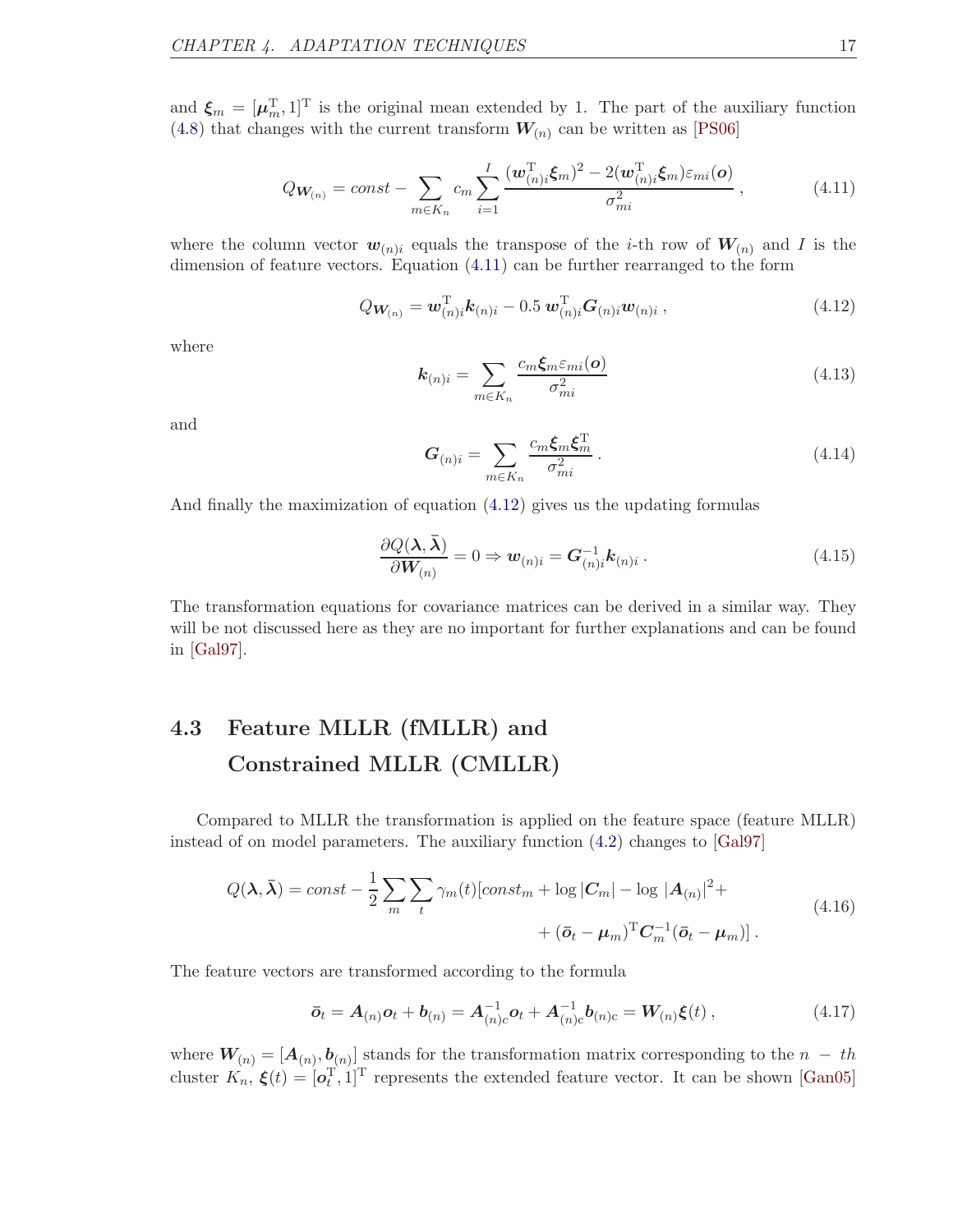that the transformation performed on features may be replaced by an equivalent transformation performed on model means and covariances utilizing matrices  $A_{(n)c}$  and  $b_{(n)c}$ . Hence, model parameters can be transformed using formulas

$$
\bar{\boldsymbol{\mu}}_m = \boldsymbol{A}_{(n)c}\boldsymbol{\mu}_m - b_{(n)c} \,, \tag{4.18}
$$

and

$$
\bar{C}_m = A_{(n)c} C_m A_{(n)c}^{\mathrm{T}} . \qquad (4.19)
$$

This method is known as Constrained MLLR (CMLLR), because the same transformation matrix is used both for means and for covariances. Loosely speaking, fMLLR and CMLLR are equivalent transformations and the only difference consists in their interpretation. In analogy with the previous section, it is possible to rearrange the auxiliary function  $(4.16)$  to the form [\[PS06\]](#page-48-4)

<span id="page-23-0"></span>
$$
Q_{\boldsymbol{W}_{(n)}}(\boldsymbol{\lambda},\boldsymbol{\bar{\lambda}})=\log|\boldsymbol{A}_{(n)}|-\sum_{i=1}^I\boldsymbol{w}_{(n)i}^{\mathrm{T}}\boldsymbol{k}_i-0.5\,\boldsymbol{w}_{(n)i}^{\mathrm{T}}\boldsymbol{G}_{(n)i}\boldsymbol{w}_{(n)i},
$$
\n(4.20)

where

<span id="page-23-3"></span>
$$
\mathbf{k}_{(n)i} = \sum_{m \in K_n} \frac{c_m \mu_{mi} \varepsilon_m(\boldsymbol{\xi})}{\sigma_{mi}^2},\tag{4.21}
$$

<span id="page-23-4"></span>
$$
G_{(n)i} = \sum_{m \in K_n} \frac{c_m \varepsilon_m (\xi \xi^{\mathrm{T}})}{\sigma_{mi}^2},\tag{4.22}
$$

$$
\varepsilon_m(\boldsymbol{\xi}) = \left[\varepsilon_m^{\mathrm{T}}(\boldsymbol{o}), 1\right]^{\mathrm{T}},\tag{4.23}
$$

and

$$
\varepsilon(\xi \xi^{\mathrm{T}})_{m} = \begin{bmatrix} \varepsilon_{m}(\boldsymbol{o} \boldsymbol{o}^{\mathrm{T}}) & \varepsilon_{m}(\boldsymbol{o}) \\ \varepsilon_{m}(\boldsymbol{o})^{\mathrm{T}} & 1 \end{bmatrix} . \tag{4.24}
$$

In order to find the solution of equation [\(4.20\)](#page-23-0) we have to express  $A_{(n)}$  in terms of  $W_{(n)}$ (realize that  $W_{(n)} = [A_{(n)}, b_{(n)}]$ ). One of the possible solutions is the use of the equivalency  $\log |A_{(n)}| = \log |\mathbf{w}_{(n)i}^{\mathrm{T}} \mathbf{v}_{(n)i}|$ , where  $\mathbf{v}_{(n)i}$  stands for transpose of the  $i-th$  row of cofactors of the matrix  $\mathbf{A}_{(n)}$  extended with a zero in the last dimension. Let  $\alpha_{(n)} = \mathbf{w}_{(n)i}^{\mathrm{T}} \mathbf{v}_{(n)i}$ . After the maximization of the auxiliary function [\(4.20\)](#page-23-0) we receive

<span id="page-23-2"></span>
$$
\boldsymbol{w}_{(n)i} = \boldsymbol{G}_{(n)i}^{-1} \left( \frac{\boldsymbol{v}_{(n)i}}{\alpha_{(n)}} + \boldsymbol{k}_{(n)i} \right) , \qquad (4.25)
$$

where  $\alpha_{(n)}$  can be found as the solution of the quadratic function

<span id="page-23-1"></span>
$$
\beta_{(n)} \alpha_{(n)}^2 - \alpha_{(n)} \, \mathbf{v}_{(n)i}^{\mathrm{T}} \mathbf{G}_{(n)i}^{-1} \mathbf{k}_{(n)i} - \mathbf{v}_{(n)i}^{\mathrm{T}} \mathbf{G}_{(n)i}^{-1} \mathbf{v}_{(n)i} = 0 \,, \tag{4.26}
$$

where

<span id="page-23-5"></span>
$$
\beta_{(n)} = \sum_{m \in K_n} \sum_{t} \gamma_m(t) \,. \tag{4.27}
$$

Because of equation [\(4.26\)](#page-23-1) two different solutions  $w_{(n)}^{1,2}$  $_{(n)i}^{1,2}$  are obtained in [\(4.25\)](#page-23-2). The one that maximizes the auxiliary function [\(4.20\)](#page-23-0) is chosen.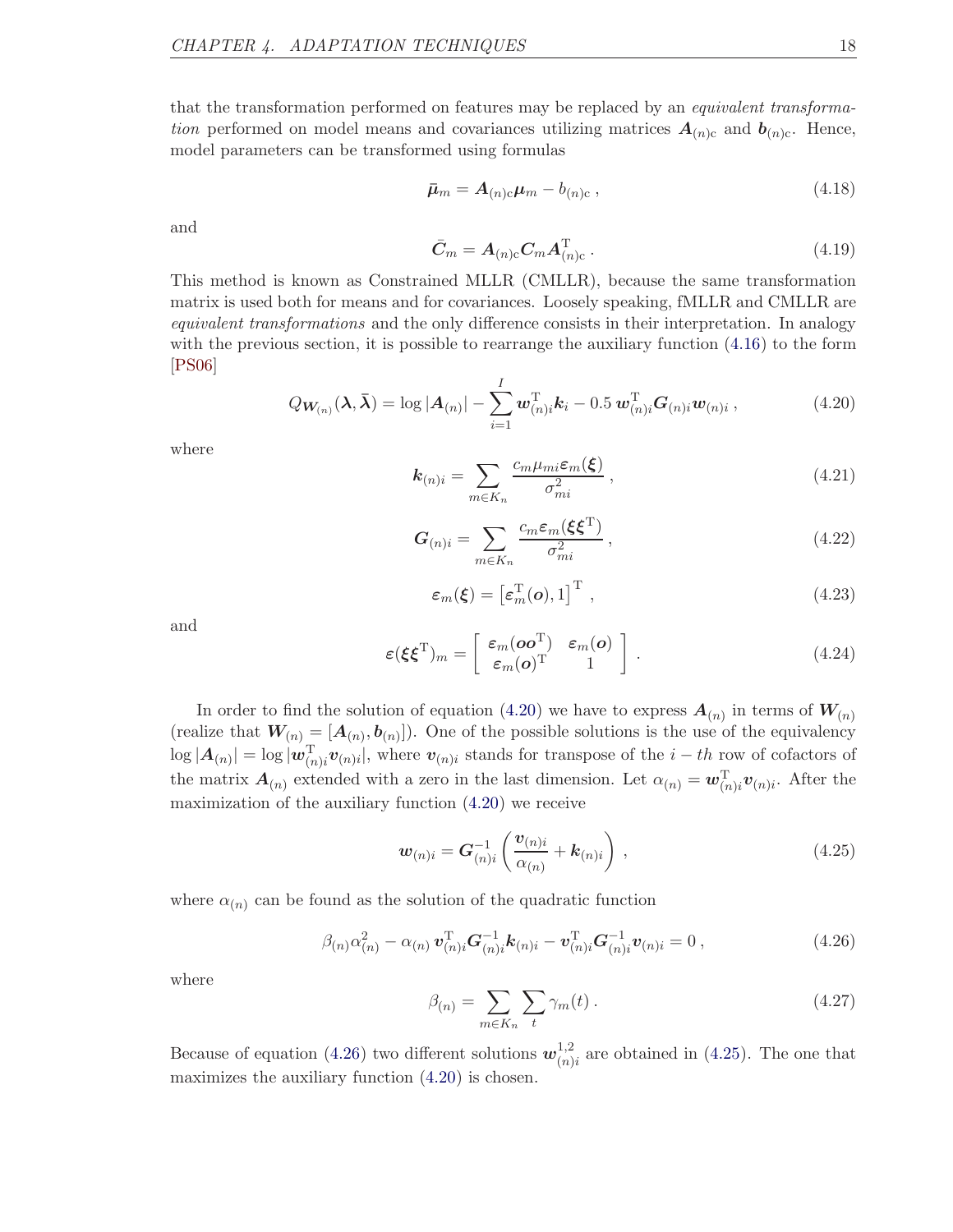Note that due to the fact that in fMLLR the transformation function  $f(\boldsymbol{o}_t) = \boldsymbol{A}_{(n)}\boldsymbol{o}_t + \boldsymbol{b}_{(n)}$ is applied directly on feature vectors, an additional term – jacobian of  $f(\boldsymbol{o}_t)$  – will occur in the log likelihood related to each mixture [\[Gan05\]](#page-46-5). Hence, for CMLLR we get the log likelihood

$$
\log p\left(\boldsymbol{o}_{t}|\boldsymbol{\mu}_{m},\boldsymbol{C}_{m},\boldsymbol{A}_{(n)c},\boldsymbol{b}_{(n)c}\right) = \log \mathcal{N}\left(\boldsymbol{o}_{t};\boldsymbol{A}_{(n)c}\boldsymbol{\mu}_{m}-\boldsymbol{b}_{(n)c},\boldsymbol{A}_{(n)c}\boldsymbol{C}_{m}\boldsymbol{A}_{(n)c}^{T}\right), (4.28)
$$

but for fMLLR we get

$$
\log p\left(\boldsymbol{o}_t|\boldsymbol{\mu}_m,\boldsymbol{C}_m,\boldsymbol{A}_{(n)},\boldsymbol{b}_{(n)}\right) = \log \mathcal{N}\left(\boldsymbol{A}_{(n)}\boldsymbol{o}_t+\boldsymbol{b}_{(n)};\boldsymbol{\mu}_m,\boldsymbol{C}_m\right) + 0.5\log|\boldsymbol{A}_{(n)}|^2. (4.29)
$$

The estimation of  $W_{(n)}$  is an iterative procedure, therefore matrices  $A_{(n)}$  and  $b_{(n)}$  have to be correctly initialized first. The initialization for  $A_{(n)}$  can be chosen as a diagonal matrix with ones on the diagonal, and  $\mathbf{b}_{(n)}$  can be initialized as a zero vector. The estimation ends when the change in parameters of transformation matrices is small enough (about 20 iterations are sufficient) [\[PS06\]](#page-48-4).

<span id="page-24-1"></span>

Figure 4.1: An example of a binary regression tree. Numerical values represent occupation counts of nodes (clusters). Nodes  $C_3$  and  $C_4$  have occupations lesser then the occupation threshold  $T_{occup} = 850$ , therefore all the mixture parameters belonging to  $C_3$  and  $C_4$  will share the transformation matrix defined for node  $C_5$ .

### <span id="page-24-0"></span>4.4 Regression Classes for MLLR

The benefit of MLLR like methods is the possibility to cluster similar mixture parameters of the model using binary Regression Trees (RTs), where the final number of clusters depends on the amount of adaption data. All parameters belonging to the same cluster are then transformed by the same transformation. Several methods for construction of RTs were already developed, e.g. divisive hierarchical algorithms utilizing euclidean distance between Gaussian mixture means  $[YEG+06]$ , optimal clustering techniques trying to maximize the likelihood of the adaptation data [\[Gal96\]](#page-46-6) and others. The final set of clusters in the RT is established during the adaptation process according to the amount of data that align to mixtures in each of the clusters – *cluster ocuppations*, where an empirical threshold has to be set. For example, let us analyze the tree depicted in Figure [4.1](#page-24-1) with four leaves  $\{C_1, C_2, C_3, C_4\}$ . The clusters  $C_3$  and  $C_4$  have small occupation counts (lower then the threshold  $T_{occup} = 850$ ), therefore all components in clusters  $C_3$  and  $C_4$  will be transformed with matrices defined for the cluster  $C_5$ . On the other hand, two individual transformation matrices will be used for  $C_1$  and  $C_2$ .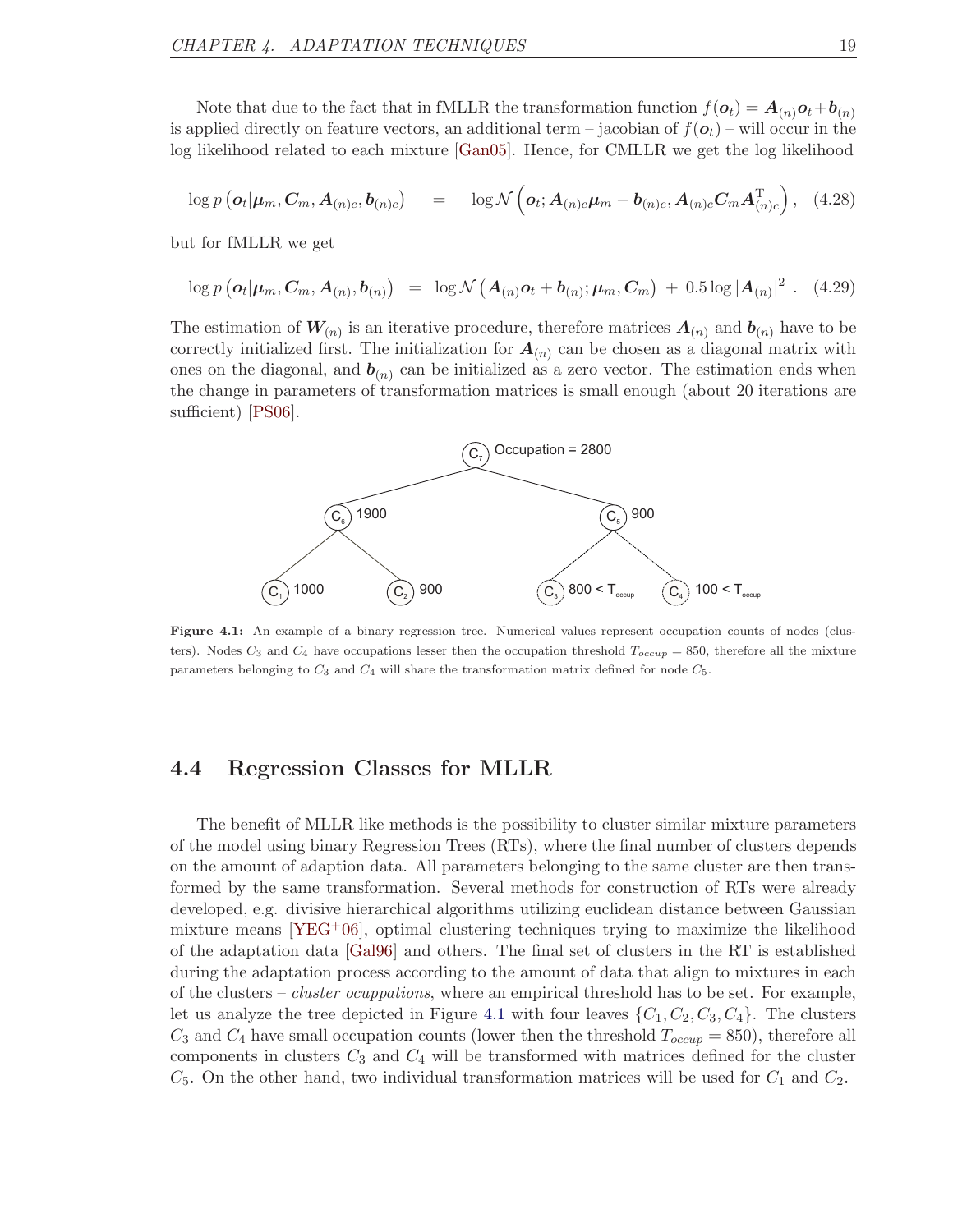### <span id="page-25-0"></span>4.5 Conclusion and Remarks

After inspection of equations [\(4.4\)](#page-21-3) - [\(4.7\)](#page-21-4), [\(4.13\)](#page-22-4) - [\(4.15\)](#page-22-5), [\(4.21\)](#page-23-3) - [\(4.22\)](#page-23-4), [\(4.25\)](#page-23-2) - [\(4.27\)](#page-23-5) one can notice that all the adaptation formulas depend on the data only through statistics  $\gamma_m(t)$ ,  $c_m$ ,  $\varepsilon_m(o)$  [\[PS06\]](#page-48-4). Thus, the adaptation process can be divided into two stages. In the first stage, the three mentioned statistics are accumulated till the data are introduced to the algorithm and in the second stage the transformation matrices for the desired type of adaptation are computed. There is no need to specify the adaptation type in advance and it can be defined after the adaptation data have been accumulated. The computational costs are also low as the updating matrices  $G_{(n)i}$ ,  $k_{(n)i}$  have not to be recalculated in each iteration (they are computed only once at the end of the adaptation).

It should be stated, that the transformation matrices  $W_{(n)}$  carry information about the speakers identity. More precisely they give us advice how should be the SI model "moved" to fit a new speaker, and, of course, this information should differ for each speaker (under the assumption that the initial SI model remains the same).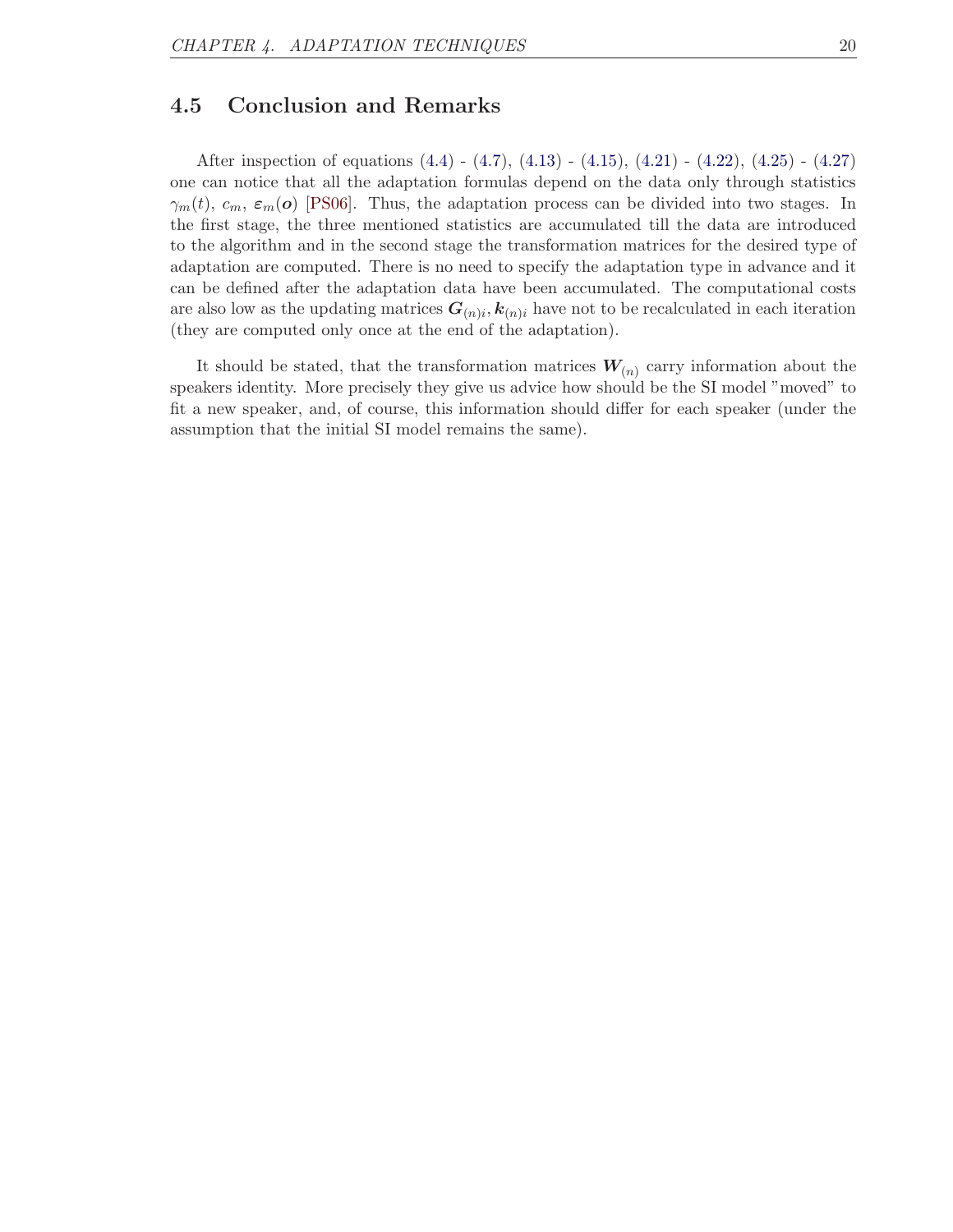### <span id="page-26-0"></span>Chapter 5

# Hybrid Generative/Discriminative Models

Recently, a huge progress was done in the use of SVM as an discriminative trainer in the speaker verification. The main difference between generative and discriminative methods is that generative algorithms process the input data belonging to separate classes individually and focus on efficient description of submitted data, whereas discriminative algorithms consider and process the whole set at once seeking for boundaries between different classes. One of the important questions that can be stated is whether there are problems that can be solved only by discriminative methods, whereas any generative method would fail. It is shown in [\[LSS07\]](#page-47-1) that such problems exist. However, the idea is to combine both approaches to gain a superior performance of such a hybrid system. The experiments are very promising and prove that hybrid models based on SVMs act at least as good as the generative ones and in many cases even better [\[JH99,](#page-46-7) [MHV03\]](#page-47-2).

### <span id="page-26-1"></span>5.1 Dynamic Kernels

In order to use a SVM, the data that have to be classified need to be of fixed dimension. Nevertheless, the speech utterances are usually parametrized as variable length sequences. First method solving this problem was developed by Jaakola and Hausler [\[JH99\]](#page-46-7) and is known as Fisher kernel (see Subsection [5.1.2\)](#page-34-0). Over the time many other kernels were proposed and successfully tested. Also a basic hierarchical structure of kernels was proposed, where the dynamic kernel (also known as sequence kernel) can be further divided into parametric and derivative kernels [\[LG07\]](#page-47-3).

Dynamic kernels have the form

<span id="page-26-2"></span>
$$
K(\mathbf{O}^i, \mathbf{O}^j, \theta) = \psi(\mathbf{O}^i; \theta)^{\mathrm{T}} \psi(\mathbf{O}^j; \theta), \tag{5.1}
$$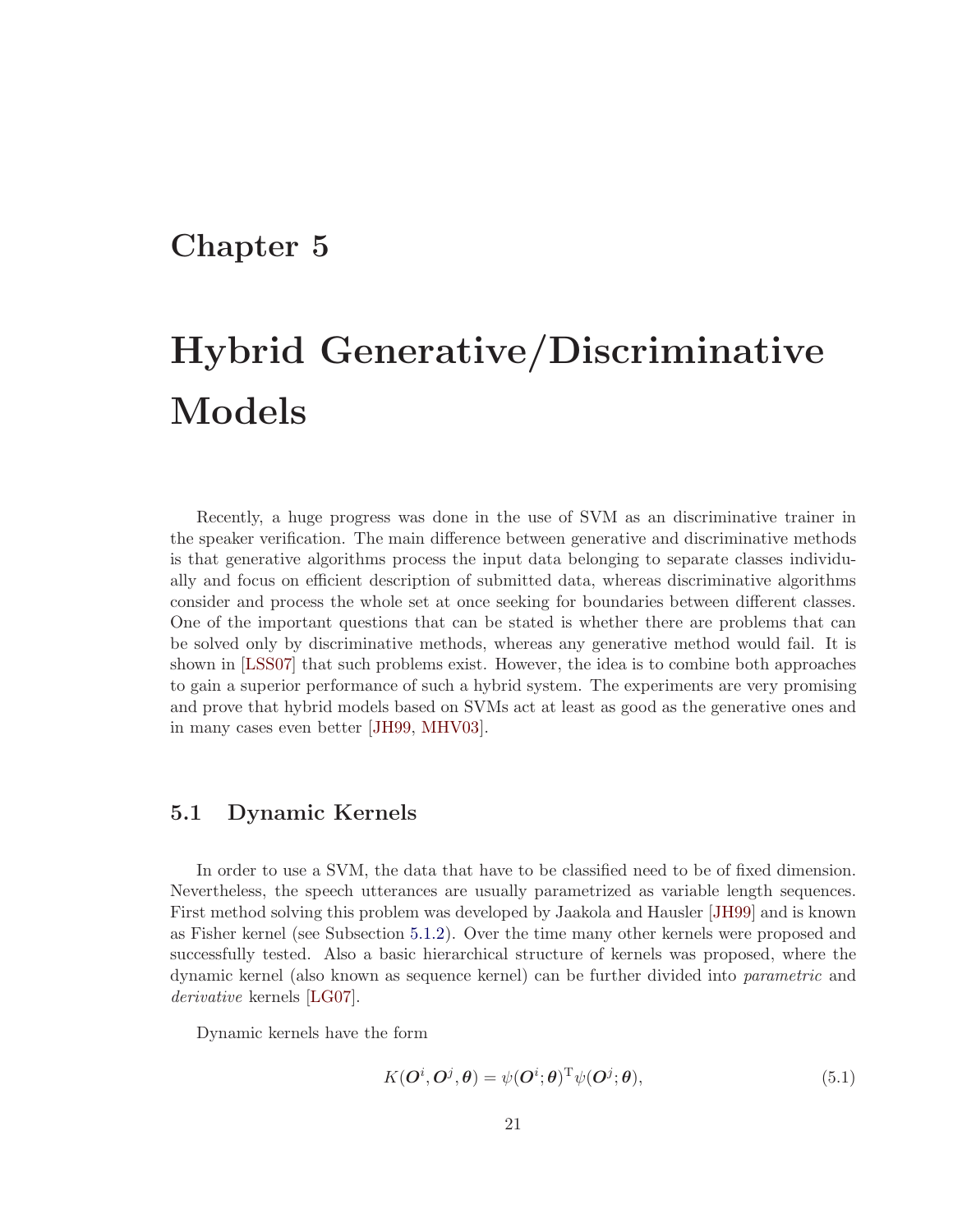where  $\bm{O}^i=\{\bm{o}_1^i,\bm{o}_2^i,\ldots,\bm{o}_T^i\}, i=1,\ldots,E,$  represents the sequence of feature vectors extracted from the speech of the  $i - th$  speaker,  $\psi(\mathbf{O}^i; \boldsymbol{\theta})$  stands for a mapping, which transforms the utterance to a feature vector of higher, fixed dimension and  $\theta$  denotes a set of parameters upon the mapping  $\psi(\cdot)$  depends. Thus, the kernel can be seen as a distance metric of two vectors in feature space (generated by the mapping  $\psi(\cdot)$ ), generally non-Euclidean. To correctly compute the dot product in such a feature space a normalization matrix  $G$  has to be introduced, which is the inverse covariance matrix of the transformed data. The kernel can be now rewritten to the form

<span id="page-27-1"></span>
$$
K(\mathbf{O}^i, \mathbf{O}^j, \boldsymbol{\theta}) = \psi(\mathbf{O}^i; \boldsymbol{\theta})^{\mathrm{T}} \mathbf{G} \psi(\mathbf{O}^j; \boldsymbol{\theta}), \tag{5.2}
$$

where

<span id="page-27-2"></span>
$$
\mathbf{G}^{-1} = \varepsilon \{ (\psi(\mathbf{O}; \boldsymbol{\theta}) - \boldsymbol{\mu}_{\psi})^{\mathrm{T}} (\psi(\mathbf{O}; \boldsymbol{\theta}) - \boldsymbol{\mu}_{\psi}) \},
$$
(5.3)

$$
\mu_{\psi} = \varepsilon \{ \psi(\mathbf{O}; \boldsymbol{\theta}) \},\tag{5.4}
$$

and  $\varepsilon$  represents the statistical expectation. In the following text the kernel function will be used in the truncated form  $K(O^i, O^j)$ , the content of  $\theta$  should be clear from the context. Note that unless stated otherwise, the notation  $f(.)$  will be used to distinguish functions and ordinary variables.

### <span id="page-27-0"></span>5.1.1 Parametric Kernels

Parametric kernels deal with high-dimensional vectors called supervectors. The recent feature extraction methods have focused mainly on GMM means and adaptation matrices derived from speaker independent models according to the speaker dependent data (see Chapter [4\)](#page-20-0). A very common extraction technique concatenates the GMM means so that a high-dimensional supervector is formed. To ensure correspondence between two adjacent mixtures of two different GMMs and same dimensionality of subsequently formed supervectors, it is appropriate to MAP-adapt speaker's Gaussian mixture models from an Universal Background Model (UBM). Thus, the mapping  $\psi(\cdot)$  has the form

$$
\psi(\boldsymbol{O};\boldsymbol{\lambda}) = [\boldsymbol{\mu}_1^{\mathrm{T}}, \cdots, \boldsymbol{\mu}_i^{\mathrm{T}}, \cdots, \boldsymbol{\mu}_N^{\mathrm{T}}]^{\mathrm{T}},
$$
\n(5.5)

where  $\mu_i$  are the MAP-adapted GMM means (mixture weights and covariance matrices remain the same), N is the number of mixtures in the UBM and  $\lambda$  is the set of parameters of the generative model.

A different mapping proposed in [\[CSRS06a\]](#page-45-5) takes into consideration the difference between means of the model of a new speaker and UBM means, and can be written as

$$
\psi_{\text{diff}}(O; \{\boldsymbol{\lambda}, \hat{\boldsymbol{\lambda}}\}) = \psi(O; \boldsymbol{\lambda}) - \psi(\cdot; \hat{\boldsymbol{\lambda}})
$$
  
= 
$$
[(\mu_1 - \hat{\mu}_1)^{\text{T}}, \cdots, (\mu_i - \hat{\mu}_i)^{\text{T}}, \cdots, (\mu_N - \hat{\mu}_N)^{\text{T}}]^{\text{T}},
$$
(5.6)

where  $\hat{\mu}_i$  represents a mean of the original UBM and the notation  $\psi(\cdot;\hat{\lambda})$  represents the mapping of UBM means, hence a mapping same for any sequence  $O$  related to a specific speaker. Loosely speaking, the mapping  $\psi(\cdot;\lambda)$  is independent on the sequence of feature vectors  $O$  related to one speaker.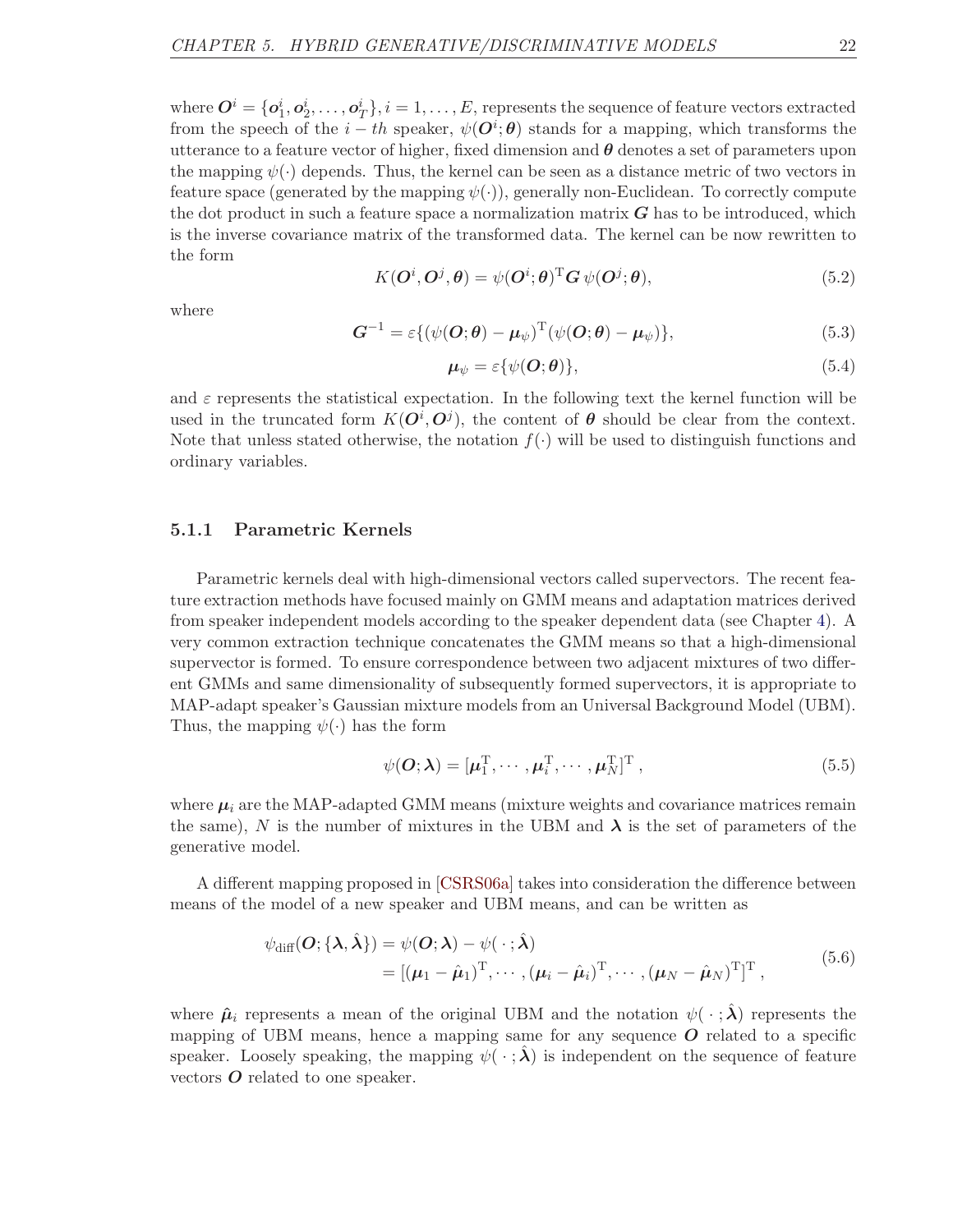In [\[Cam02\]](#page-45-6) the proposed mapping, denoted as Generalized Linear Discriminant Sequence (GLDS), is based on a vector function that transforms directly the feature vectors. The mapping has the form

<span id="page-28-1"></span>
$$
\psi(\boldsymbol{O};\boldsymbol{\varphi}(\cdot)) = \frac{1}{T} \sum_{t=1}^{T} \boldsymbol{\varphi}(\boldsymbol{o}_t), \qquad (5.7)
$$

<span id="page-28-2"></span>
$$
\boldsymbol{\varphi}(\boldsymbol{o}_t) = [\varphi_1(\boldsymbol{o}_t), \dots, \varphi_j(\boldsymbol{o}_t), \dots, \varphi_j(\boldsymbol{o}_t)]^{\mathrm{T}}, \qquad (5.8)
$$

where  $\varphi(\cdot)$  represents an expansion of the input space into a vector of scalar functions,  $\varphi_i : R^m \mapsto R$ , m is the dimension of the input space and J is the dimension of the vector function  $\varphi(\cdot)$ . In [\[Cam02\]](#page-45-6) the considered feature expansion consisted of monomials up to the  $l - th$  order, e.g. for monomials up to the second order of the feature vector  $o = \{o_1, o_2, \ldots, o_I\}$  we get

<span id="page-28-0"></span>
$$
\boldsymbol{\varphi}_{l=2}(o) = [1, o_1, \dots, o_I, o_1^2, o_1 o_2, \dots, o_1 o_I, o_2^2, o_2 o_3, \dots, o_2 o_I, o_I^2],
$$
\n
$$
(5.9)
$$

where  $\dim(\boldsymbol{\omega}) = I$  and  $\dim(\varphi_l(\boldsymbol{\omega})) = [(I + l)!]/[I!l!]$ . After substituting [\(5.9\)](#page-28-0) into [\(5.7\)](#page-28-1) one can notice, that the mapping [\(5.7\)](#page-28-1) comprises first and second-order moments – the means and correlations of feature vectors (higher moments will be obtained for higher order monomials) [\[LYKZ08\]](#page-47-4). The main disadvantage of such a mapping is that the function  $\varphi_l(o)$  has to be applied on each of the feature vectors, what may be quite expensive especially for longer utterances. Further generalizations of GLDS and associated kernels allowing not only polynomial degrees but also infinite dimensional expansions were studied in [\[LDB06,](#page-47-5) [LDB07\]](#page-47-6).

In [\[LYLK07\]](#page-47-7) the vector function  $\varphi(\boldsymbol{o})$  was chosen as

$$
\boldsymbol{\varphi}_{\rm PS}(\boldsymbol{o}_t) = [\gamma_1(\boldsymbol{o}_t), \dots, \gamma_i(\boldsymbol{o}_t), \dots, \gamma_N(\boldsymbol{o}_t)],
$$
\n(5.10)

where  $\gamma_m(\mathbf{o}_t)$  is the  $m - th$  mixture's posterior specified in [\(4.3\)](#page-20-2). The mapping based on  $\varphi_{\rm PS}(\boldsymbol{\sigma_t})$  is called the Probabilistic Sequence (PS) mapping and has the same form as [\(5.7\)](#page-28-1) except the vector function, hence

$$
\psi(\boldsymbol{O};\boldsymbol{\varphi}_{\text{PS}}(\cdot)) = \frac{1}{T} \sum_{t=1}^{T} \boldsymbol{\varphi}_{\text{PS}}(\boldsymbol{o}_t).
$$
\n(5.11)

When using such a mapping, it is useful to cover the part of the acoustic space of interest with well distributed Gaussian mixtures over this area  $-$  e.g. to utilize some anchor models chosen from the background population of speakers [\[LYKZ08\]](#page-47-4).

Another kind of supervector extraction is based on MLLR transformation matrices computed according to Section [4.2](#page-21-1) and given in equation [\(4.10\)](#page-21-5). The rows of such transformation matrices are subsequently concatenated into one high-dimensional supervector. The mapping  $\psi(\cdot)$  can be expressed as

$$
\psi(\boldsymbol{O}; \{\boldsymbol{W}_{(k)}\}_{k=1}^K) = [\boldsymbol{w}_{(1)1}^{\mathrm{T}}, \cdots, \boldsymbol{w}_{(1)I}^{\mathrm{T}}, \boldsymbol{w}_{(2)1}^{\mathrm{T}}, \ldots, \boldsymbol{w}_{(2)I}^{\mathrm{T}}, \ldots, \boldsymbol{w}_{(K)1}^{\mathrm{T}}, \cdots, \boldsymbol{w}_{(K)I}^{\mathrm{T}}]^{\mathrm{T}}, \qquad (5.12)
$$

where  $I$  is the dimension of feature vectors,  $K$  is the number of transformation matrices and  $w_{(k)i}^{\mathrm{T}}$  denotes the  $i-th$  transposed row of the matrix  $W_{(k)}$ .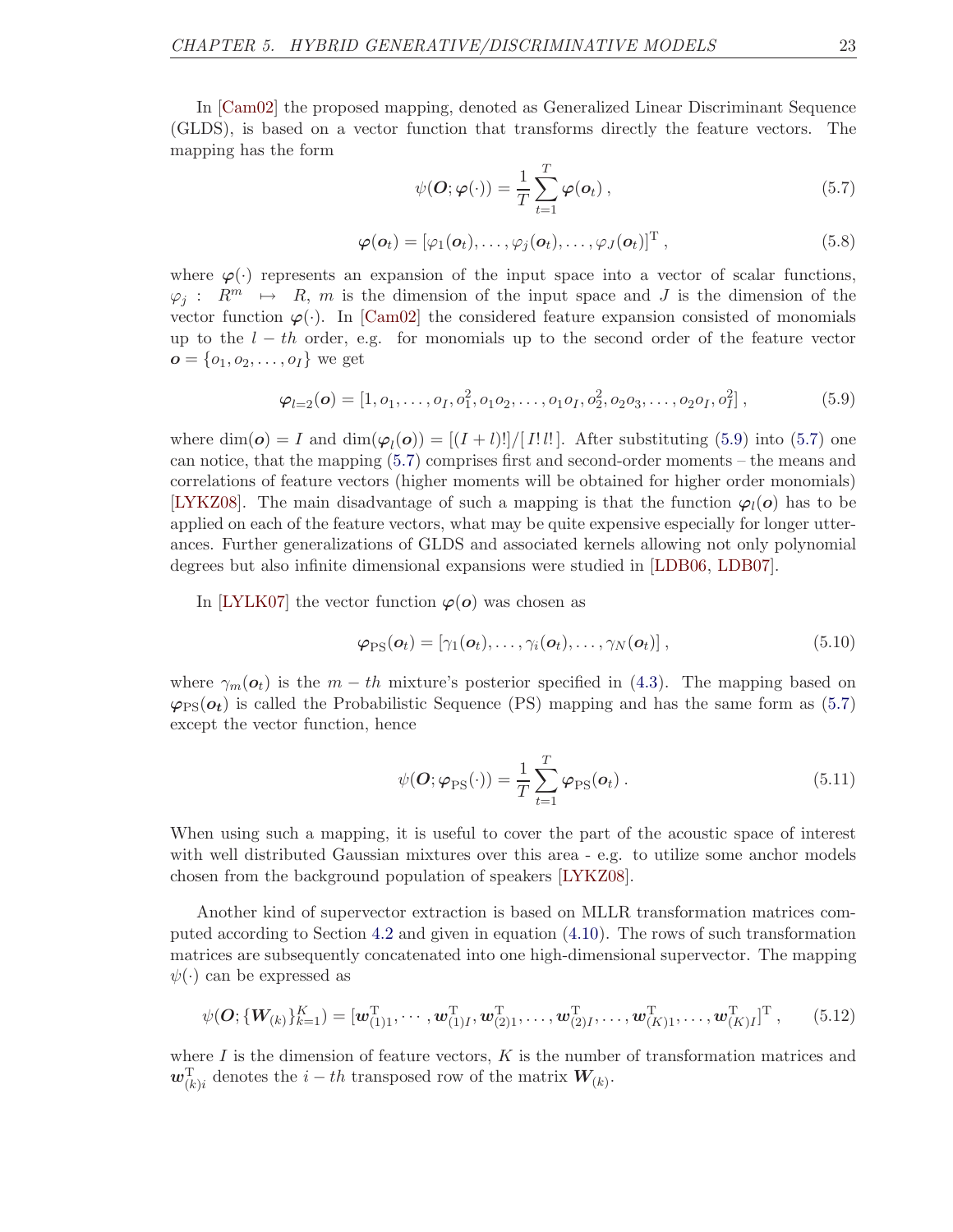#### <span id="page-29-2"></span>5.1.1.1 Mean supervector based kernels

A basic, frequently used and well-working kernel is the one in  $(5.2)$ , where the matrix G is assumed nearly always diagonal (as its size is often huge and there are not enough data for its full estimation, e.g. to ensure its invertibility) – in some cases even replaced by the identity matrix [\[WR02\]](#page-49-5).

In [\[CSR06\]](#page-45-7) two kernels were proposed – Supervector Linear Kernel (SLK) and L<sup>2</sup> Inner Product Kernel (L<sup>2</sup>IPK). The SLK is based on the approximated Kullback-Leibler Divergence (KLD) and in [\[MHV03\]](#page-47-2) even the unapproximated KLD was utilized – the kernels were denoted as Probabilistic Distance Kernels (PDKs).

Supervector Linear Kernel (SLK) was derived from KLD. To ensure the validity of Mercer's condition (see [\(3.38\)](#page-18-1)) an approximation of KLD [\[Do03\]](#page-46-8) was computed. Assuming diagonal covariances the resulting kernel can be written in the form

<span id="page-29-3"></span>
$$
K_{\text{SLK}}(\mathbf{O}^{spk1},\mathbf{O}^{spk2}) = \sum_{i=1}^{N} \omega_i (\boldsymbol{\mu}_i^{spk1})^{\text{T}} \mathbf{C}_i^{-1} \boldsymbol{\mu}_i^{spk2} = \psi(\mathbf{O}^{spk1}; \boldsymbol{\lambda})^{\text{T}} \Omega \tilde{\mathbf{G}} \psi(\mathbf{O}^{spk2}; \boldsymbol{\lambda}), \quad (5.13)
$$

<span id="page-29-0"></span>
$$
\tilde{G} : \text{diag}(\tilde{G}) = [\text{diag}(C_1^{-1}), \dots, \text{diag}(C_i^{-1}), \dots, \text{diag}(C_N^{-1})]^T, \tag{5.14}
$$

<span id="page-29-1"></span>
$$
\mathbf{\Omega} : \text{diag}(\mathbf{\Omega}) = [\underbrace{\omega_1, \dots, \omega_1}_{I}, \dots, \underbrace{\omega_i, \dots, \omega_i}_{I}, \dots, \underbrace{\omega_N, \dots, \omega_N}_{I}], \tag{5.15}
$$

where  $\omega_i, \bm{\mu}_i, \bm{C}_i$  are related to the GMM (see [\(3.14\)](#page-13-2)) and  $\tilde{\bm{G}}, \bm{\Omega}$  are zero matrices with diagonals specified in  $(5.14)$ ,  $(5.15)$ , respectively. The matrix  $C_i$  can be taken directly from the UBM as the UBM's covariances were not adapted. The matrix  $\boldsymbol{G}$  can be thought of as an approxi-mation of [\(5.3\)](#page-27-2) and  $\Omega$  represents an additional weighting factor, where  $I = \dim(\mathbf{\omega}) = \dim(\mathbf{\mu})$ . There are several advantages of such a kernel [\[Cam02\]](#page-45-6). The matrix  $\mathbf{R} = \Omega \mathbf{G}$  can be factored using Cholesky decomposition yielding  $R = U<sup>T</sup>U$  and all the supervectors can be transformed before the SVM training as  $Y = U\psi(O;\lambda)$ . Hence the kernel takes the form

$$
K_{\text{SLK}}(\mathbf{O}^{spk1}, \mathbf{O}^{spk2}) = \mathbf{Y}^{\text{T}} \mathbf{Y} , \qquad (5.16)
$$

thus there is no need to multiply supervectors with  $\bm{R}$  whenever the kernel function is evaluated, therefore the computational costs during the training will be significantly reduced. Furthermore, the model compaction technique can be applied, thus the SVM decision hyperplane [\(3.35\)](#page-18-2) with L support vectors can be computed in advance and the final decision function can be expressed as

$$
f(\boldsymbol{O}_j) = \left(\boldsymbol{\Omega}\tilde{\boldsymbol{G}}\sum_{k=1}^L \alpha_k y_k^{\mathrm{T}} \psi(\boldsymbol{O}_k;\boldsymbol{\lambda})\right) \psi(\boldsymbol{O}_j;\boldsymbol{\lambda}) + b. \tag{5.17}
$$

 $L^2$  Inner Product Kernel ( $L^2IPK$ ) is derived from the function space inner product of two GMMs and has the form

$$
K_{\text{L}^2\text{IPK}}(\boldsymbol{O}^{spk1},\boldsymbol{O}^{spk2}) = \int_{R^n} g_{spk1}(\boldsymbol{o}) g_{spk2}(\boldsymbol{o}) \,\mathrm{d}\boldsymbol{o}.\tag{5.18}
$$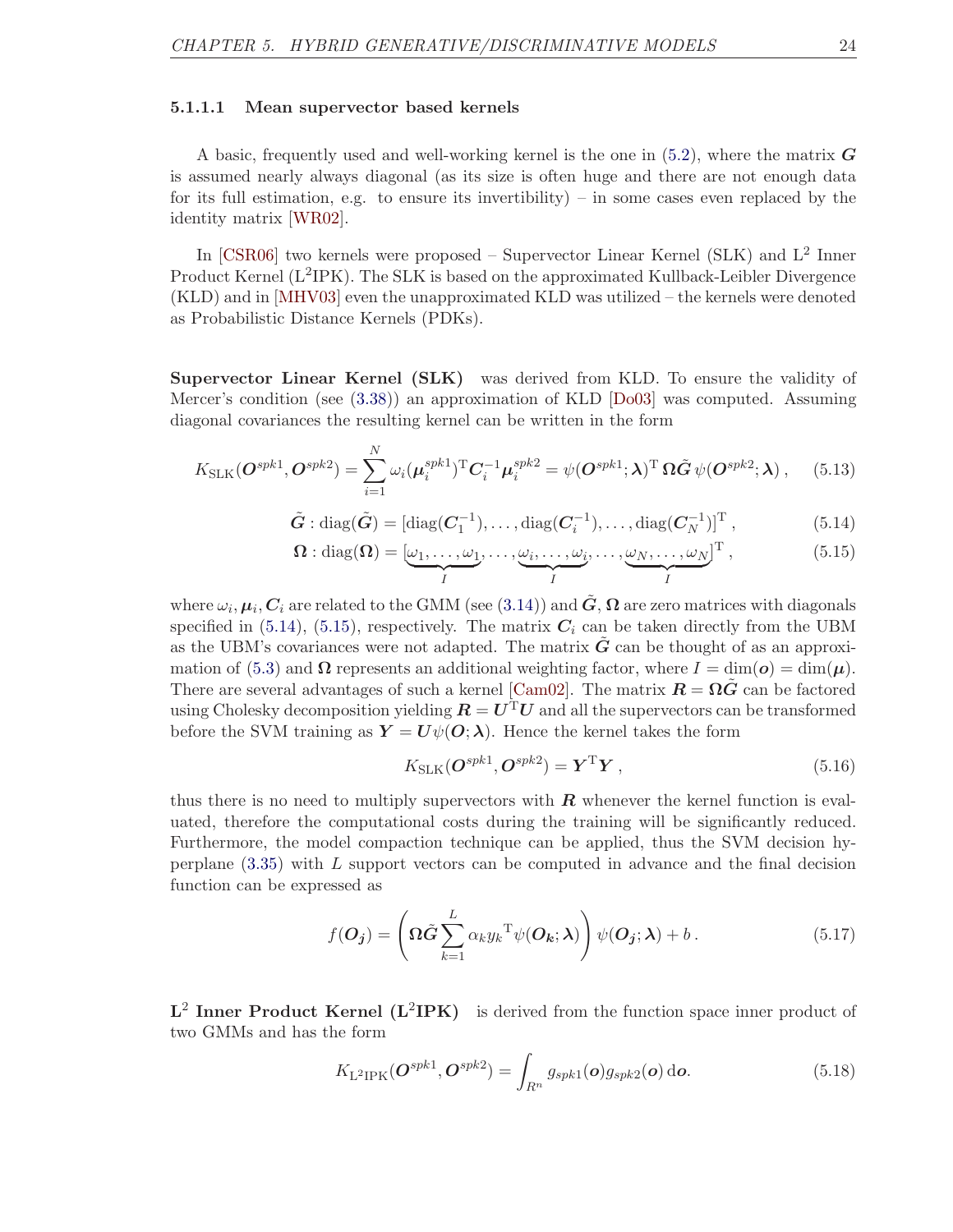The closed form solution has the form

<span id="page-30-0"></span>
$$
K_{\text{L}^2\text{IPK}}(\mathbf{O}^{spk1},\mathbf{O}^{spk2}) = \sum_{i=1}^{N} \sum_{j=1}^{N} \omega_i \omega_j \mathcal{N}\left(\mu_i^{spk1} - \mu_j^{spk2}; \mathbf{0}, \mathbf{C}_i + \mathbf{C}_j\right),\tag{5.19}
$$

where **0** stands for a zero vector. Under the assumption that means corresponding to the  $i - th$  and  $j - th$  Gaussian for  $i \neq j$  lie far apart, [\(5.19\)](#page-30-0) can be simplified to the form

$$
K_{\text{L}^2\text{IPK}}(\mathbf{O}^{spk1},\mathbf{O}^{spk2}) = \sum_{i=1}^{N} \sum_{j=1}^{N} \omega_i^2 \mathcal{N}(\boldsymbol{\mu}_i^{spk1} - \boldsymbol{\mu}_j^{spk2}; \mathbf{0}, 2\mathbf{C}_i).
$$
 (5.20)

Probabilistic Distance Kernels (PDKs) were proposed in [\[MHV03\]](#page-47-2) and as already mentioned, they utilize even the unapproximated KLD. The symmetricity of such a dissimilarity measure was preserved using

<span id="page-30-1"></span>
$$
D(p(\boldsymbol{o}|\boldsymbol{\lambda}_1)||p(\boldsymbol{o}|\boldsymbol{\lambda}_2)) = \int_{-\infty}^{\infty} p(\boldsymbol{o}|\boldsymbol{\lambda}_1) \log \left(\frac{p(\boldsymbol{o}|\boldsymbol{\lambda}_1)}{p(\boldsymbol{o}|\boldsymbol{\lambda}_2)}\right) d\boldsymbol{o} + \int_{-\infty}^{\infty} p(\boldsymbol{o}|\boldsymbol{\lambda}_2) \log \left(\frac{p(\boldsymbol{o}|\boldsymbol{\lambda}_2)}{p(\boldsymbol{o}|\boldsymbol{\lambda}_1)}\right) d\boldsymbol{o}.
$$
 (5.21)

and the validity of the kernel was ensured with the help of the equation

$$
K_{\rm PDK}(\boldsymbol{O}^{spk1},\boldsymbol{O}^{spk2}) = e^{-const_1 D(p(\boldsymbol{o}|\boldsymbol{\lambda}_1)||p(\boldsymbol{o}|\boldsymbol{\lambda}_2)) + const_2},\tag{5.22}
$$

where  $const_1, const_2$  represent scale and shift factors, respectively, involved because of stability reasons. In the case of GMM there is no analytic solution of [\(5.21\)](#page-30-1) and some numerical approximations have to be employed (e.g. [\[Do03\]](#page-46-8)), but in the case of a full covariance GMM with a single mixture, the distance in  $(5.21)$  can be computed directly yielding

<span id="page-30-2"></span>
$$
D(\mathcal{N}(\cdot; \boldsymbol{\mu}_1, \boldsymbol{C}_1) || \mathcal{N}(\cdot; \boldsymbol{\mu}_2, \boldsymbol{C}_2)) = \text{tr}(\boldsymbol{C}_1 \boldsymbol{C}_2^{-1}) + \text{tr}(\boldsymbol{C}_1^{-1} \boldsymbol{C}_2) - 2I + + \text{tr}[(\boldsymbol{C}_1^{-1} + \boldsymbol{C}_2^{-1}) (\boldsymbol{\mu}_1 - \boldsymbol{\mu}_2) (\boldsymbol{\mu}_1 - \boldsymbol{\mu}_2)^T],
$$
(5.23)

where  $I = \dim(\boldsymbol{o})$ . Thus, not only mean vectors are involved, but also covariance matrices (however just for single mixture models). It is easy to see, that for  $C = C_1 = C_2$  and C assuming diagonal, the distance [\(5.23\)](#page-30-2) degenerates to

$$
D(\mathcal{N}(\cdot; \boldsymbol{\mu}_1, \boldsymbol{C}) || \mathcal{N}(\cdot; \boldsymbol{\mu}_2, \boldsymbol{C})) = d(\boldsymbol{\mu}_1, \boldsymbol{\mu}_2; \boldsymbol{C}) = 2 \left\| \boldsymbol{C}^{-\frac{1}{2}} (\boldsymbol{\mu}_1 - \boldsymbol{\mu}_2)^{\mathrm{T}} \right\|^2.
$$
 (5.24)

It can be proven (see [\[Do03\]](#page-46-8)), that for two multi-mixture GMMs  $g_1(o)$  and  $g_2(o)$ , the KLD  $D(g_1(o)||g_2(o)) \leq \sum_{i=1}^N \omega_i d(\mu_i^1, \mu_i^2; C_i)$ . Hence, the KLD is upper bounded by the sum of distances of two adjacent mixtures. Based on the last observation another kernel was proposed in [\[DC06\]](#page-46-9). It can be expressed as

$$
K_{\rm PDK2}(\boldsymbol{O}^{spk1},\boldsymbol{O}^{spk2}) = e^{-0.5\sum_{i=1}^{N}\omega_{i}d(\boldsymbol{\mu}_{i}^{spk1},\boldsymbol{\mu}_{i}^{spk2};\boldsymbol{C}_{i})}
$$
  
\n
$$
= e^{-\sum_{i=1}^{N}\omega_{i}}\left\|\boldsymbol{C}_{i}^{-\frac{1}{2}}(\boldsymbol{\mu}_{i}^{spk1}-\boldsymbol{\mu}_{i}^{spk2})^{\mathrm{T}}\right\|^{2}
$$
  
\n
$$
= e^{-}\left\|(\boldsymbol{\Omega}\tilde{\boldsymbol{G}})^{\frac{1}{2}}(\psi(\boldsymbol{O}^{spk1};\boldsymbol{\lambda})-\psi(\boldsymbol{O}^{spk2};\boldsymbol{\lambda}))^{\mathrm{T}}\right\|^{2}, \qquad (5.25)
$$

where N is the number of UBM mixtures,  $\omega_i$ ,  $C_i$  are the  $i-th$  UBM mixture's weight and covariance matrix, respectively, and  $\mu_i^{spk1}$  $_i^{spk1}, \boldsymbol{\mu}_i^{spk2}$  $i^{sp\kappa 2}_{i}$  are adjacent, speaker dependent, MAP-adapted means. Matrices  $\Omega$  and  $\tilde{G}$  were specified in [\(5.15\)](#page-29-1) and [\(5.14\)](#page-29-0), respectively.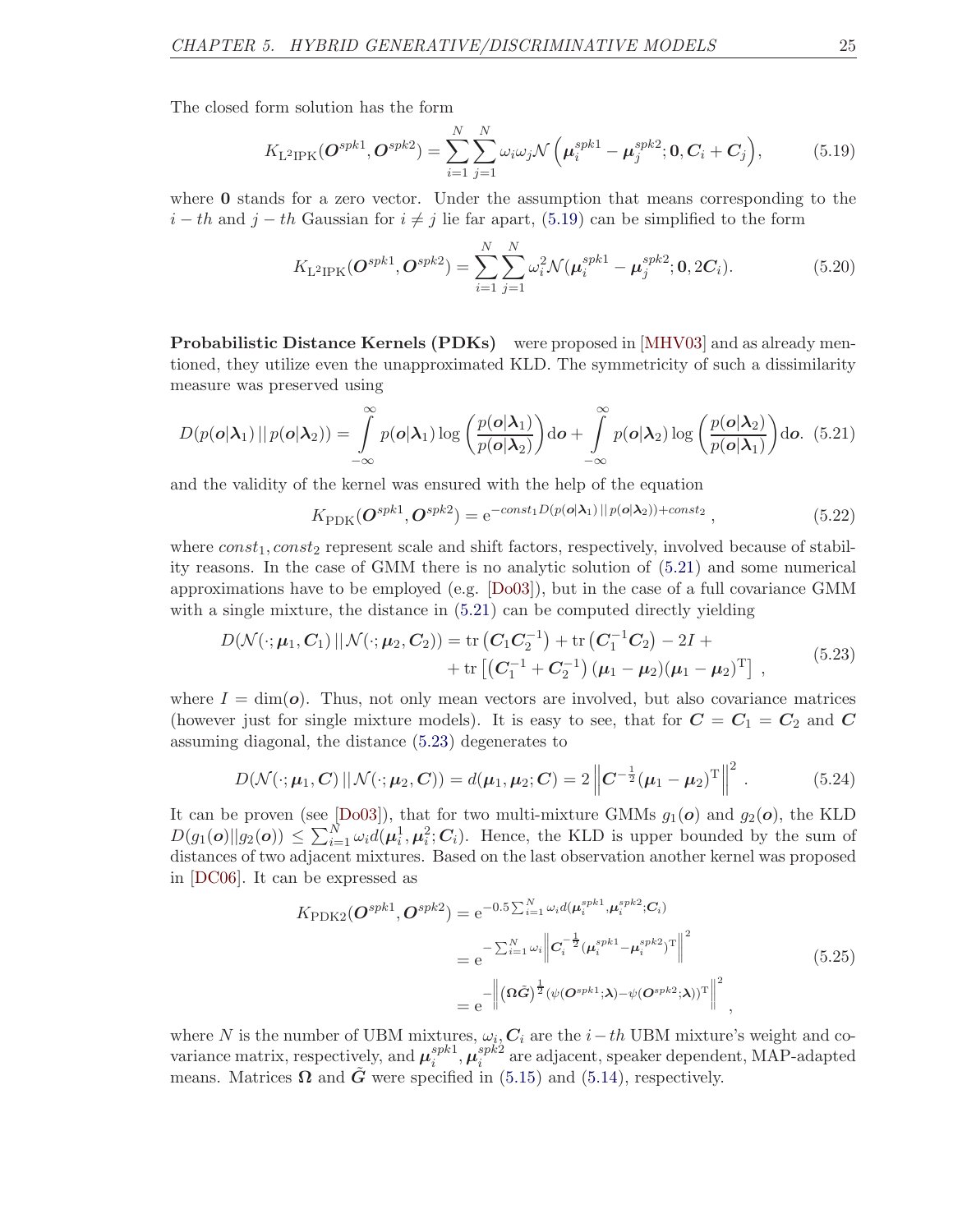#### <span id="page-31-2"></span>5.1.1.2 One-class MLLR kernels

In this section we will focus only on supervectors constructed from one transformation matrix (global transformation) common for all the model means.

The kernel function considered can be a simple linear inner product [\(5.1\)](#page-26-2) of MLLR based supervectors as used in  $\text{SFK}^+05$ , nevertheless one could also transform the means according to the formula [\(4.9\)](#page-21-6) and utilize kernels described in Subsection [5.1.1.1.](#page-29-2)

More sophisticated and more interesting kernel approach was proposed in [\[KC07\]](#page-47-8). It arises from [\(5.13\)](#page-29-3), where means  $\mu_i$  are transformed according to equation [\(4.9\)](#page-21-6), hence

<span id="page-31-0"></span>
$$
K(\boldsymbol{O}^{spk1},\boldsymbol{O}^{spk2})=\sum_{i=1}^N\left(\boldsymbol{\Delta}_i^{\frac{1}{2}}(\boldsymbol{A}\boldsymbol{\mu}_i+\boldsymbol{b})\right)^T\left(\boldsymbol{\Delta}_i^{\frac{1}{2}}(\boldsymbol{H}\boldsymbol{\mu}_i+\boldsymbol{d})\right),
$$
(5.26)

where  $[A, b]$  and  $[H, d]$  are global transformation matrices for speakers spk1 and spk2, respectively, and  $\Delta_i = \omega_i C_i^{-1}$ . After expanding equation [\(5.26\)](#page-31-0) we get

<span id="page-31-1"></span>
$$
K(\boldsymbol{O}^{spk1},\boldsymbol{O}^{spk2}) = \sum_{i=1}^{N} \left(\boldsymbol{\Delta}_{i}^{\frac{1}{2}}\boldsymbol{A}\boldsymbol{\mu}_{i}\right)^{\mathrm{T}}\left(\boldsymbol{\Delta}_{i}^{\frac{1}{2}}\boldsymbol{H}\boldsymbol{\mu}_{i}\right) + \sum_{i=1}^{N} \left(\boldsymbol{\Delta}_{i}^{\frac{1}{2}}\boldsymbol{A}\boldsymbol{\mu}_{i}\right)^{\mathrm{T}}\left(\boldsymbol{\Delta}_{i}^{\frac{1}{2}}\boldsymbol{d}\right) + \\ + \sum_{i=1}^{N} \left(\boldsymbol{\Delta}_{i}^{\frac{1}{2}}\boldsymbol{b}\right)^{\mathrm{T}}\left(\boldsymbol{\Delta}_{i}^{\frac{1}{2}}\boldsymbol{H}\boldsymbol{\mu}_{i}\right) + \sum_{i=1}^{N} \left(\boldsymbol{\Delta}_{i}^{\frac{1}{2}}\boldsymbol{b}\right)^{\mathrm{T}}\left(\boldsymbol{\Delta}_{i}^{\frac{1}{2}}\boldsymbol{d}\right).
$$
\n(5.27)

Let us have a look on the first term in  $(5.27)$ . Some notations shall be stated,  $tr(A)$  stands for the trace of the matrix A,  $e_k$  is a zero vector with 1 on its  $k-th$  position,  $\Delta_{ik}$  is the  $k-th$ diagonal element of the matrix  $\Delta_i$ , I represents the number of rows in A and  $a_k$  equals the transpose of the  $k - th$  row of **A**. Then (assuming diagonal covariance matrices  $C_i$ )

$$
\sum_{i=1}^{N} \left( \Delta_i^{\frac{1}{2}} A \mu_i \right)^{\mathrm{T}} \left( \Delta_i^{\frac{1}{2}} H \mu_i \right) = \sum_{i=1}^{N} \mathrm{tr} \left( \Delta_i^{\frac{1}{2}} A \mu_i \mu_i^{\mathrm{T}} H^{\mathrm{T}} \Delta_i^{\frac{1}{2}} \right) = \sum_{i=1}^{N} \mathrm{tr} \left( \Delta_i A \mu_i \mu_i^{\mathrm{T}} H^{\mathrm{T}} \right) =
$$
\n
$$
= \sum_{i=1}^{N} \mathrm{tr} \left[ \left( \sum_{k=1}^{I} \Delta_{ik} e_k e_k^{\mathrm{T}} \right) A \mu_i \mu_i^{\mathrm{T}} H^{\mathrm{T}} \right] =
$$
\n
$$
= \sum_{i=1}^{N} \sum_{k=1}^{I} \mathrm{tr} \left[ e_k e_k^{\mathrm{T}} A \left( \Delta_{ik} \mu_i \mu_i^{\mathrm{T}} \right) H^{\mathrm{T}} \right] =
$$
\n
$$
= \sum_{k=1}^{I} \mathrm{tr} \left[ e_k^{\mathrm{T}} A \left( \sum_{i=1}^{N} \Delta_{ik} \mu_i \mu_i^{\mathrm{T}} \right) H^{\mathrm{T}} e_k \right] =
$$
\n
$$
= \sum_{k=1}^{I} a_k^{\mathrm{T}} \left( \sum_{i=1}^{N} \Delta_{ik} \mu_i \mu_i^{\mathrm{T}} \right) h_k =
$$
\n
$$
= \sum_{k=1}^{I} a_k^{\mathrm{T}} R_k h_k.
$$
\n(5.28)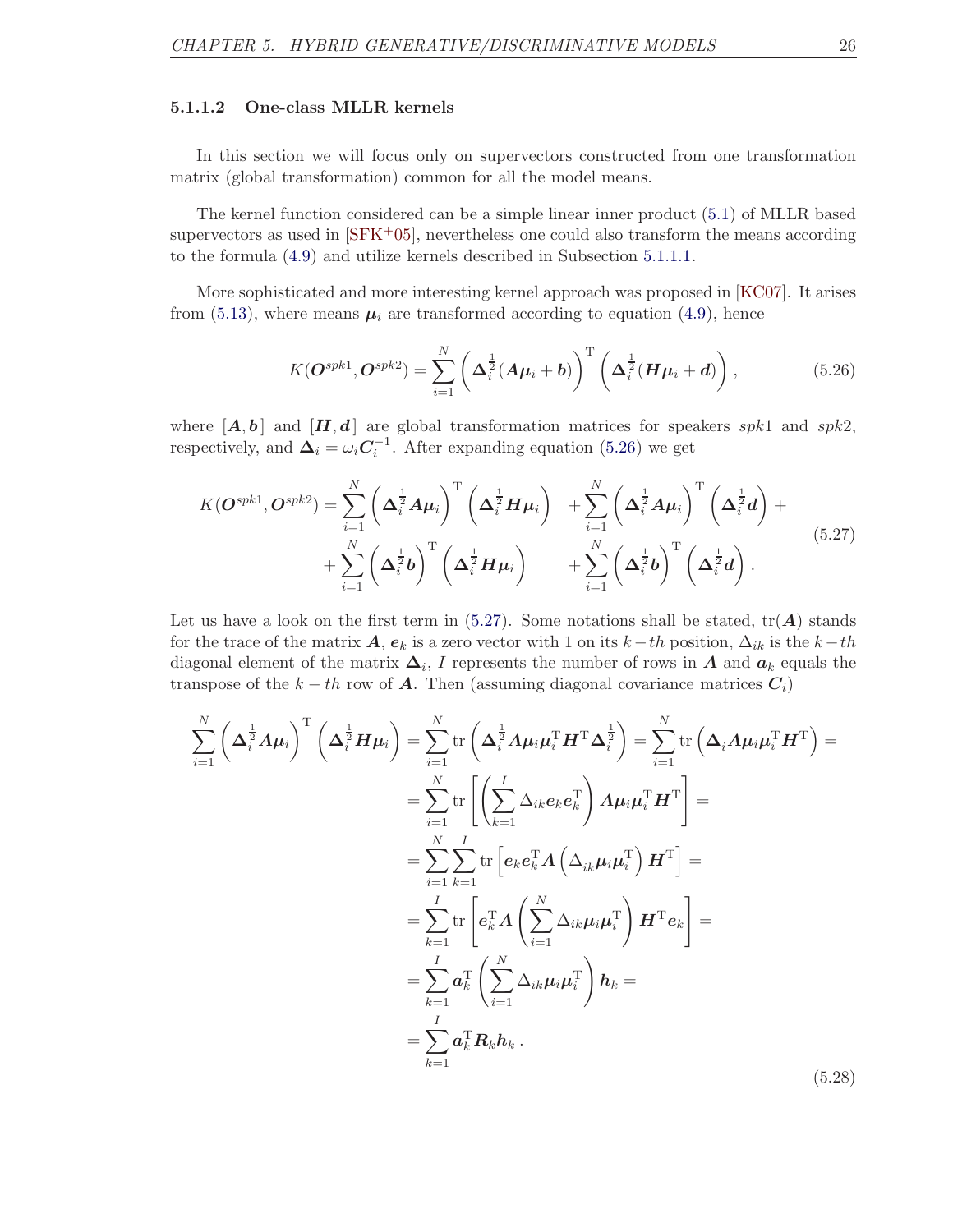All the other terms in [\(5.27\)](#page-31-1) can be rearranged in a similar fashion, what results in

$$
\sum_{i=1}^{N} \left( \Delta_i^{\frac{1}{2}} A \mu_i \right)^{\mathrm{T}} \left( \Delta_i^{\frac{1}{2}} d \right) = \sum_{k=1}^{I} d_k a_k^{\mathrm{T}} r_k , \qquad (5.29)
$$

$$
\sum_{i=1}^{N} \left( \Delta_i^{\frac{1}{2}} b \right)^{\mathrm{T}} \left( \Delta_i^{\frac{1}{2}} H \mu_i \right) = \sum_{k=1}^{I} b_k r_k^{\mathrm{T}} h_k , \qquad (5.30)
$$

$$
\sum_{i=1}^{N} \left( \Delta_i^{\frac{1}{2}} b \right)^{\mathrm{T}} \left( \Delta_i^{\frac{1}{2}} d \right) = \sum_{k=1}^{I} b_k d_k \delta_k , \qquad (5.31)
$$

where  $r_k = \sum_{i=1}^{N} \Delta_{ik} \mu_i$  and  $\delta_k = \sum_{i=1}^{N} \Delta_{ik}$ . Now, the kernel [\(5.26\)](#page-31-0) can be rewritten as

$$
K(\boldsymbol{O}^{spk1},\boldsymbol{O}^{spk2}) = \sum_{k=1}^{I} \boldsymbol{a}_{k}^{\mathrm{T}} \boldsymbol{R}_{k} \boldsymbol{h}_{k} + d_{k} \boldsymbol{a}_{k}^{\mathrm{T}} \boldsymbol{r}_{k} + b_{k} \boldsymbol{r}_{k}^{\mathrm{T}} \boldsymbol{h}_{k} + b_{k} d_{k} \delta_{k} =
$$
\n
$$
= \psi(\boldsymbol{O}^{spk1};[\boldsymbol{A},\boldsymbol{b}])^{\mathrm{T}} \boldsymbol{Q} \ \psi(\boldsymbol{O}^{spk2};[\boldsymbol{H},\boldsymbol{d}]).
$$
\n(5.32)

The matrix Q is symmetric, positive-definite (the kernel satisfies the Mercer's condition  $(3.38)$ ) as it arises from  $(5.13)$  and consists of I blocks of size  $(I + 1) \times (I + 1)$ , where each block  $Q_k$  can be expressed as

<span id="page-32-0"></span>
$$
\mathbf{Q}_k = \left( \begin{array}{cc} \mathbf{R}_k & \mathbf{r}_k \\ \mathbf{r}_k^{\mathrm{T}} & \delta_k \end{array} \right) . \tag{5.33}
$$

The matrix Q depends only on the UBM, therefore is the same for all speakers and can be computed in advance. Another advantage of the block diagonal property of  $Q$  is the possibility to easily compute the square root of  $Q$  and thus apply the model compaction technique as discussed in Section [5.1.1.1.](#page-29-2)

It should be also noted, that the dimension of MLLR based supervectors  $(I \times (I + 1);$  $I = \dim(o)$  is in comparison with dimension of mean supervetors  $(I \times N)$  often significantly lesser, as the number  $N$  of Gaussian mixtures in the UBM is often high.

#### 5.1.1.3 Multi-class MLLR kernels

The extension to the multi-class case is straightforward. The regression tree is involved, thus several transformation matrices are computed at a time. It should be noted, that at the supervector construction, some matrices may occur repeatedly in cases when two separate classes with insufficient amount of data descend from the same parent class (see Figure [4.1\)](#page-24-1). The crucial problem is the construction of the regression tree. The approaches in Section [4.4](#page-24-0) do not directly concern the dissimilarities between speakers. They mainly focus on clustering of features close in the acoustic space without an explicit knowledge how do these features characterize the speaker's identity. A method how to handle such a problem was introduced in  $[$ SFK<sup>+</sup>05<sup> $]$ </sup>, where the regression tree is designed according to broad phonetic classes depicted in Figure [5.1.](#page-33-0) Each of the classes contains a set of mixtures for which a separate transformation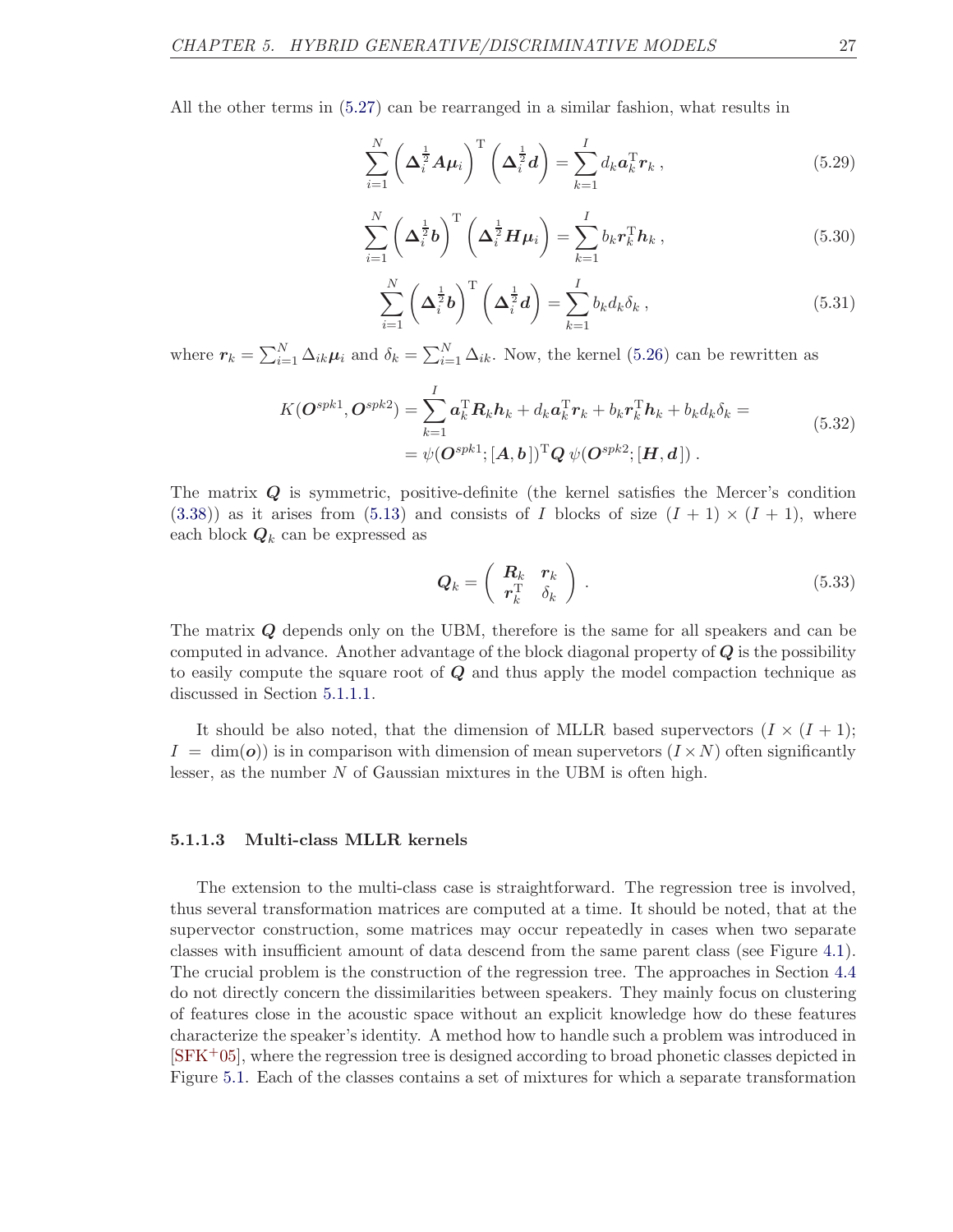<span id="page-33-0"></span>

Figure 5.1: Regression tree based on phonetic classes.

matrix will be computed. The use of an text-independent GMM is now unfeasible – one cannot decide which mixture belongs to which phonetic class. The possible solution would be to utilize the Large Vocabulary Continuous Speech Recognition (LVCSR) system based on a set of Hidden Markov Models (HMMs) with states formed by GMMs, where each HMM represents an elementary linguistic unit (e.g. monophone, triphone, syllable, etc.). Thus, a decision about the phonetic class pertinence can be made. Such an LVCSR system can be adapted according to formulas in Section [4.2](#page-21-1) and the regression tree depicted in Figure [5.1.](#page-33-0) Hence, the resulting matrices will correspond to proposed phonetic broad classes.

Another method was presented in [\[KC08\]](#page-47-9). It uses an N-mixture UBM with diagonal covariances and an open-loop phonetic recognizer (phonetic recognition without lexical or phonotactic constraints). The training data are partitioned with the use of an open-loop phonetic recognizer into several clusters in order to match the phonetic classes. Let us consider a two MLLR-class case – clusters will be created for obstruents and sonorants (see Figure [5.1\)](#page-33-0). The proposed UBM has the form

<span id="page-33-1"></span>
$$
g(\boldsymbol{x}) = \vartheta_S \sum_{i=1}^{N/2} \omega_i \mathcal{N}(\boldsymbol{x}; \boldsymbol{\mu}_i, \boldsymbol{C}_i) + \vartheta_O \sum_{i=N/2+1}^{N} \omega_i \mathcal{N}(\boldsymbol{x}; \boldsymbol{\mu}_i, \boldsymbol{C}_i) ,
$$
 (5.34)

where  $\vartheta_S$ ,  $\vartheta_O$  are the weights for mixture components associated to sonorants and obstruents, respectively. They are calculated as the percentage of frames assigned to particular clusters. Each of the  $N/2$  Gaussian mixtures is trained using the Expectation Maximization (EM) algorithm separately (from the appropriate data cluster) and they are combined at the end to form the UBM given in [\(5.34\)](#page-33-1). Note that UBM weights have to be rescaled to sum to unity. All three models (one N-mixture UBM and two N/2-mixture models) are employed in the adaptation phase. Firstly an occupation threshold  $T_{\text{occup}}$  has to be specified as in Section [4.4.](#page-24-0) The open-loop phonetic recognizer is used again to redistribute the test utterance frames between participating phonetic classes. For classes, where the number of frames is higher then  $T_{\text{occup}}$ , the  $N/2$ -mixture models (trained for appropriate clusters) are adapted. For classes not satisfying the criterion, the N-mixture UBM will be adapted. The higher MLLR-class case can be derived in analogy with before mentioned technique.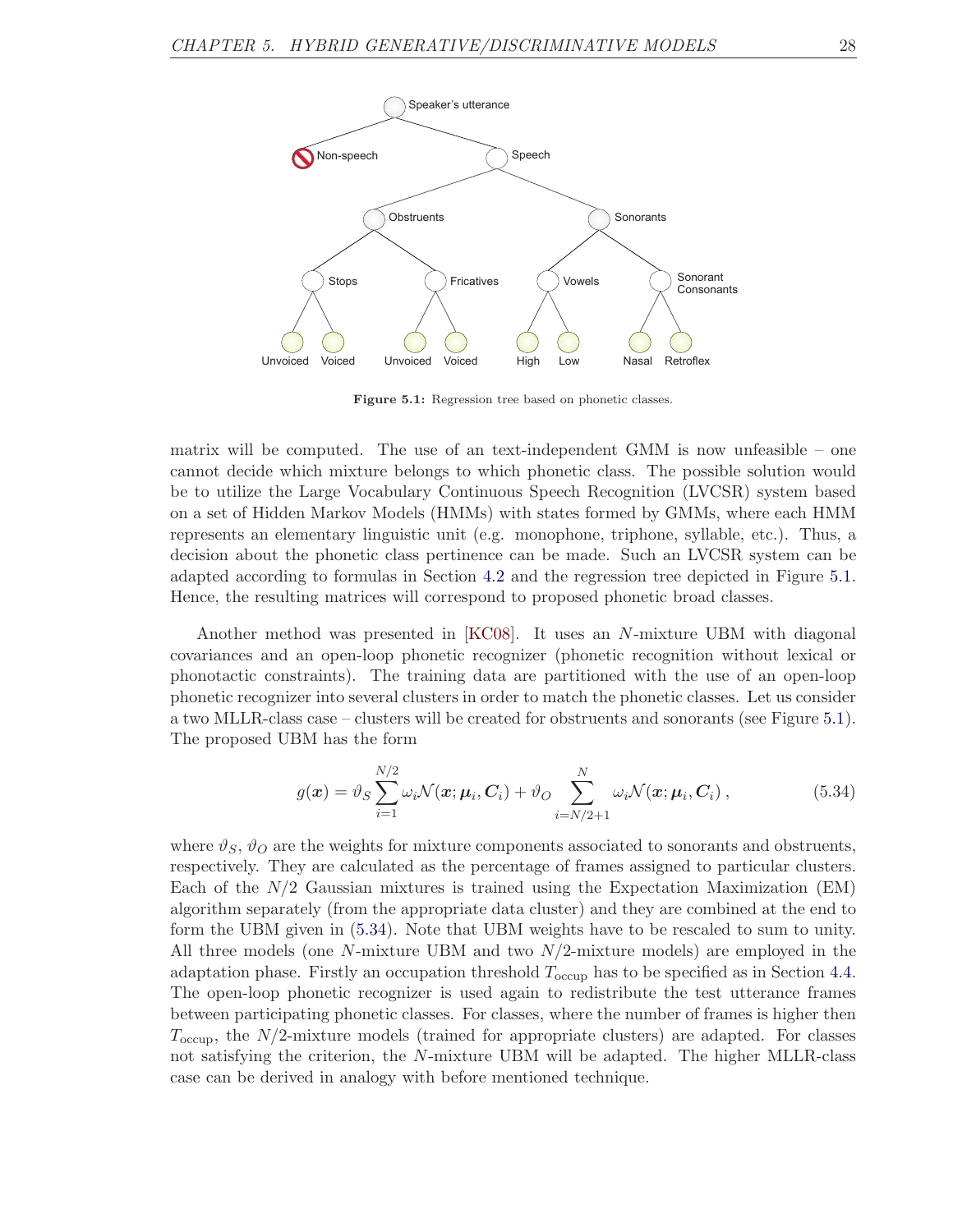Such an approach is in principle very similar to the LVCSR system adaptation, but it is much more easier to control the influence of mixtures in each of the phonetic classes. Generally, the number of mixtures associated to each class can be unequal (different from  $N/2$ , but the authors proclaim that the performance decreases.

The last point to discuss is which kernel to use when multiple matrices are present. The kernel function can be chosen similarly to Section [5.1.1.2.](#page-31-2) One can consider only a simple linear inner product of MLLR based supervectors, or transform the model according to the formula [\(4.9\)](#page-21-6) and use kernels from Subsection [5.1.1.1,](#page-29-2) or extend the approach described at the end of Subsection [5.1.1.2](#page-31-2) as was done in [\[KC08\]](#page-47-9). The extension is straightforward if UBMs in the form of equation [\(5.34\)](#page-33-1) are used. Nevertheless, with some effort the method could be easily extended also to cases when the LVCSR system is in use.

Let's have a look on UBMs defined as in  $(5.34)$ . The kernel function  $(5.26)$  takes now the form

$$
K(\boldsymbol{O}^{spk1},\boldsymbol{O}^{spk2}) = \vartheta_{\rm S}K_{\rm S}(\boldsymbol{O}^{spk1},\boldsymbol{O}^{spk2}) + \vartheta_{\rm O}K_{\rm O}(\boldsymbol{O}^{spk1},\boldsymbol{O}^{spk2}) =
$$
  
\n
$$
= \vartheta_{\rm S} \sum_{i=1}^{N/2} \left( \Delta_i^{\frac{1}{2}} (\mathbf{A}_{\rm S} \boldsymbol{\mu}_i + \boldsymbol{b}_{\rm S}) \right)^{\rm T} \left( \Delta_i^{\frac{1}{2}} (\mathbf{H}_{\rm S} \boldsymbol{\mu}_i + \boldsymbol{d}_{\rm S}) \right) +
$$
  
\n
$$
+ \vartheta_{\rm O} \sum_{i=N/2+1}^{N} \left( \Delta_i^{\frac{1}{2}} (\mathbf{A}_{\rm O} \boldsymbol{\mu}_i + \boldsymbol{b}_{\rm O}) \right)^{\rm T} \left( \Delta_i^{\frac{1}{2}} (\mathbf{H}_{\rm O} \boldsymbol{\mu}_i + \boldsymbol{d}_{\rm O}) \right).
$$
  
\n(5.35)

Thus, the problem can be divided into two subproblems solved separately for  $K_{\rm S}(\bm{O}^{spk1},\bm{O}^{spk2})$ and  $K_O(\mathbf{O}^{spk1}, \mathbf{O}^{spk2})$ . Two solutions are obtained

$$
K_{\rm S}(\boldsymbol{O}^{spk1},\boldsymbol{O}^{spk2})=\psi_{\rm S}(\boldsymbol{O}^{spk1};[A_{\rm S},b_{\rm S}])^{\rm T}\boldsymbol{Q}_{\rm S}\,\psi_{\rm S}(\boldsymbol{O}^{spk2};[H_{\rm S},d_{\rm S}]),\qquad(5.36)
$$

$$
K_{\rm O}(\mathbf{O}^{spk1}, \mathbf{O}^{spk2}) = \psi_{\rm O}(\mathbf{O}^{spk1}; [A_{\rm O}, b_{\rm O}])^{\rm T} \mathbf{Q}_{\rm O} \psi_{\rm O}(\mathbf{O}^{spk2}; [H_{\rm O}, d_{\rm O}]), \tag{5.37}
$$

where  $\psi_{S}(\cdot)$  is the sonorant part and  $\psi_{O}(\cdot)$  is the obstruent part of MLLR based supervectors. The matrices  $Q_{\rm S}$ ,  $Q_{\rm O}$  are block diagonal with blocks defined as in [\(5.33\)](#page-32-0). The final kernel results in

<span id="page-34-1"></span>
$$
K(\boldsymbol{O}^{spk1},\boldsymbol{O}^{spk2}) = \left[\psi_{\rm S}(\boldsymbol{O}^{spk1})^{\rm T} \ \psi_{\rm O}(\boldsymbol{O}^{spk1})^{\rm T}\right] \left[\begin{array}{cc} \vartheta_{\rm S}\boldsymbol{Q}_{\rm S} & \mathbf{0} \\ \mathbf{0} & \vartheta_{\rm O}\boldsymbol{Q}_{\rm O} \end{array}\right] \left[\begin{array}{cc} \psi_{\rm S}(\boldsymbol{O}^{spk2}) \\ \psi_{\rm O}(\boldsymbol{O}^{spk2}) \end{array}\right], \quad (5.38)
$$

where the conditional part of  $\psi_{S}(\cdot), \psi_{O}(\cdot)$  was omitted because of lucidity. Properties of Q mentioned at the end of Section [5.1.1.2](#page-31-2) are preserved. It should be stated, that the two approaches, either the use of the kernel [\(5.38\)](#page-34-1) or the use of the kernel [\(5.13\)](#page-29-3), where the means are transformed according to the formula [\(4.9\)](#page-21-6), are equivalent. The second method outperforms the first one in terms of computational costs as there is no need to transform each mean of the model [\[KC08\]](#page-47-9) (this is useful especially when LVCSR systems are utilized).

### <span id="page-34-0"></span>5.1.2 Derivative Kernels

The derivative kernels are based on the work of Jaakkola and Haussler [\[JH99\]](#page-46-7), who made the first connection between generative and discriminative models at all. Further investigations were carried out by Smith and Gales. They have proposed generalizations in the form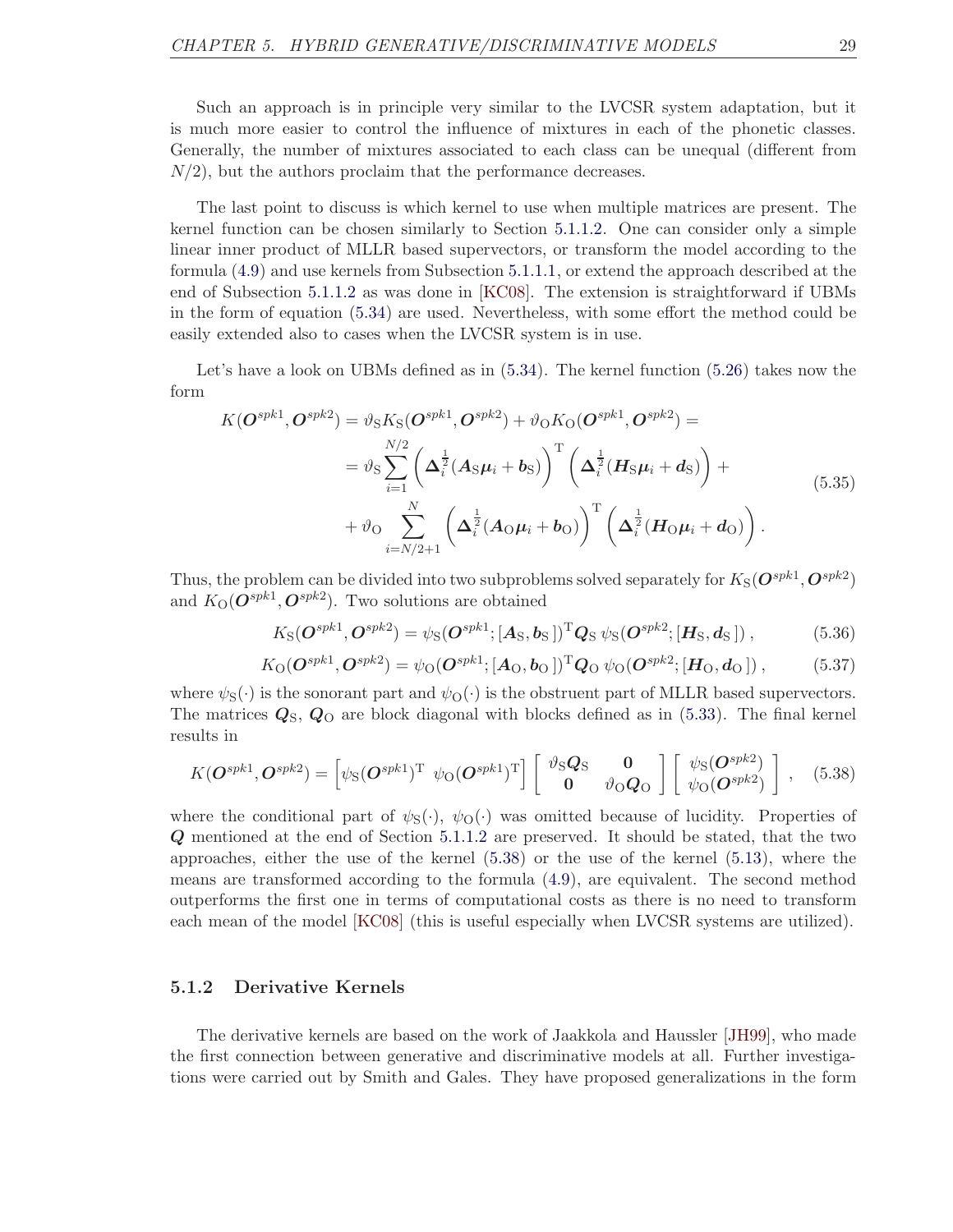of score spaces defined by the mapping

<span id="page-35-0"></span>
$$
\psi_{\tilde{F}}^f(\mathbf{O}; {\{\lambda_q\}}_{q=1}^Q) = \psi_{\tilde{F}} f({p(\mathbf{O}|\lambda_q)}_{q=1}^Q) ,
$$
\n(5.39)

where  $\{p(\boldsymbol{O}|\boldsymbol{\lambda}_q)\}_{q=1}^Q$  is a set of Q generative models, the function  $f(\cdot)$  is called the score argument, it determines the form of the output of the set of generative models and is mapped by the score operator  $\tilde{F}$  to a fixed-dimensional score space  $\psi_i^f$  $\frac{f}{\tilde{F}}(O; {\{\lambda_q\}}_{q=1}^Q)$  [\[SG02\]](#page-48-6). The purpose of the score operator is to extract useful discriminative information from generative models – for derivative score spaces derivative operators are considered such as the zerothorder, first-order and higher-order derivatives with respect to the parameters of the generative model. Nevertheless, because of computational complexity of higher-order derivatives mainly the zeroth and first-order derivatives are studied. In this work only the case to the limit  $Q = 2$  and score argument based on logarithmic function will be discussed. A very detailed description of the whole problem can be found in  $|\text{Smi03}|$ . The score space [\(5.39\)](#page-35-0) for  $Q = 1$ , known as Log-Likelihood Score (LLS) space, can be expressed in the form

<span id="page-35-1"></span>
$$
\psi_{\nabla}^{\text{LLS}}(\boldsymbol{O}; \hat{\boldsymbol{\lambda}}, \rho) = \frac{1}{T} \left[ \nabla_{\boldsymbol{\lambda}}^{(0,\rho)} \ln p(\boldsymbol{O}|\boldsymbol{\lambda}) \Big|_{\hat{\boldsymbol{\lambda}}} \right] = \frac{1}{T} \left[ \nabla_{\boldsymbol{\lambda}}^{\ln p(\boldsymbol{O}|\boldsymbol{\lambda})} \Big|_{\hat{\boldsymbol{\lambda}}} \right], \quad (5.40)
$$
\n
$$
\text{vec} \left( \nabla_{\boldsymbol{\lambda}}^{\rho} \ln p(\boldsymbol{O}|\boldsymbol{\lambda}) \Big|_{\hat{\boldsymbol{\lambda}}} \right],
$$

where the term  $\frac{1}{T}$  was introduced because of the sequence length normalization with T equal the number of feature vectors in  $O$ , the function vec( $\cdot$ ) transforms a matrix into a column vector and  $\rho$  defines the order of the derivative. The score space for  $Q = 2$ , known as Log-Likelihood Ratio Score (LLRS) space, can be expressed in the form

<span id="page-35-3"></span>
$$
\psi_{\nabla}^{\text{LLRS}}(O; \{\hat{\lambda}_q\}_{q=1}^2, \rho) = \frac{1}{T} \left[ \nabla_{\lambda_1, \lambda_2}^{(0, \rho)} \ln \frac{p(O|\lambda_1)}{p(O|\lambda_2)} \bigg|_{\lambda_1 = \hat{\lambda}_1} \right] = \frac{1}{T} \left[ \nabla_{\lambda_2}^{(0, \rho)} \ln \frac{p(O|\lambda_1)}{p(O|\lambda_2)} \bigg|_{\lambda_2 = \hat{\lambda}_2} \right] \cdot \text{vec} \left( \nabla_{\lambda_1}^{\rho} \ln p(O|\lambda_1) \bigg|_{\hat{\lambda}_1} \right] \cdot \text{vec} \left( \nabla_{\lambda_2}^{\rho} \ln p(O|\lambda_1) \bigg|_{\hat{\lambda}_1} \right) \cdot \text{vec} \left( \nabla_{\lambda_2}^{\rho} \ln p(O|\lambda_2) \bigg|_{\hat{\lambda}_2} \right) \right].
$$
\n(5.41)

The mapping used by Jaakkola and Haussler is a special case of [\(5.40\)](#page-35-1) when only the first derivative is considered and is also known as Fisher mapping or Fisher score. Its expected value with respect to the observation  $\boldsymbol{o}$  is zero and the mapping can be written in the form

<span id="page-35-2"></span>
$$
\psi_{\nabla}^{\text{Fisher}}(\boldsymbol{O};\hat{\boldsymbol{\lambda}}) = \frac{1}{T} \nabla_{\boldsymbol{\lambda}} \ln p(\boldsymbol{O}|\boldsymbol{\lambda}) \Big|_{\hat{\boldsymbol{\lambda}}}. \tag{5.42}
$$

Further, let's analyze the first-order derivatives with respect to mean and covariance of a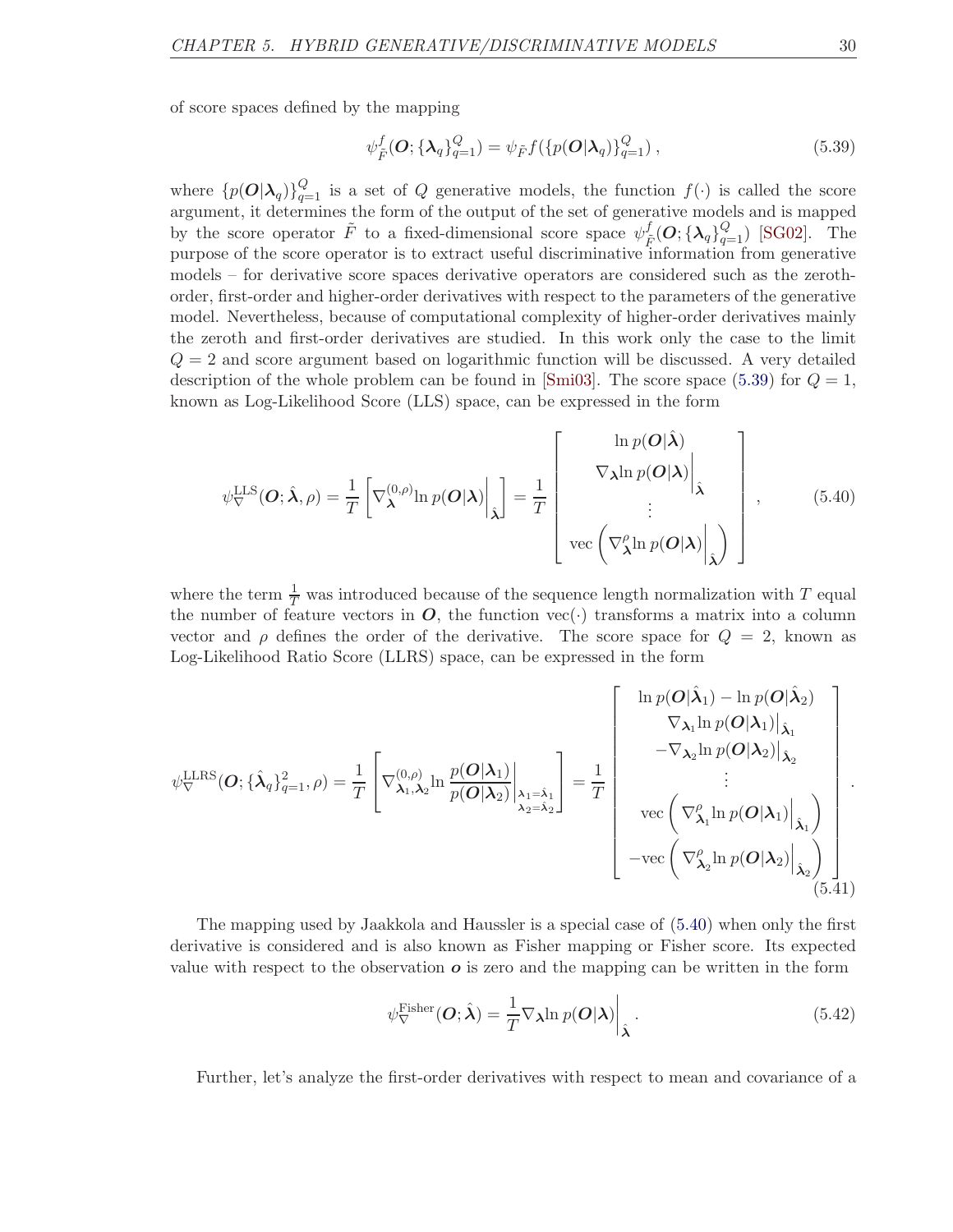GMM (hence, the Fisher score). These are given by

<span id="page-36-0"></span>
$$
\nabla_{\mu_i} \ln p(\boldsymbol{O}|\boldsymbol{\lambda}) = \sum_{t=1}^T \gamma_i(t) \boldsymbol{C}_i^{-1} (\boldsymbol{o}_t - \boldsymbol{\mu}_i)^{\mathrm{T}} = \eta_i (\varepsilon_i(\boldsymbol{o}) - \boldsymbol{\mu}_i)^{\mathrm{T}} \boldsymbol{C}_i^{-1}, \qquad (5.43)
$$

<span id="page-36-1"></span>
$$
\nabla_{\mathbf{C}_{i}} \ln p(\mathbf{O}|\mathbf{\lambda}) = \sum_{t=1}^{T} \frac{\gamma_{i}(t)}{2} \left[ -\mathbf{C}_{i}^{-1} + \mathbf{C}_{i}^{-1} (\boldsymbol{\mu}_{i} - \boldsymbol{o}_{t}) (\boldsymbol{\mu}_{i} - \boldsymbol{o}_{t})^{T} \mathbf{C}_{i}^{-1} \right]
$$
\n
$$
= \frac{\eta_{i}}{2} \left[ -\mathbf{C}_{i}^{-1} + \mathbf{C}_{i}^{-1} [\hat{\mathbf{C}}_{i} + (\boldsymbol{\mu} - \varepsilon_{i}(\boldsymbol{o})) (\boldsymbol{\mu} - \varepsilon_{i}(\boldsymbol{o}))^{T} ] \mathbf{C}_{i}^{-1} \right],
$$
\n(5.44)

where  $\gamma_i(t)$  is the  $i-th$  mixture's posterior specified in [\(4.3\)](#page-20-2),  $\eta_i = \sum_{t=1}^T \gamma_i(t)$ , the vector  $\varepsilon_i(o) = \left[ \sum_{t=1}^T \gamma_i(t) o_t \right] \cdot \eta_i^{-1}$  and the matrix  $\hat{C}_i = \varepsilon_i(oo^{\mathrm{T}}) - \varepsilon_i^2(o)$ . The operator  $\varepsilon_i$  can be also seen as a statistical expectation of features aligning to the  $i - th$  mixture of a GMM. It is very easy to see that the derivatives vanish when the data perfectly fits the model (e.g. for ML-estimates of  $\lambda$ ;  $\hat{\lambda} = \arg \max_{\lambda} {\ln p(O; \lambda)}$ , thus  $\mu_i \equiv \varepsilon_i(o)$  and  $\hat{C}_i \equiv C_i$  for  $i = 1, \ldots, N$ , where N is the number of GMM mixtures. When data lie away from the model, absolute values of gradients in [\(5.43\)](#page-36-0) and [\(5.44\)](#page-36-1) increase, on the other hand, the closer are the data to the model, the smaller are the gradient absolute values (under the assumption, that the amount of data does not vary significantly – consider the influence of  $\eta_i$  – however, this problem is solved involving the normalization term  $T$ ). Hence, we are able to measure the data deviation from the model. As already mentioned, the MAP adaptation is utilized to acquire speaker dependent GMMs. When the amount of training data is small, the UBM is shifted to the speaker's direction only partially. Therefore an additional information about the direction of the data location comes very handy. LLRS space takes into consideration not only deviation from the speaker's GMM, but also from some other model  $\hat{\lambda}_2$  – often represented by the UBM. UBM is same for all the speakers, therefore it can be regarded as an anchor point in the score space – a tool pointing to separate, speaker dependent data clusters.

It should be stated, that [\(5.44\)](#page-36-1) results in a matrix. To be able to train the SVM, the matrix should be rearranged to a vector (row-wise, eventually column-wise) utilizing the function  $\text{vec}(\cdot)$ . If only diagonal covariances are assumed, the function  $\text{vec}(\cdot)$  may be replaced by the function diag( $\cdot$ ). Note that the term  $\eta_i$  associated with each mixture can be regarded as an alternative to the normalization term T.

**Basic Derivative Kernel (BDK)** is related to the kernel in equation [\(5.2\)](#page-27-1). When utilizing the Fisher mapping [\(5.42\)](#page-35-2), the normalization matrix  $G^{-1}$  from [\(5.3\)](#page-27-2) represents the Fisher information (FI), which plays an important role in many scientific branches. Resuming the preceding analysis of Fisher score related to generative models, the FI could be interpreted as the amount of information that a sample provides about the value of an unknown parameter  $\lambda$  [\[UC04\]](#page-49-6). However, the FI is less significant in our task as its only purpose is to ensure the correctness of the dot product in the score space. Note that when training a SVM model of one particular speaker, the score space vectors hand over to the training are build upon MAPadapted model of the current (target) speaker and all the utterances of all the participating speakers (for LLRS space in [\(5.41\)](#page-35-3) also UBM is involved). Loosely speaking, no other models than the target speaker model are involved in the training phase of one SVM model.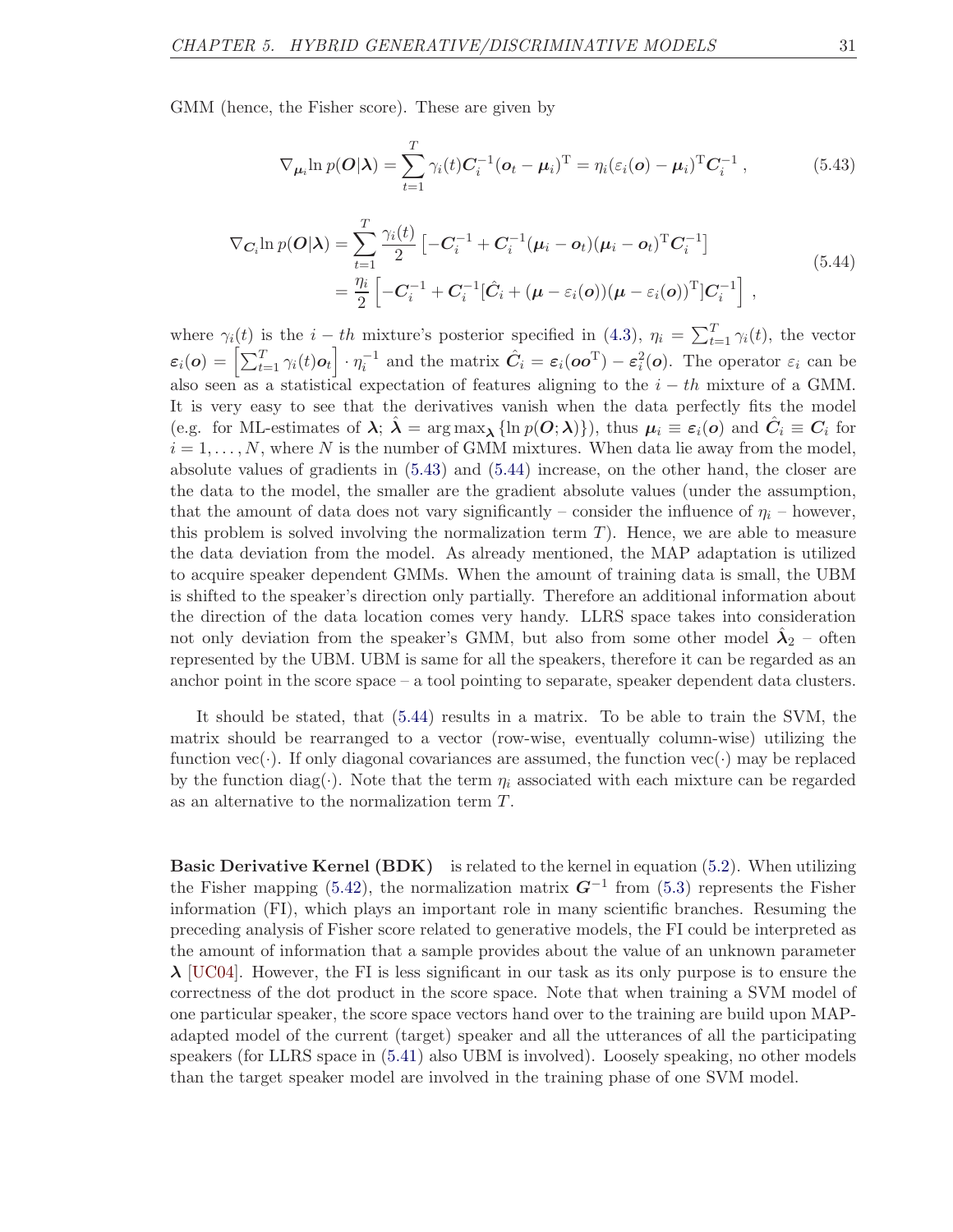Generalized Derivative Kernel (GDK) was introduced in [\[LG08a\]](#page-47-10). It is based on the GLDS mapping discussed in Section [5.1.1](#page-27-0) and on the Fisher score, where only derivatives with respect to the mean are considered. Hence,  $(5.42)$  can be rewritten to the form

<span id="page-37-1"></span>
$$
\psi_{\nabla}^{\text{GDK}}(\boldsymbol{O}; \tilde{\boldsymbol{\lambda}}) = \frac{1}{\tilde{\eta}_i} \sum_{t=1}^{T} \tilde{\gamma}_i(t) \tilde{\boldsymbol{C}}_i^{-1} (\boldsymbol{\varphi}(\boldsymbol{o}_t) - \tilde{\boldsymbol{\mu}}_i)^{\text{T}},
$$
\n(5.45)

where  $\tilde{\bm{\lambda}} = \{\tilde{\omega}_m, \tilde{\mu}_m, \tilde{C}_m\}_{m=1}^M$  are GMM parameters related to transformed features in the new space generated by the vector function  $\varphi(\cdot)$  defined in [\(5.8\)](#page-28-2). The normalization term changes now to  $\tilde{\eta}_m = \sum_{t=1}^T \tilde{\gamma}_m(t)$ . After substituting [\(5.45\)](#page-37-1) into [\(5.2\)](#page-27-1) we get

<span id="page-37-2"></span>
$$
K(\boldsymbol{O}^i, \boldsymbol{O}^j, \tilde{\boldsymbol{\lambda}}) = \psi_{\nabla}^{\text{GDK}}(\boldsymbol{O}^i; \tilde{\boldsymbol{\lambda}})^{\text{T}} \boldsymbol{G} \psi_{\nabla}^{\text{GDK}}(\boldsymbol{O}^j; \tilde{\boldsymbol{\lambda}})
$$
  
= 
$$
\sum_{m=1}^{M} \frac{1}{\tilde{\eta}_{im} \tilde{\eta}_{jm}} \sum_{t=1}^{T_i} \sum_{s=1}^{T_j} \tilde{\gamma}_m(t) \tilde{\gamma}_m(s) k_m(o_{it}, o_{js})
$$
(5.46)

$$
k_m(\boldsymbol{o}_i, \boldsymbol{o}_j) = (\varphi(\boldsymbol{o}_i) - \tilde{\boldsymbol{\mu}}_m)^{\mathrm{T}} \tilde{\boldsymbol{C}}_m^{-1} \boldsymbol{G}_m \tilde{\boldsymbol{C}}_m^{-1} (\varphi(\boldsymbol{o}_j) - \tilde{\boldsymbol{\mu}}_m). \tag{5.47}
$$

There are several issues concerning the solution of [\(5.46\)](#page-37-2). For  $\varphi(\mathbf{o}_i) = \mathbf{o}_i$ , we get identical kernel function to the BDK, but it is merely unfeasible to construct a GMM for other choices of  $\varphi(\cdot)$  that maps features to high-dimensional vectors (e.g. the monomial expansion as in [\(5.9\)](#page-28-0)). Therefore, several approximations and adjustments are needed, for details see [\[LG08a\]](#page-47-10).

### <span id="page-37-0"></span>5.2 On Training of Dynamic Kernels

In previous sections the construction of supervectors and subsequently, proposal of kernels dealing with such high-dimensional features were discussed. Now, we will take a closer look at the treatment of input data and at some normalization techniques related to supervectors. The result of the SVM classifier is in fact not a probability, it is the distance from the decision boundary (the exact geometrical distance will be obtained as in [\(3.23\)](#page-15-4)). The probability outputs are very handy in situations when several systems are combined in order to obtain an overall decision. Therefore, some methods concerning probabilistic outputs for SVM will be given at the end of this section.

At the beginning, it should be noted that the hybrid modelling employing SVM and highdimensional vectors demands a huge amount of background data involving as much speakers as possible. The background data are partitioned into two groups (recall that the SVM is a binary classifier). One is used to train the UBM and the content of the other group (optionally bigger, because of high-dimensional mappings) is used as negative examples (impostors) in the SVM training – one-against-all training. Nevertheless, in [\[FNG01\]](#page-46-10) another way was followed. To train the SVM the All-Pairs technique described in [\[HT98\]](#page-46-11) was applied. Thus, for each pair of speakers a binary classifier was trained and the pairwise results were combined at the end. Hence, during the training of a decision boundary between two different classes the data from other classes were ignored. Obviously, the main disadvantage of such an approach is the need to evaluate the output of each classifier, what may be intractable in cases when many speakers are engaged (a solution intended for further work is given in Section [6\)](#page-43-0).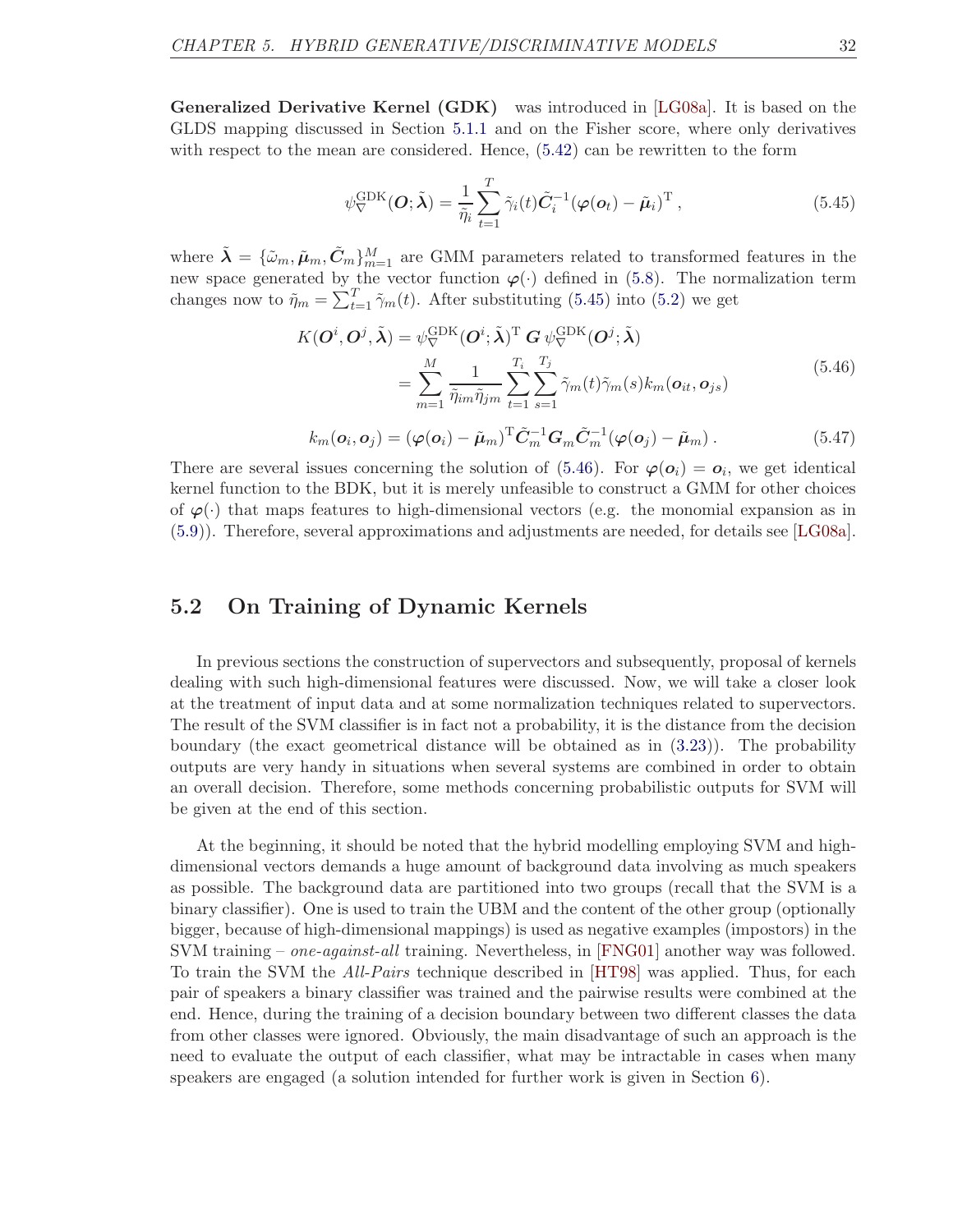#### <span id="page-38-0"></span>5.2.1 Dealing with Unbalanced Data

The problem concerns the fact that the amount of positive and negative examples (speaker vs. impostors), submitted to the SVM training, is often highly disproportional (assuming no pairwise coupling). In principle, each of the mappings described in sections [5.1.1](#page-27-0) and [5.1.2](#page-34-0) generates for each speaker's utterance only one supervector. In the case, when the utterance is long enough, it can be split into several parts and each of the parts can be mapped to the new feature space separately. However, this does not solve the problem completely as the number of impostor speakers is supposed to be huge, because of the one-against-all training. The weighting has to be implemented directly in the formulation of the SVM problem stated in [\(3.27\)](#page-16-5) [\[MBJ99\]](#page-47-11), thus

minimize 
$$
\left[\frac{1}{2} ||\mathbf{w}||^2 + C^+ \sum_{i:y_i=+1} \xi_i + C^- \sum_{j:y_j=-1} \xi_j\right]
$$
 (5.48)

subject to

$$
\forall i: y_i(\boldsymbol{w}^{\mathrm{T}}\boldsymbol{o}_i+b) \ge 1-\xi_i , \qquad (5.49)
$$

where w represents, in agreement with Section [3.3,](#page-15-0) the normal vector of the hyperplane  $\mathcal H$ defined in [\(3.22\)](#page-15-2). Hence, we are able to adjust the cost of misclassifying positive and negative examples separately – the setting  $C^+ > C^-$  implies that greater cost is set on misclassifying positive examples and vice versa.

#### <span id="page-38-1"></span>5.2.2 Normalization Techniques

At first, three techniques focused on feature vector normalization will be mentioned. These are especially helpful when high-dimensional vectors and their dot products are utilized in the SVM training. One of the well known problems in speaker verification systems is the choice of the verification threshold. The task is influenced by many disturbing factors making more difficult to correctly tune the threshold value. Namely: not precisely trained speaker models, similar voices of speakers, inter and intra speaker variabilities, environment conditions and many others, which reflect themselves more or less in the verification score. Hence, subsequently, two common methods of score normalization will be reviewed. And at the end a method dealing with channel variability compensation will be discussed.

Feature Space Whitening (FSW) deals with the fact that the support vector machine is not invariant to linear transformations. Consider a set of  $N$  two dimensional vectors  $\boldsymbol{X} = \{x_1, \ldots, x_N\}$ . Let  $\mu_{1,2}$  and  $\sigma_{1,2}^2$  be the expectation and variance of the first and second dimension of the vectors in X, respectively. Assuming e.g.  $\mu_1 \gg \mu_2$  and/or  $\sigma_1^2 \gg \sigma_2^2$  leads to domination of the first dimension in the dot product of the two vectors from  $X$  reducing the dimensionality of the space to one [\[WR05\]](#page-49-7). Hence, it is desirable to normalize elements of the vectors to zero mean and unit variance – whiten the data. Note that the unit variance normalization is performed employing the matrix  $G$  from  $(5.3)$  and the kernel function in the form of equation [\(5.2\)](#page-27-1).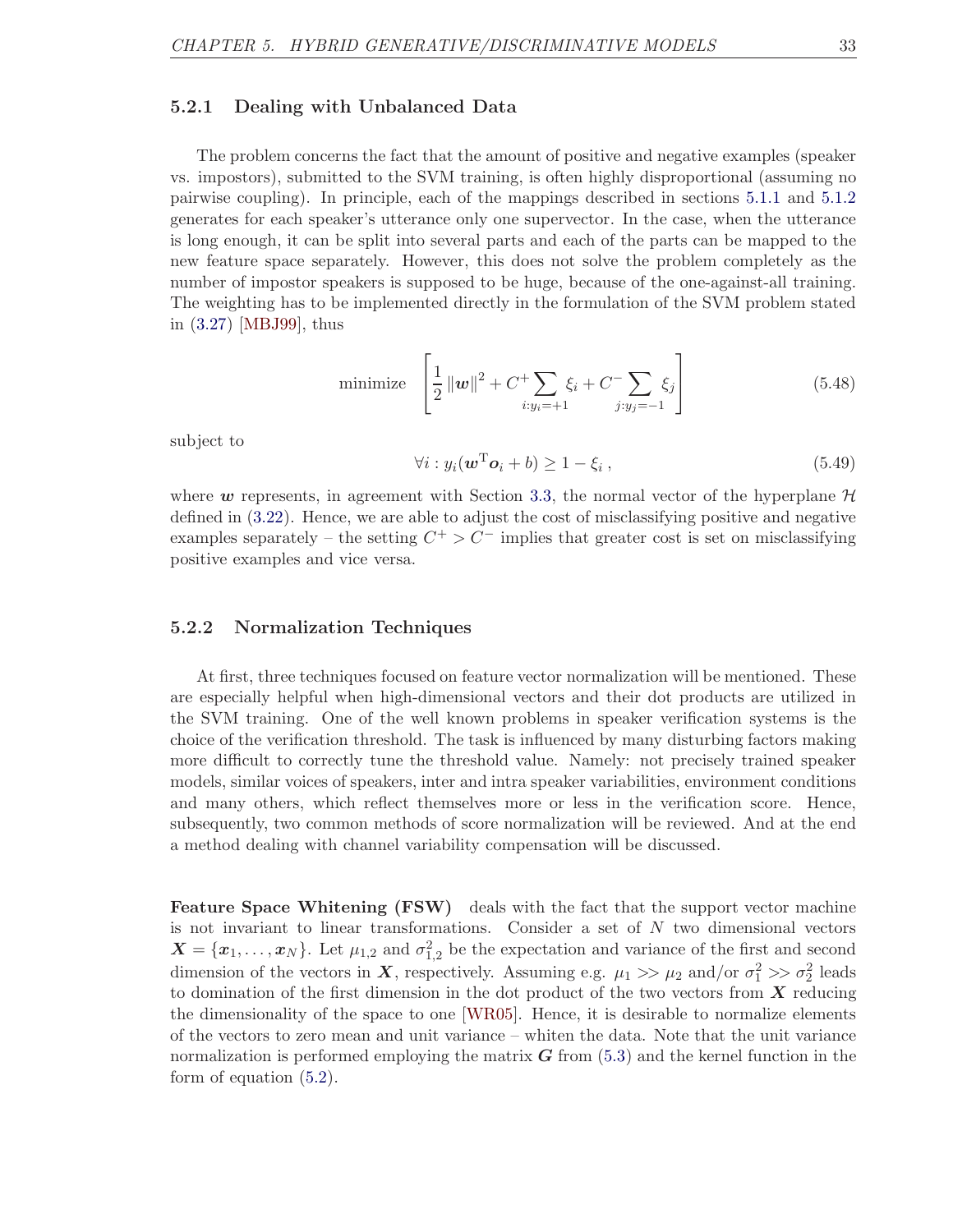Rank Normalization (RN) deals with the same problem as FSW, but in a different manner. The elements of feature vectors are adaptively rescaled to obtain approximately the uniform distribution  $[SFK^+05]$ . The procedure is as follows:

- all the utterances of impostors in the background population and the given speaker utterance are mapped to higher dimensional vectors,
- the elements of feature vectors are sorted along each dimension,
- value of each element in the feature vector of the given speaker is replaced by its rank in the sorted list (along each dimension).

It is useful to further normalize the vectors along each dimension to a suitable interval, e.g. [0, 1]. The disadvantage of RN are its computational costs.

Spherical Normalization (SN) arises from projections used by cartographers. It can be thought of as a transformation that maps each feature vector onto the surface of a unit hypersphere embedded in a space one dimension higher then the feature vector itself [\[WR05\]](#page-49-7). The value of the kernel function  $K(\boldsymbol{x}_i, \boldsymbol{x}_j)$  can take small as well as large values depending on  $x_i, x_j$  and thus make the Hessian [\(3.36\)](#page-18-3) badly conditioned or, in the worst case, even singular – especially for polynomial kernels with high powers [\[WC00\]](#page-49-8). Such a situation can occur even if elements of each feature vector were already normalized to a narrow interval (e.g.  $[-1, 1]$ ), because of the high-dimensionality of supervectors or score space vectors. Therefore, the SN is applied in advantage before the evaluation of the kernel function. The form of SN mapping  $\phi: R^n \mapsto R^{n+1}$  used in [\[WR05\]](#page-49-7) has the form

$$
\phi(\boldsymbol{x}) = \frac{1}{\sqrt{\boldsymbol{x}^{\mathrm{T}}\boldsymbol{x} + d^2}} \left[ \begin{array}{c} \boldsymbol{x} \\ d \end{array} \right] , \tag{5.50}
$$

where d is an empirically set constant (for whitened data a reasonable choice can be  $d = 1$ ). One could also utilize the  $L_2$  vector norm  $||x||_2$  insted of SN, but this would lead to information loss (consider two distinct vectors  $x$  and  $2x$ ).

Zero and Test Normalizations are related to the verification score. The Zero Normalization (Z-norm) method was proposed by [\[Rey97\]](#page-48-7) and its purpose is to ensure zero mean and unit standard deviation of scores for speech of impostor speakers. The Z-normalized score for the  $s-th$  speaker and  $i-th$  sequence of feature vectors  $\mathbf{O}^i$  (parametrized utterance) will be computed according to

$$
L_{\mathcal{Z}}(\boldsymbol{O}^{i}|s) = \frac{L(\boldsymbol{O}^{i}|s) - \mu_{\mathcal{I}}}{\sigma_{\mathcal{I}}},\tag{5.51}
$$

where  $L(\mathbf{O}^{i}|s)$  denotes the score for speaker s and utterance i,  $\mu_I$  and  $\sigma_I$  are estimated from the background population of impostors as follows. The speaker model is tested against impostor utterances yielding a set of scores related to the given speaker model. This set is used to compute the Z-norm parameters. Note that the parameters for Z-norm can be estimated offline during speaker model training.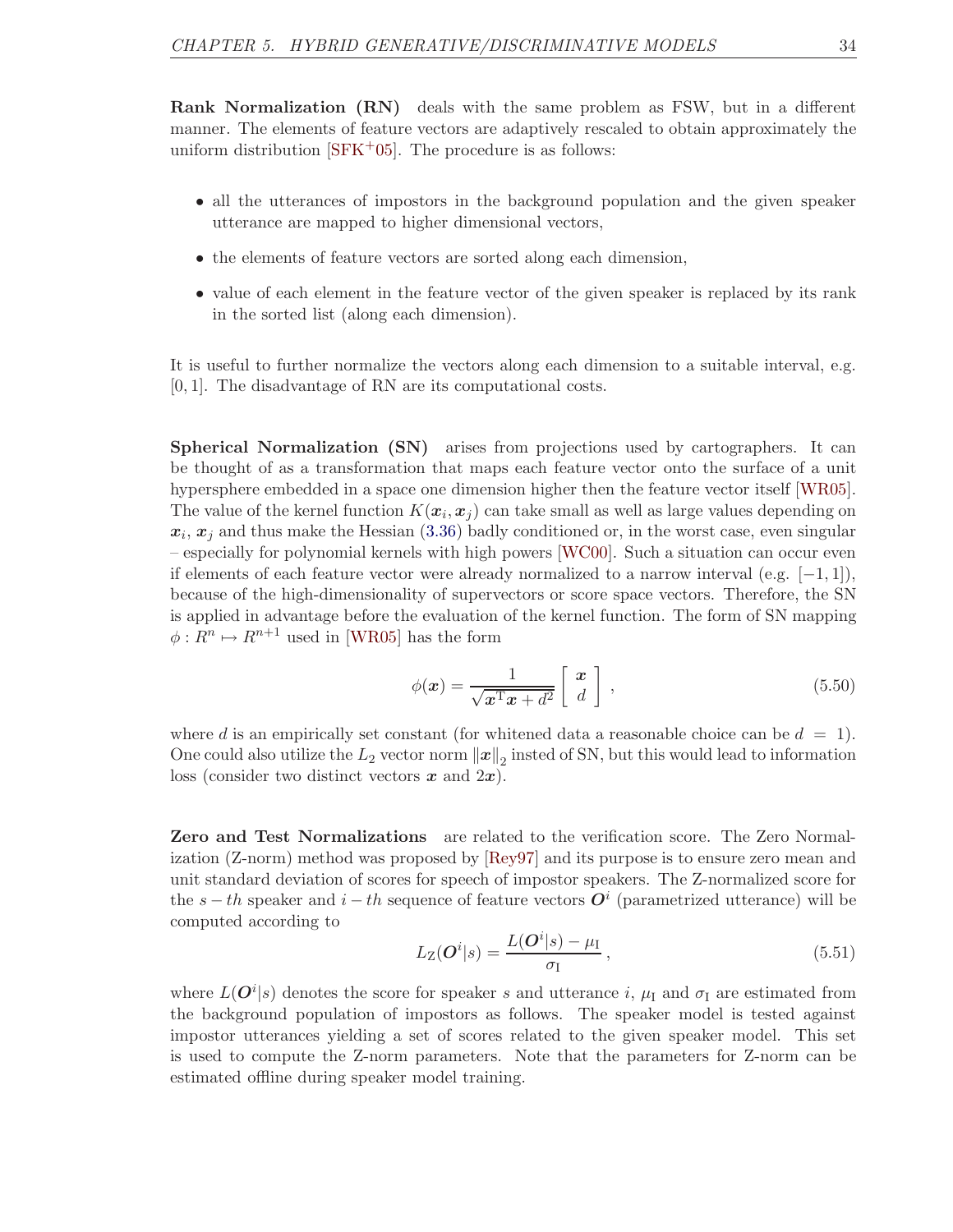The Test Normalization (T-norm) introduced in [\[Auc00\]](#page-45-8) is computed using the same formula as Z-norm. The difference consists in estimation of  $\mu_I$  and  $\sigma_I$ . A set of impostor models is chosen beforehand. The T-norm parameters are then estimated from the set of scores obtained during the testing phase, where all the impostor models are tested against the  $i - th$  utterance. As expected, the disadvantage of T-norm are the increased computational demands. Note that the T-norm is very similar to the cohort normalization  $[RDL+92]$ , but the score is now in addition normalized by the standard deviation. For instructions how to adequately choose the cohort speakers for T-norm see e.g. [\[SR05\]](#page-48-9).

These two techniques can be combined (as done very often) into the so-called ZT-norm, where Z-norm is followed by the T-norm yielding a superior performance  $[CVC^{+}06]$ .

Nuisance Attribute Projection (NAP) was presented in [\[SQC04\]](#page-48-10) and is suited for SVMs. It reduces the influence of the channel variability in the speaker recognition task by projecting out the supervector dimensions which are mostly vulnerable to changes of environment conditions. The projection can be written in the form

<span id="page-40-1"></span>
$$
\bar{\boldsymbol{x}} = \left(\boldsymbol{I} - \boldsymbol{\Gamma} \boldsymbol{\Gamma}^{\mathrm{T}}\right) \boldsymbol{x} \,,\tag{5.52}
$$

where in our case  $x = \psi(\mathbf{O}; \theta)$  defined in [\(5.1\)](#page-26-2) with  $\dim(x) = I_x$ , I is the  $I_x \times I_x$  identity matrix,  $\Gamma$  denotes  $I_x \times I_p$  matrix, where  $I_p$  is equal to the number of dimensions that we wish to project out. Γ's columns are formed by eigenvectors  $v_i$  corresponding to the  $I_p$  largest eigenvalues  $\lambda_i$  obtained when solving the eigenvalue problem

<span id="page-40-0"></span>
$$
A(\text{DIAG}(W1) - W)A^{\mathrm{T}}v_i = \lambda_i v_i, \qquad (5.53)
$$

where  $\bm{A}=[\bm{x}_1,\ldots,\bm{x}_{N_x}]$  represents the data matrix with  $N_x$  vectors ordered in columns, 1 is a column vector of all ones, the function  $DIAG(x)$  creates a zero matrix with diagonal equal to entries of the vector x and  $W = [W_{ij}]$  is a  $N_x \times N_x$  symmetric, weight matrix. It can be chosen in several ways, e.g.

- $W_{channel} W_{ij} = 1$  if  $x_i$  and  $x_j$  differ in the channel, 0 otherwise,
- $W_{\text{session}} W_{ij} = 1$  if  $x_i$  and  $x_j$  correspond to the same speaker, 0 otherwise.

In the first case minimization of cross-channel distances is demanded, in the latter case minimization of the session variability is desired  $\text{[SCB05]}$ . The problem with  $W_{\text{channel}}$  is that it tries to put together also different speakers, although recorded on different channels. This can be solved by centralizing the supervectors of one speaker. Denote  $A_s$  as the part of  $A$ containing  $N<sub>s</sub>$  supervectors pertaining to the speaker s. The centralization can be done with the use of  $N_s \times N_s$  matrix  $J_s$  as  $A_{cs} = A_s J_s$ , where  $A_{cs}$  is the centralized matrix of the speaker s and

$$
J_s = I - \frac{1}{N_s} \mathbf{1} \mathbf{1}^{\mathrm{T}}.
$$
\n
$$
(5.54)
$$

Hence, the speaker identity should be normalized out, but several recordings of sessions for one speaker are needed to correctly estimate the mean value of speaker supervectors. Nevertheless, the centralization is quite useful also for  $W_{\text{session}}$  [\[CSRS06b\]](#page-46-13).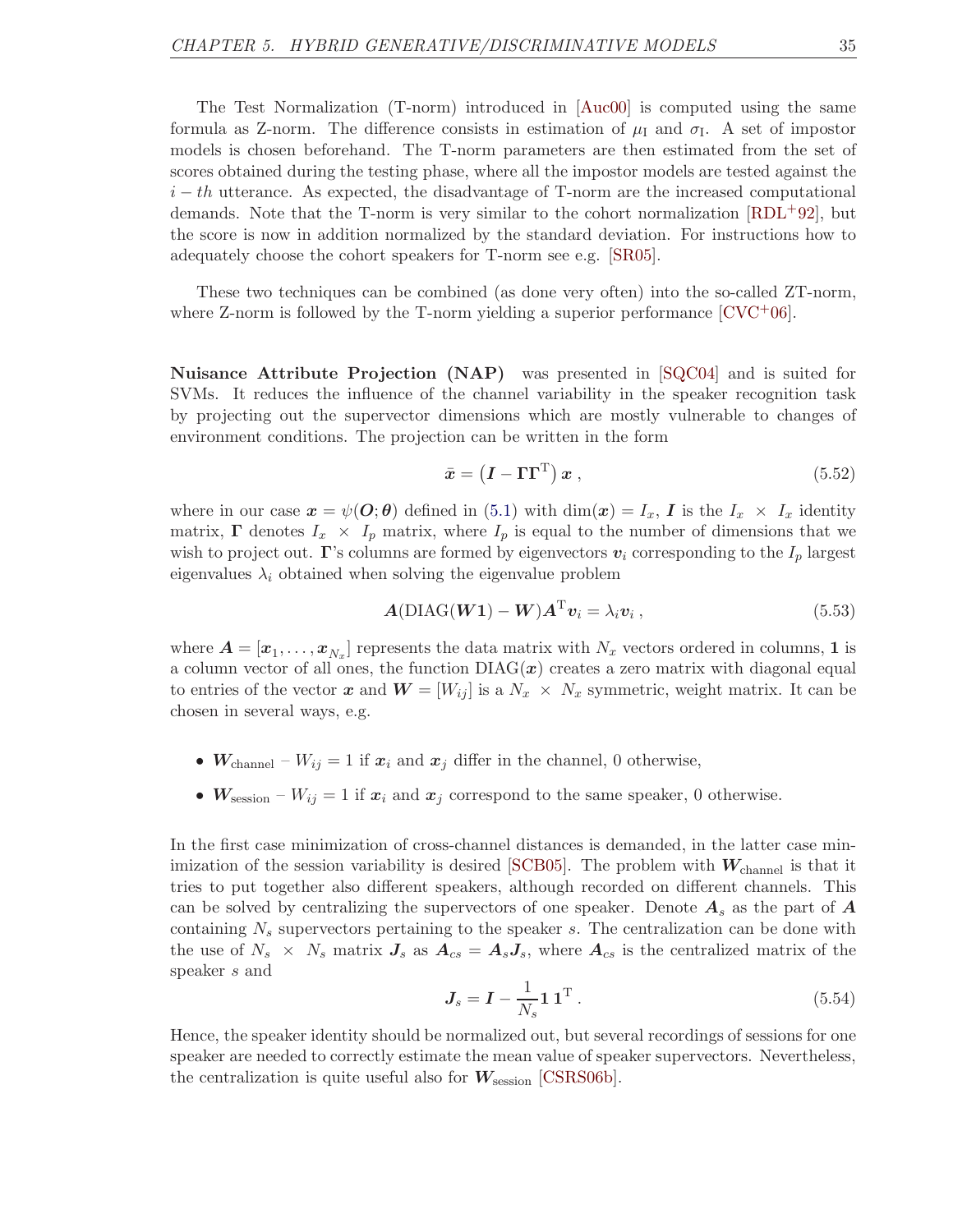Some remarks should be stated. The eigenvalue problem [\(5.53\)](#page-40-0) is symmetric. Hence, the eigenvectors have unit lengths and they form even a orthonormal basis. If the problem would not be symmetric, the columns of  $\Gamma$  would need to be normalized to unit lengths (for details see the definition of the problem in [\[SQC04\]](#page-48-10)). Note, that the dimension of the feature vector after being projected (utilizing  $(5.52)$ ) is preserved, only the rank (also called *corank*) of the matrix A decreased – the vector  $x$  is projected onto a plane in the high-dimensional space. The formulation of NAP was originally proposed for SVMs, but recently some attempts have been made to extended it also to conventional GMMs [\[VM08\]](#page-49-9). And finally, it should be stated that NAP demands a huge labeled set of background data to be trained.

#### <span id="page-41-0"></span>5.2.3 Probabilistic Outputs for SVM

In this subsection several methods for adjustment of output of SVM classifiers will be discussed. The output of the support vector machine can be thought of as a distance from the decision boundary, which is in principle unbounded. Thus, it can take any values in the interval  $(-\infty,\infty)$ . Nevertheless, if only a close set of trials is considered, we can easily identify the boundary values of the set of distances  $D = \{d_i\}_{i=1}^{T_d}$ . One trial represents one verification attempt, when the identity of a claimed speaker is tested against the identity of one reference speaker and  $d_i$  is one distance associated to one trial. The set D will be obtained after submitting all the trials to the verification system. The first presented method maps the set of results D onto the interval  $[0, 1]$  utilizing a simple linear function in the form

$$
D^{[0,1]} = \{d_i : d_i^{[0,1]} = kd_i + b, \ i = 1, ..., T_d\},
$$
  
\n
$$
k = (\max_d \{D\} - \min_d \{D\})^{-1}, \ b = -k \cdot \min_d \{D\}.
$$
\n(5.55)

An analogical approach to the rank normalization can be exploited too. Hence, the results are sorted and their values are replaced by their rank in the sorted list (subsequently normalized to the interval [0,1], i.e. percentile). However, when additional trials accrue, the results have to be remaped again as the boundary values of the set of distances may have changed.

Another, more sophisticated method, uses a GMM to rescale the results [\[KSKW07\]](#page-47-12). It estimates the posterior probabilities  $p(f(x_i)|y_i = +1)$  and  $p(f(x_i)|y_i = -1)$  utilizing ML approach and labeled data. The final decision is computed according to the Bayes rule

$$
p(y_i = +1|f(x_i)) = \frac{p(f(x_i)|y_i = +1)P(y = +1)}{\sum_{j \in \{1, -1\}} p(f(x_i)|y_i = j)P(y = j)},
$$
\n(5.56)

where the function  $f(\cdot)$  denotes the SVM decision boundary,  $y_i$  represents the label of class  $x_i$  and the priors  $P(y = \pm 1)$  are estimated according to the training set. In [\[Pla99\]](#page-48-12) the probability  $p(y_i = +1|f(x_i))$  is estimated directly and has the form of a sigmoid function

$$
p(y_i = +1|f(x_i)) = \frac{1}{1 + \exp(Af(x) + B)},
$$
\n(5.57)

where  $A, B$  control the slope and the position of the inflection point of the sigmoid, respectively. Both can be estimated via ML approach (see [\[Pla99\]](#page-48-12)).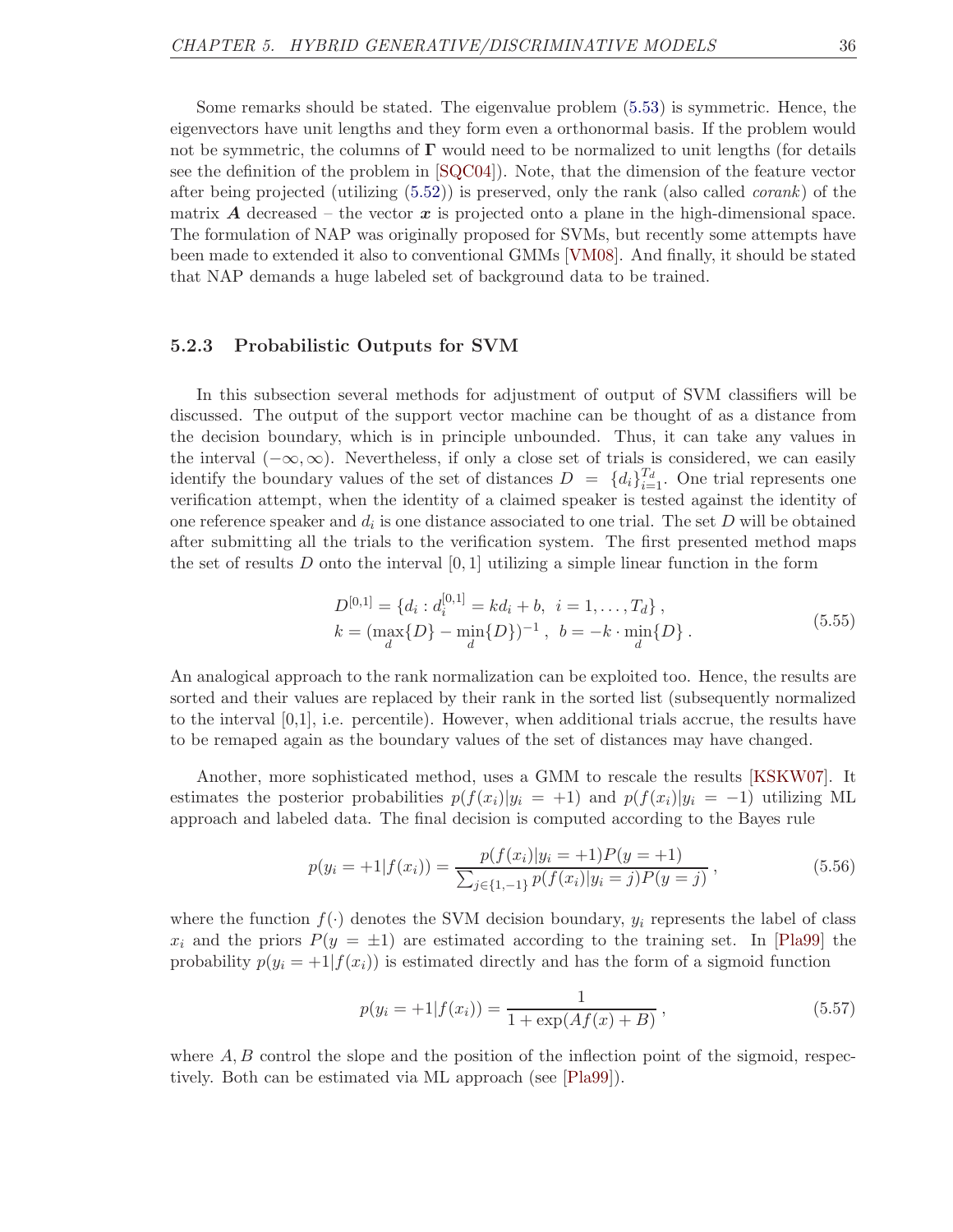### <span id="page-42-0"></span>5.3 Conclusion and Remarks

It is quite difficult to establish the best or most suitable mapping/kernel from the approaches described above. Each of the techniques has its benefits and disadvantages. Recently, attempts to study the complementarity of parametric and derivative kernels have been carried out [\[LG07\]](#page-47-3). After meeting some assumptions, derivative mappings can be seen as gradient ascent updates of parametric ones. This is quite straightforward if considering the discussion of the Fisher mapping in Section [5.1.2.](#page-34-0) Hence, the complementarity of such two kernels can be anticipated. Actually, the information carried by supervectors based on GMM means and supervectors based on adaptation matrices should be uncorrelated too. Mean supervector kernels try to delimitate the part of the acoustic space specific for the speaker, whereas the derivative kernels and kernels based on adaptation matrices represent a "data error" from which the generative model suffer. Thus, a combination of such systems would be suitable. Note that when the generarative classifier in the form of GMM would be optimal (see Section [3.1\)](#page-10-1), the information supported by the derivative mappings would be of no use.

Until now, the SVM was assumed as a tool utilizing proposed kernels. Nevertheless, through the time several other machines were developed and exploited. E.g. the Sparse Kernel Logistic Regression (SKLR) proposed in [\[KKS](#page-47-13)+06], which models directly the posterior probabilities of the class membership, or the learning algorithm in [\[SMW08\]](#page-48-13), which has the advantage that it does not suffer from the strict Mercer's kernel restrictions defined in [\(3.38\)](#page-18-1).

In this chapter only MLLR based kernels have been discussed, but generally, the supervectors can be build on any other transformation matrix that possess a unique information about the speaker's identity – e.g. fMLLR matrix introduced in Section [4.3](#page-22-0) [\[FLBG07\]](#page-46-14).

The last remark concerns the dimensionality of supervectors, which is high indeed (several thousands). Hence, methods for dimensionality reduction like Principial Component Analysis (PCA), Linear Discriminant Analysis (LDA) or Heteroscedastic LDA (HLDA) may come handy [\[QB02\]](#page-48-14).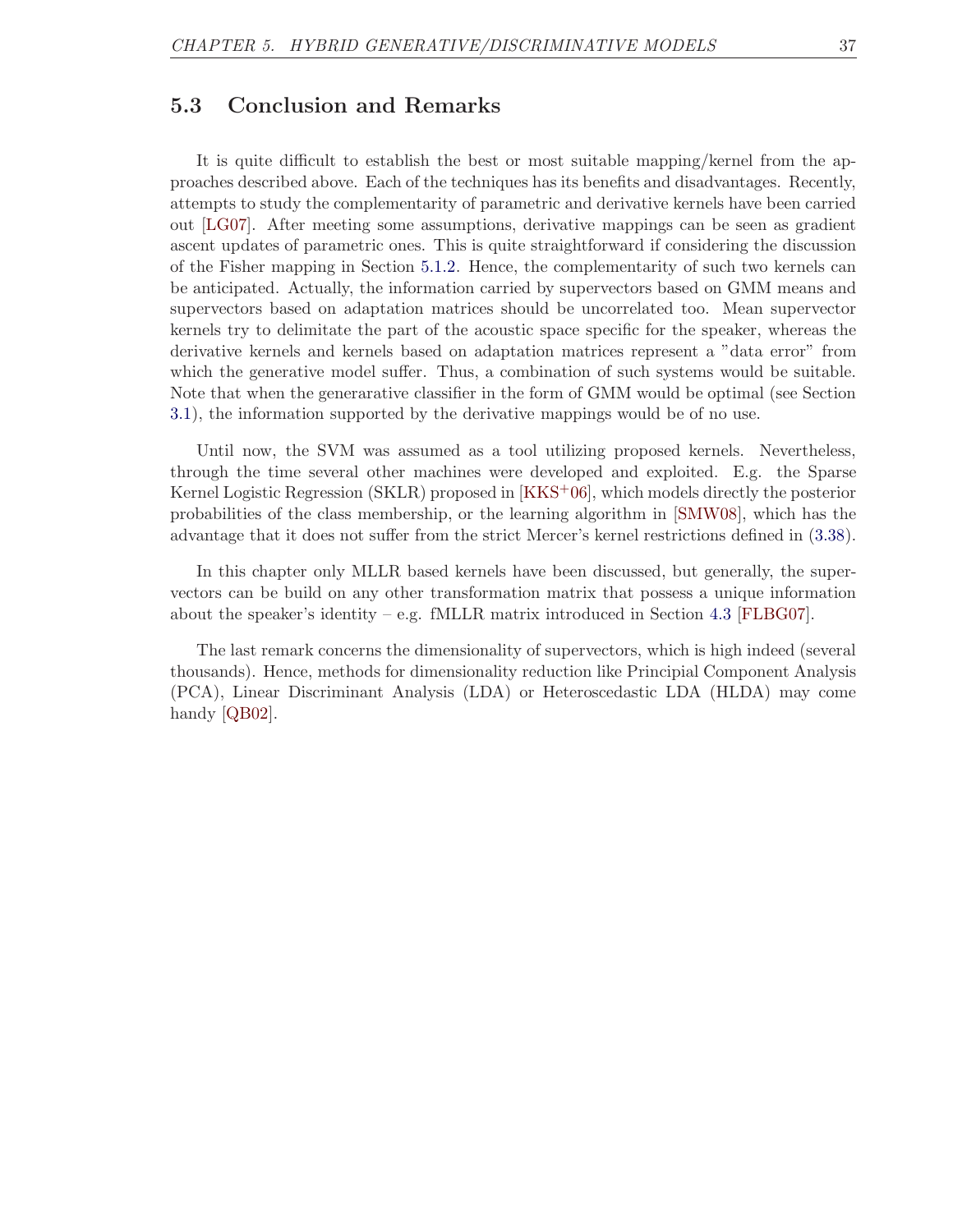### <span id="page-43-0"></span>Chapter 6

## Conclusion and Future Work

This report has focused on the process of augmentation of statistical models, especially on augmentation of GMMs. Two group of approaches were discussed. The first, denoted as parametric kernels, involved directly the parameters of statistical models or parameters related to the statistical model (transformation matrices acquired in the adaptation process). Supervectors were formed and mainly means were considered. However, the GLDS mapping (assuming order of monomials greater then two), or probabilistic distance kernels described at the beginning of Section [5.1.1,](#page-27-0) have utilized in a simple way also covariances. The latter group, derivative kernels, was based upon derivatives of the statistical model. The derivative mappings may be interpreted as a measure of errors related to data and model structure. As stated in Section [2,](#page-8-0) supervectors can be seen as higher level features situated in a highdimensional feature space. Recalling Section [5.2.1,](#page-38-0) only a few supervectors (often only one) related to one speaker are extracted – mapped into the high dimensional space. Hence, tools as GMM or HMM that estimate class models are inappropriate. To cope with such a problem a high amount of background data (data from non-target speakers) is demanded to delimitate the speaker specific region. Subsequently, the SVM is used to define the boundaries between speaker data and background data that belong to all the other, non-target speakers.

The problem of hybrid modelling is a new one and has a great potential to be further developed. The basics have been already described in the last few years, but there are still issues to deal with. Let's mention some of them, most suitable for further work.

• As already pointed out, we are able to describe the shifting of each UBM mixture according to the speaker data. Another source of information, when thinking of augmentation of GMMs, would be the description of inner topology of one GMM that represents the class model of one particular speaker. The inner topology can be thought of as a description of the relation between pairs of mixtures (e.g. relation in the sense of direction or distance). To guarantee the consistency in the process of mixtures estimation in cases when distinct utterances originating from one speaker are modeled, an adaptation of the UBM has to be involved. The adaptation ensures same initial conditions in the training process and defines connections between mixtures in the adapted GMM and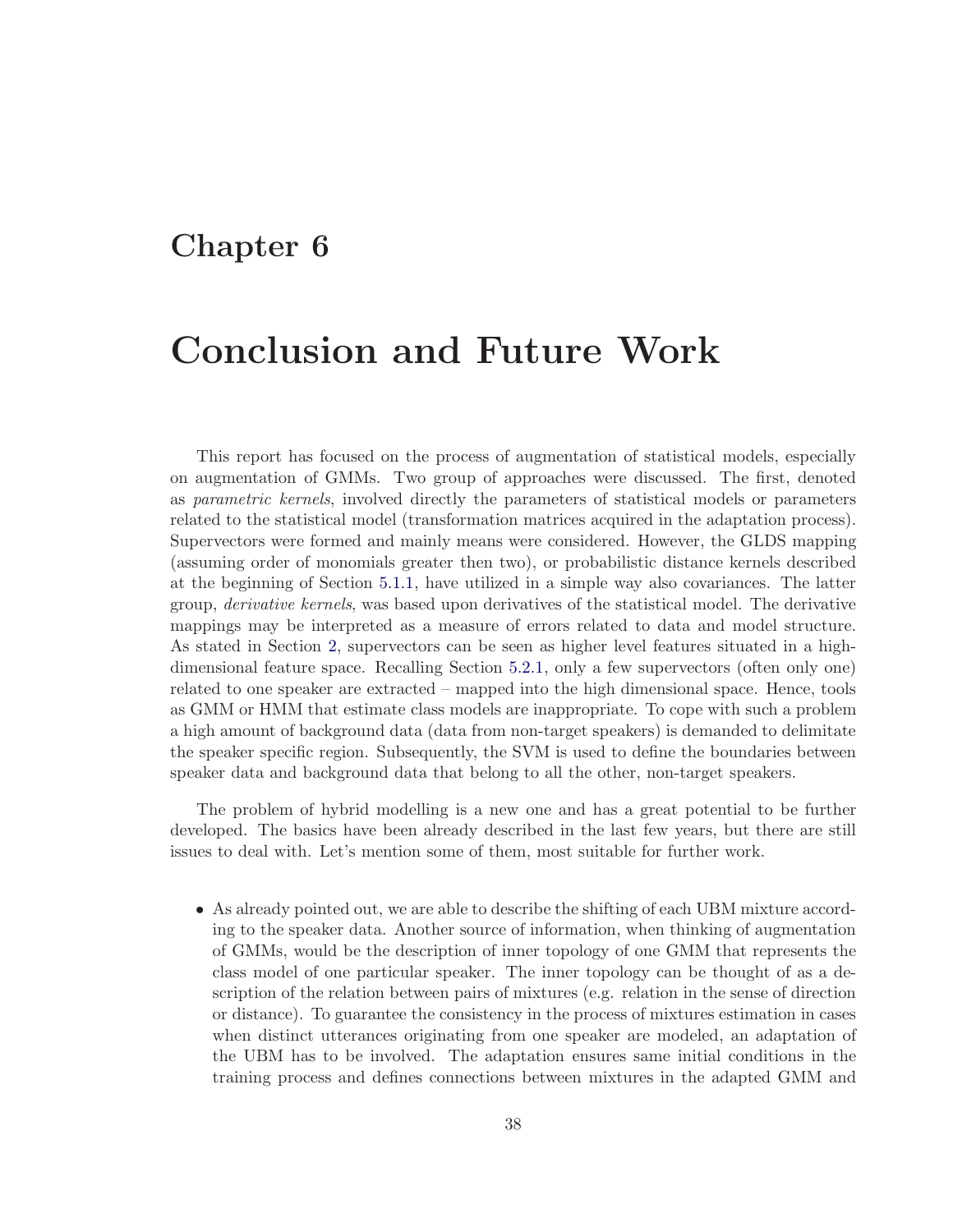the original UBM. Thus, it is easy to determine which two mixtures should be compared when considering two GMMs (both adapted from the same UBM).

- The theoretical background for derivative kernels has been introduced by Smith [\[Smi03\]](#page-48-0). There are many opportunities mainly in the choice of the score-operator  $F$  (see [\(5.39\)](#page-35-0)) not investigated yet. Similar theoretical background should be developed also for parametric kernels. By now, the GMM means are extracted in a raw form (they are only concatenated). However, the supervectors may be processed further to extract as many information as possible. E.g. the GLDS mapping (see beginning of Section [5.1.1\)](#page-27-0) could be employed.
- In Section [5.2](#page-37-0) two SVM training approaches were mentioned, the one-against-all training and All-Pairs technique. The main disadvantage of the All-Pairs technique are the computational costs (see Section [5.2\)](#page-37-0). However, when one would suitably divide the background data into few separate clusters and a decision boundary would be computed only between the speaker model and data in each of the clusters, the number of classifiers (decision boundaries) would decrease. It can be anticipated that such boundaries would describe the speaker discrimination more properly. Such an approach could be further investigated in the future work.
- Other problem of main importance refers to the background data submitted to the training of the SVM classifier. The background data play a crucial role in the estimation of SVM parameters (see the discussion in the beginning of the conclusion). Hence, two problems has to be examined – what data should be used (criterion) and how should they be chosen (method)?
- After the discussion in the conclusion of Section [5](#page-26-0) a tool/kernel exploiting the complementarity of derivative and parametric kernels would be of interest. Generally, a common tool for fusion of mappings on the kernel level is demanded. Some investigations were already carried out by Longworth and Gales [\[LG08b\]](#page-47-14).
- Another improvement, suitable for the future work, concerns the GMM covariances and solves the following question. How could be the change in mixture covariances employed into the high dimensional mapping in an useful and comfort way?
- In Section [5.1.1.2](#page-31-2) a kernel induced by MLLR transformation matrices was proposed. To fully exploit its possibilities, the approach should be extended also to the LVCSR systems.
- One should employ and investigate also other classifiers than SVM.

The above specified points are sorted in accordance to the priority for my future work. The approaches presented in this work were not discussed in much depth. The intention of the submitted report was to become familiar with the task of hybrid modelling and related methods. More detailed description of the whole problem and further investigations will be the subject of the PhD thesis.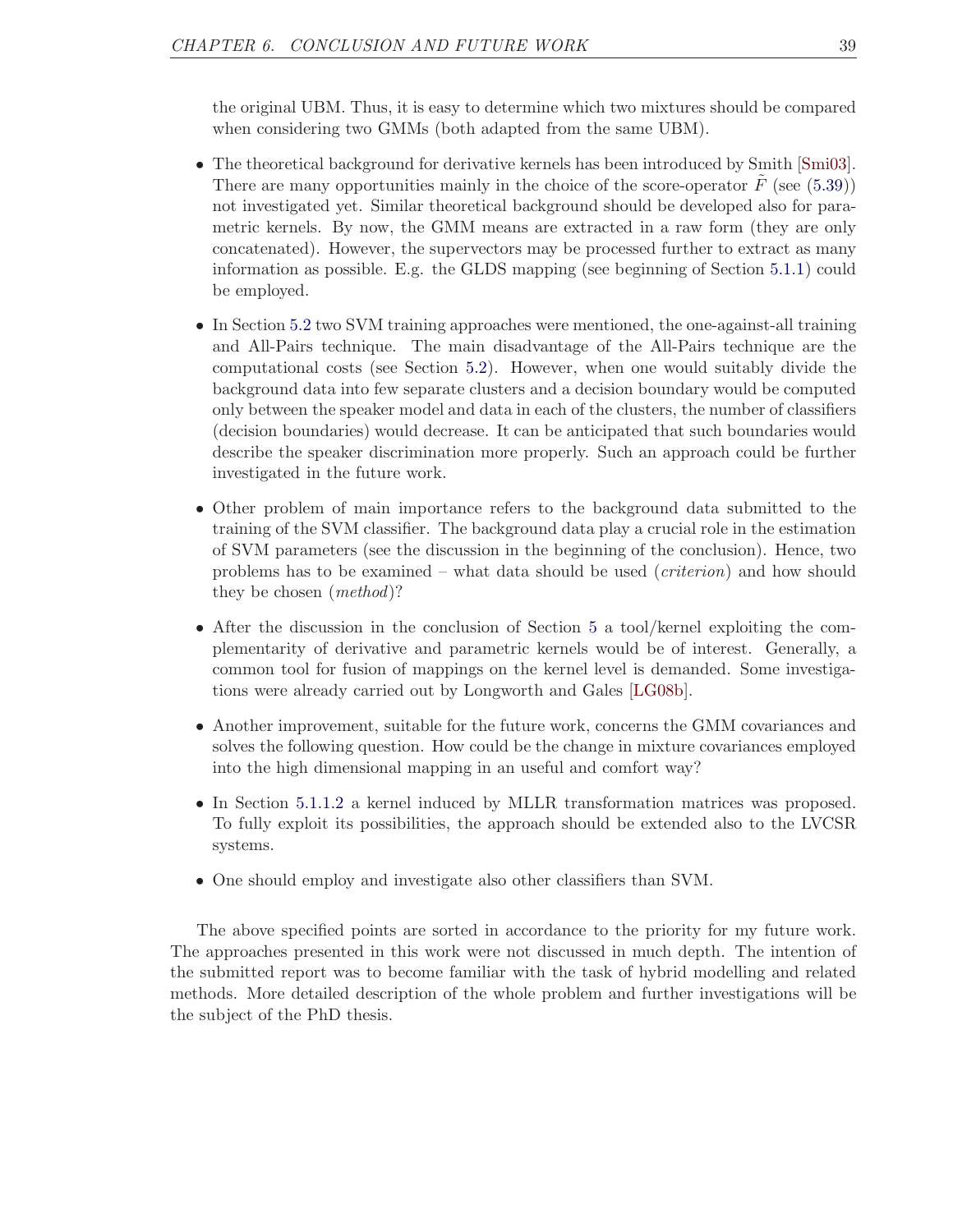# Bibliography

- <span id="page-45-4"></span>[Ale05] A. Alexander. Forensic automatic speaker recognition using bayesian interpretation and statistical compensation for mismatched conditions. PhD thesis, Indian Institute of Technology, Madras, 2005.
- <span id="page-45-8"></span>[Auc00] R. Auckenthaler. Score normalization for text-independent speaker verification systems. Digital Signal Processing, 10(1-3):42–54, January 2000.
- <span id="page-45-0"></span>[BBF+04] F. Bimbot, J.F. Bonastre, C. Fredouille, G. Gravier, M.I. Chagnolleau, S. Meignier, T. Merlin, O.J. Garcia, P. Delacretaz, and D.A. Reynolds. A tutorial on text-independent speaker verification. EURASIP Journal on Applied Signal Processing, 4:430–451, 2004.
- <span id="page-45-1"></span>[Bur98] J.C.C. Burges. A tutorial on support vector machines for pattern recognition. Data Mining and Knowledge Discovery, 2(2):121–167, 1998.
- <span id="page-45-6"></span>[Cam02] W.M. Campbell. Generalized linear discriminant sequence kernels for speaker recognition. IEEE International Conference on Acoustics, Speech and Signal Processing. ICASSP'02, 1:I–161–I–164, 2002.
- <span id="page-45-2"></span>[CBW01] R. Collobert, S. Bengio, and C. Williamson. Svmtorch: Support vector machines for large-scale regression problems. Journal of Machine Learning Research, 1:143– 160, 2001.
- <span id="page-45-3"></span>[CL01] Chih-Chung Chang and Chih-Jen Lin. LIBSVM: a library for support vector machines, 2001. Software available at <http://www.csie.ntu.edu.tw/~cjlin/libsvm>.
- <span id="page-45-7"></span>[CSR06] W.M. Campbell, D.E. Sturim, and D.A. Reynolds. Support vector machines using gmm supervectors for speaker verification support vector machines using gmm supervectors for speaker verification. Signal Processing Letters, IEEE, 13(5):308– 311, 2006.
- <span id="page-45-5"></span>[CSRS06a] W.M. Campbell, D.E. Sturim, D.A. Reynolds, and A. Solomonoff. Svm based speaker verification using a gmm supervector kernel and nap variability compensation. Acoustics, Speech and Signal Processing, 2006. ICASSP 2006 Proceedings, 1:I–I, 2006.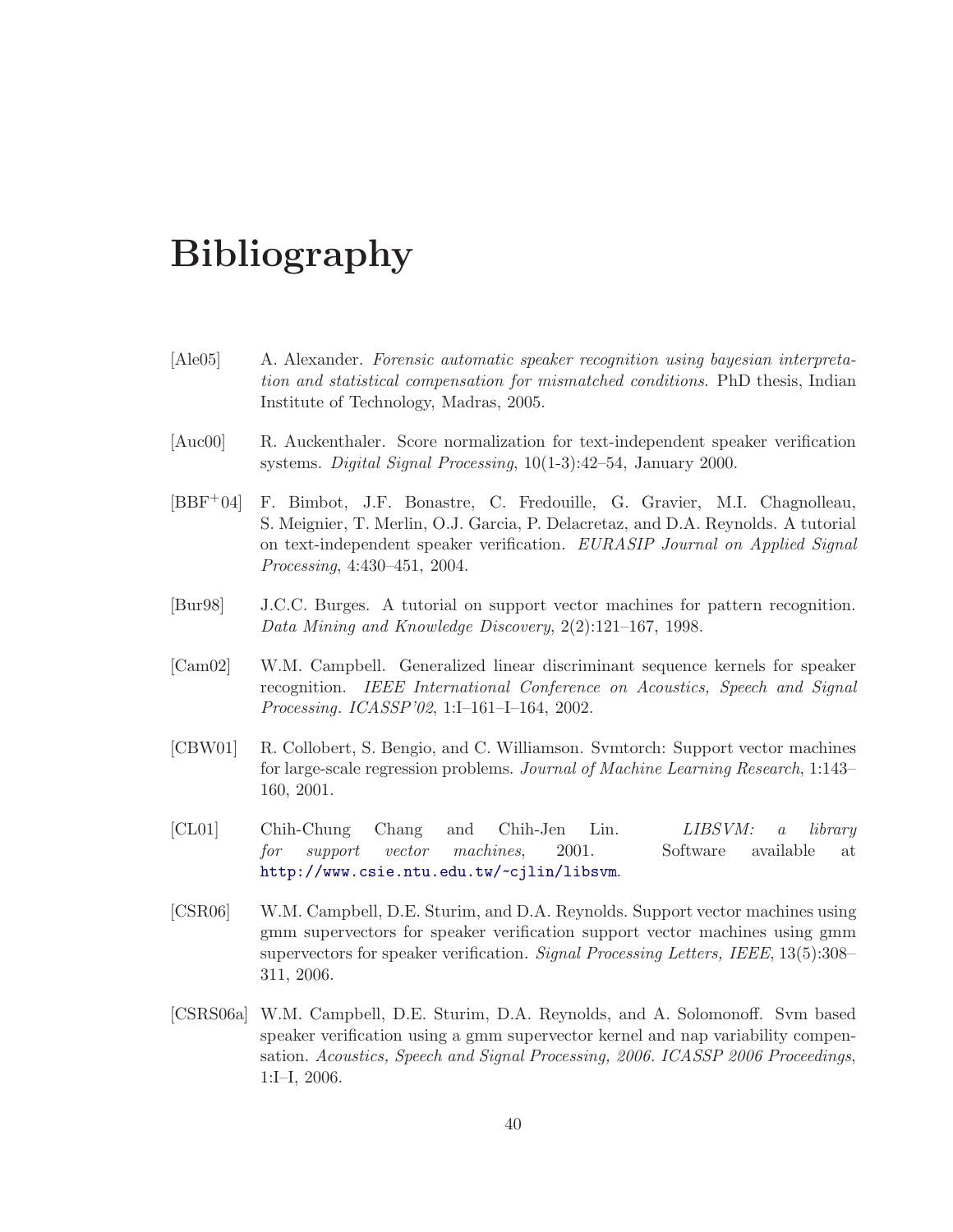- <span id="page-46-13"></span>[CSRS06b] W.M. Campbell, D.E. Sturim, D.A. Reynolds, and A. Solomonoff. Svm based speaker verification using a gmm supervector kernel and nap variability compensation. IEEE International Conference on Acoustics, Speech, and Signal Processing, ICASSP'06, 1:I–I, 2006.
- <span id="page-46-12"></span>[CVC+06] D. Colibro, C. Vair, F. Castaldo, E. Dalmasso, and P. Laface. Speaker recognition using channel factors feature compensation. EUSIPCO-2006, 2006.
- <span id="page-46-9"></span>[DC06] N. Dehak and G. Chollet. Support vector gmms for speaker verification. The Speaker and Language Recognition Workshop. IEEE Odyssey 2006, pages 1–4, 2006.
- <span id="page-46-2"></span>[DHS00] R.O. Duda, P.E. Hart, and D.G. Stork. Pattern Classification (2nd Edition). Wiley-Interscience, November 2000.
- <span id="page-46-3"></span>[DLR77] A.P. Dempster, N.M Laird, and D.B. Rubin. Maximum likelihood from incomplete data via the em algorithm. Journal of the Royal Statistical Society. Series B (Methodological), 39(1):1–38, 1977.
- <span id="page-46-8"></span>[Do03] M.N. Do. Fast approximation of kullback-leibler distance for dependence trees and hidden markov models. Signal Processing Letters, IEEE, 10(4):115–118, 2003.
- <span id="page-46-1"></span> $[\text{Cer01}]$  Jan  $\text{Cernocky}$ . Traps in all senses, report of post-doc research internship. Technical report, 2001.
- <span id="page-46-14"></span>[FLBG07] M. Ferras, C.C Leung, C. Barras, and J.L. Gauvain. Constrained mllr for speaker recognition. IEEE International Conference on Acoustics, Speech and Signal Processing, ICASSP'07, 4:53–56, 2007.
- <span id="page-46-10"></span>[FNG01] S. Fine, J. Navrátil, and R.A. Gopinath. A hybrid gmm/svm approach to speaker identification. IEEE International Conference on Acoustics, Speech and Signal Processing. ICASSP'01, 1:417–420, 2001.
- <span id="page-46-6"></span>[Gal96] M.J.F. Gales. The generation and use of regression class trees for mllr adaptation. Technical report, Cambridge University Engineering Department, 1996.
- <span id="page-46-4"></span>[Gal97] M.J.F. Gales. Maximum likelihood linear transformation for hmm-based speech recognition. Technical report, Cambridge University Engineering Department, 1997.
- <span id="page-46-5"></span>[Gan05] J. Ganitkevitch. Speaker adaptation using maximum likelihood linear regression. Technical report, Rheinisch-Westfalische Technische Hochschule Aachen, 2005.
- <span id="page-46-0"></span>[Her90] H. Hermansky. Perceptual linear predictive (plp) analysis of speech. The Journal of the Acoustical Society of America, 87:1738–1752, 1990.
- <span id="page-46-11"></span>[HT98] T. Hastie and R. Tibshirani. Classification by pairwise coupling. In The Annals of Statistics, pages 507–513. MIT Press, 1998.
- <span id="page-46-7"></span>[JH99] T.S. Jaakkola and D. Haussler. Exploiting generative models in discriminative classifiers. In In Advances in Neural Information Processing Systems 11, pages 487–493. MIT Press, 1999.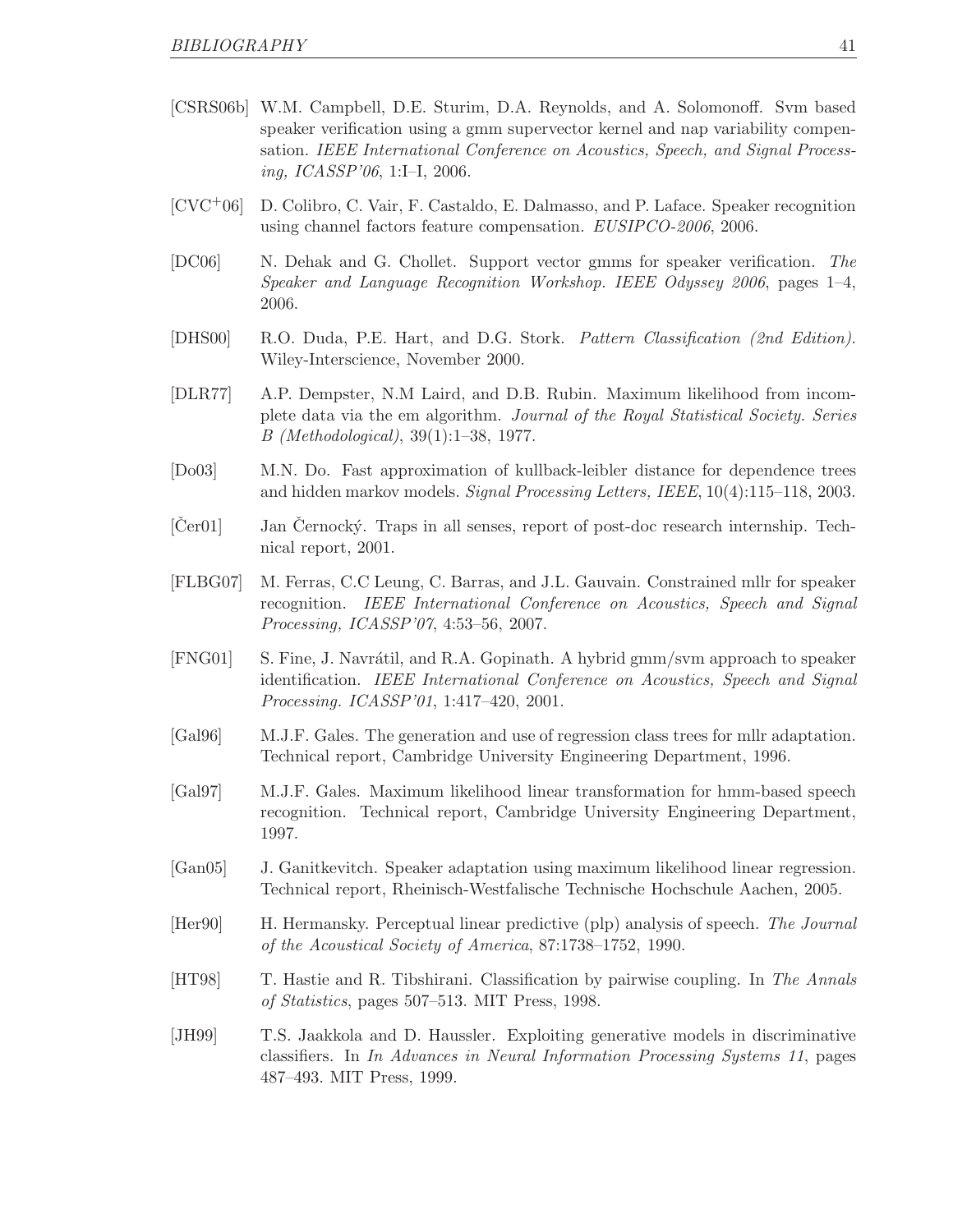- <span id="page-47-0"></span>[Joa02] T. Joachims. SVM light, http://svmlight.joachims.org, 2002.
- <span id="page-47-8"></span>[KC07] Z.N. Karam and W.M. Campbell. A new kernel for svm mllr based speaker recognition. Proc. Interspeech 2007, Antwerp, Belgium, pages 290–293, 2007.
- <span id="page-47-9"></span>[KC08] Z.N. Karam and W.M. Campbell. A multi-class mllr kernel for svm speaker recognition. IEEE International Conference on Acoustics, Speech and Signal Processing. ICASSP'08, pages 4117–4120, 2008.
- <span id="page-47-13"></span>[KKS<sup>+</sup>06] M. Katz, S.E. Krüger, M. Schafföner, E. Andelic, and A. Wendemuth. Speaker identification and verification using support vector machines and sparse kernel logistic regression. Lecture notes in computer science, 153/2006:176–184, 2006.
- <span id="page-47-12"></span>[KSKW07] M. Katz, M. Schafföner, S.E. Krüger, and A. Wendemuth. Score calibrating for speaker recognition based on support vector machines and gaussian mixture models. In SIP, pages 139–144, 2007.
- <span id="page-47-5"></span>[LDB06] J. Louradour, K. Daoudi, and F. Bach. Svm speaker verification using an incomplete cholesky decomposition sequence kernel. The Speaker and Language Recognition Workshop. IEEE Odyssey 2006, pages 1–5, 2006.
- <span id="page-47-6"></span>[LDB07] J. Louradour, K. Daoudi, and F. Bach. Feature space mahalanobis sequence kernels : Application to svm speaker verification. IEEE transactions on audio, speech, and language processing, 15:2465–2475, 2007.
- <span id="page-47-3"></span>[LG07] C. Longworth and M.J.F. Gales. Parametric and derivative kernels for speaker verification. Interspeech 2007, pages 310–313, 2007.
- <span id="page-47-10"></span>[LG08a] C. Longworth and M.J.F. Gales. A generalised derivative kernel for speaker verification. Proceedings of Interspeech, Brisbane, pages 1385–1388, 2008.
- <span id="page-47-14"></span>[LG08b] C. Longworth and M.J.F Gales. Multiple kernel learning for speaker verification. In Acoustics, Speech and Signal Processing, 2008. ICASSP 2008. IEEE International Conference on, pages 1581–1584, 2008.
- <span id="page-47-1"></span>[LSS07] P.M. Long, A.R. Servedio, and H.U. Simon. Discriminative learning can succeed where generative learning fails. *Inf. Process. Lett.*, 103(4):131–135, August 2007.
- <span id="page-47-4"></span>[LYKZ08] K. Lee, C. You, T. Kinnunen, and D. Zhu. Characterizing speech utterances for speaker verification with sequence kernel svm. Proceedings of Interspeech, Brisbane, pages 1397–1400, 2008.
- <span id="page-47-7"></span>[LYLK07] K.A. Lee, C. You, H. Li, and T. Kinnunen. A gmm-based probabilistic sequence kernel for speaker verification. Proc. Interspeech 2007, pages 294–297, 2007.
- <span id="page-47-11"></span>[MBJ99] K. Morik, P. Brockhausen, and T. Joachims. Combining statistical learning with a knowledge-based approach - a case study in intensive care monitoring. Proceedings of the Sixteenth International Conference on Machine Learning (ICML-99), pages  $268 - 277$ , 1999.
- <span id="page-47-2"></span>[MHV03] P.J. Moreno, P.P. Ho, and N. Vasconcelos. A kullback-leibler divergence based kernel for svm classification in multimedia applications. In In Advances in Neural Information Processing Systems 16, 2003.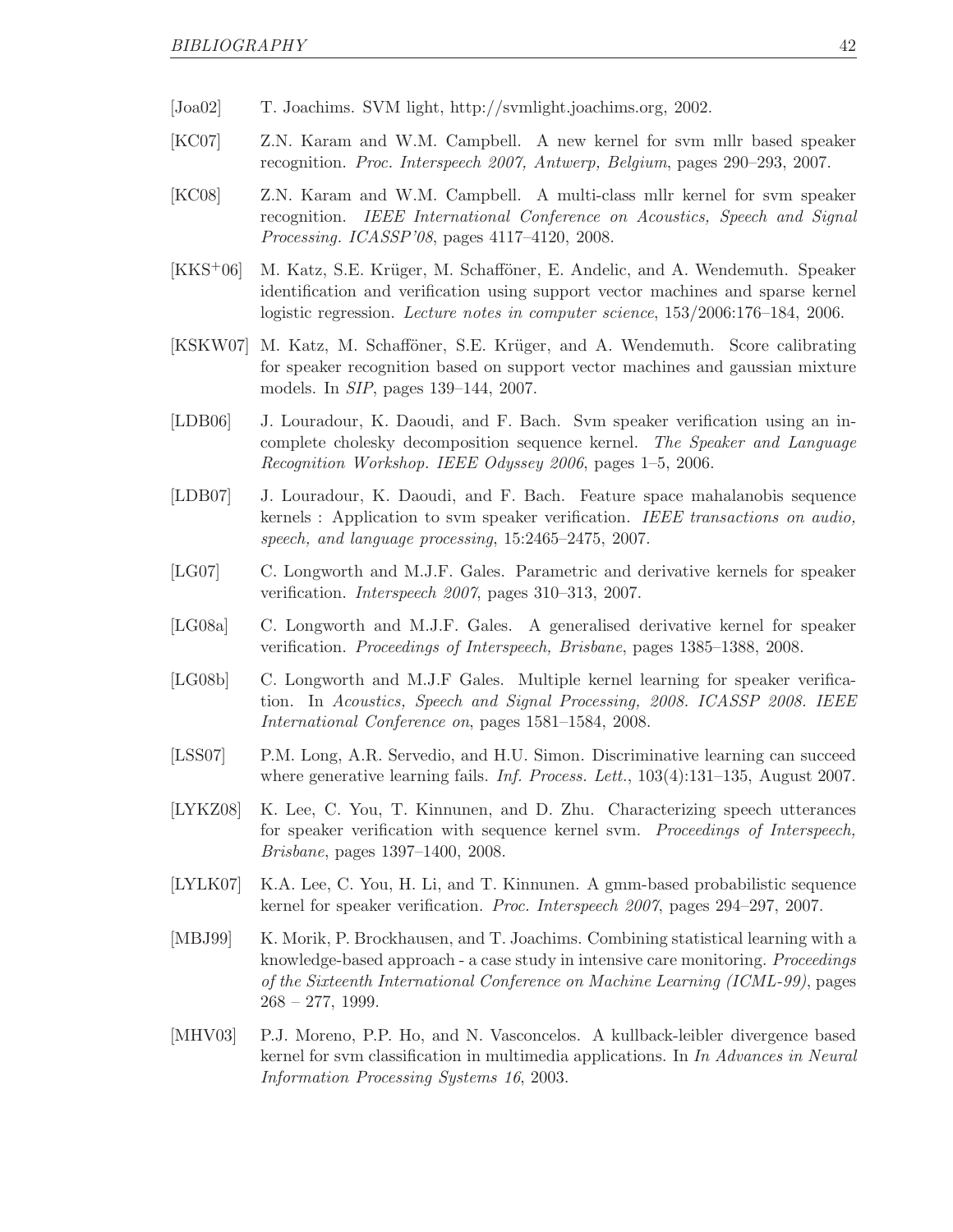- <span id="page-48-12"></span>[Pla99] J.C. Platt. Probabilistic outputs for support vector machines and comparisons to regularized likelihood methods. In Advances in Large Margin Classifiers, pages 61–74, 1999.
- <span id="page-48-3"></span> $[PMMR07]$  J. Psutka, L. Müller, J. Matoušek, and V. Radová. *Mluvíme s počítačem česky*. ACADEMIA Praha, 2007.
- <span id="page-48-4"></span>[PS06] D. Povey and G. Saon. Feature and model space speaker adaptation with full covariance gaussians. In Interspeech, pages paper 2050–Tue2BuP.14, Pittsburgh, PA, USA, 2006.
- <span id="page-48-14"></span>[QB02] L. Quan and S. Bengio. Hybrid generative-discriminative models for speech and speaker recognition. Technical report, Dalle Molle Institute for Perceptual Artificial Intelligence, Martigny, Valais, Switzerland, 2002.
- <span id="page-48-2"></span>[Rab89] L.R. Rabiner. A tutorial on hidden markov models and selected applications in speech recognition. Proceedings of the IEEE, 77(2):257–286, 1989.
- <span id="page-48-8"></span>[RDL+92] A. Rosenberg, J. Delong, C. Lee, B. Juang, and F. Soong. The use of cohort normalized scores for speaker recognition. *ICSLP 1992*, pages 599–602, 1992.
- <span id="page-48-1"></span>[Rey92] D.A. Reynolds. A Gaussian Mixture Modelling Approach to Text-independent Speaker Identification. PhD thesis, Georgia Institute of Technology, 1992.
- <span id="page-48-7"></span>[Rey97] D.A. Reynolds. Comparison of background normalization methods for textindependent speaker verification. EUROSPEECH-1997, 5th European Conference on Speech Communication and Technology, 2:963–966, 1997.
- <span id="page-48-11"></span>[SCB05] A. Solomonoff, W. Campbell, and I. Boardman. Advances in channel compensation for svm speaker recognition. IEEE International Conference on Acoustics, Speech, and Signal Processing, ICASSP'05, 1:629–632, 2005.
- <span id="page-48-5"></span>[SFK+05] A. Stolcke, L. Ferrer, S. Kajarekar, E. Shriberg, and A. Venkataraman. Mllr transforms as features in speaker recognition. Proc. Eurospeech, Lisbon, pages 2425–2428, 2005.
- <span id="page-48-6"></span>[SG02] N.D. Smith and M.J.F Gales. Using svms to classify variable length speech patterns. Technical report, Cambridge University Engineering Department, 2002.
- <span id="page-48-0"></span>[Smi03] N.D. Smith. Using Augmented Statistical Models and Score Spaces for Classification. PhD thesis, University of Cambridge, 2003.
- <span id="page-48-13"></span>[SMW08] A. Stuhlsatz, H.G. Meier, and A. Wendemuth. Maximum margin classification on convex euclidean metric spaces. In Computer Recognition Systems 2, pages 216–223. 2008.
- <span id="page-48-10"></span>[SQC04] A. Solomonoff, C. Quillen, and W. Campbell. Channel compensation for svm speaker recognition. Odyssey'04, pages  $219-226$ , 2004.
- <span id="page-48-9"></span>[SR05] D.E. Sturim and D.A. Reynolds. Speaker adaptive cohort selection for tnorm in text-independent speaker verification. IEEE International Conference on Acoustics, Speech, and Signal Processing, ICASSP'05, 1:741–744, 2005.